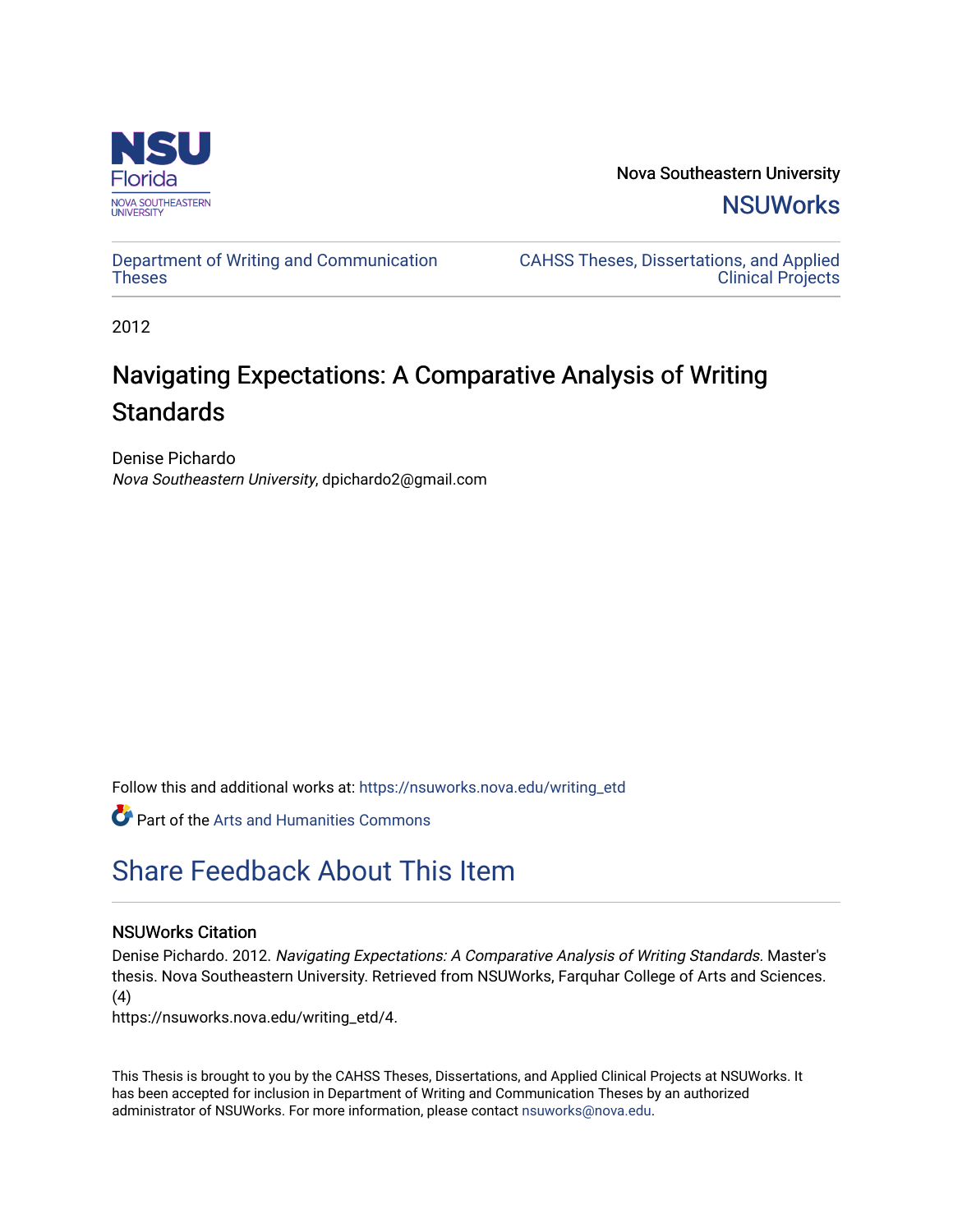### NAVIGATING EXPECTATIONS: A COMPARATIVE ANALYSIS OF WRITING STANDARDS

A Thesis

Submitted in Partial Fulfillment of the

Requirements for the Degree

Master of Arts in Writing

Denise Pichardo

Farquhar College of Arts and Sciences, Division of Humanities

Nova Southeastern University

April 2012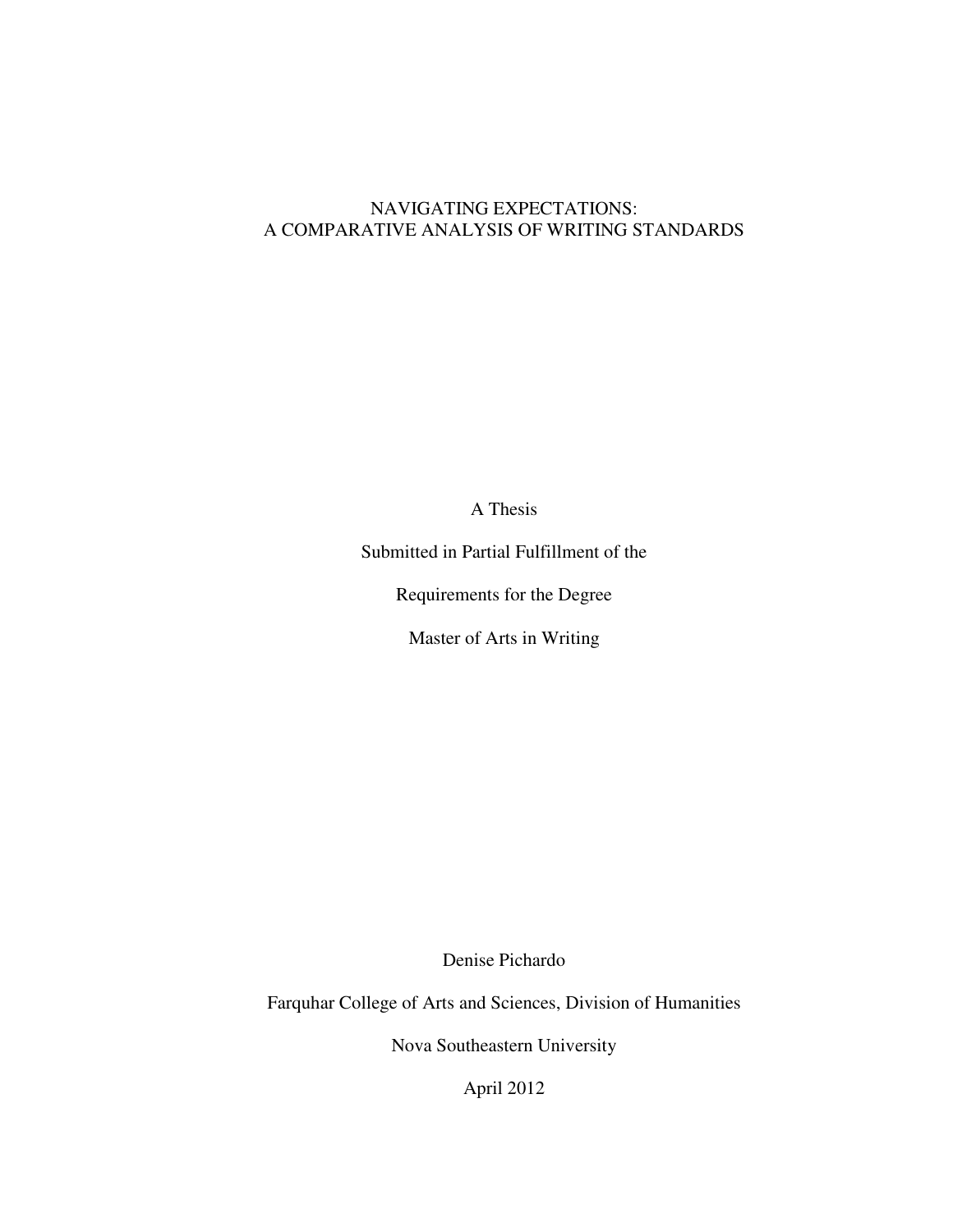## © 2012 by Denise Pichardo

## All Rights Reserved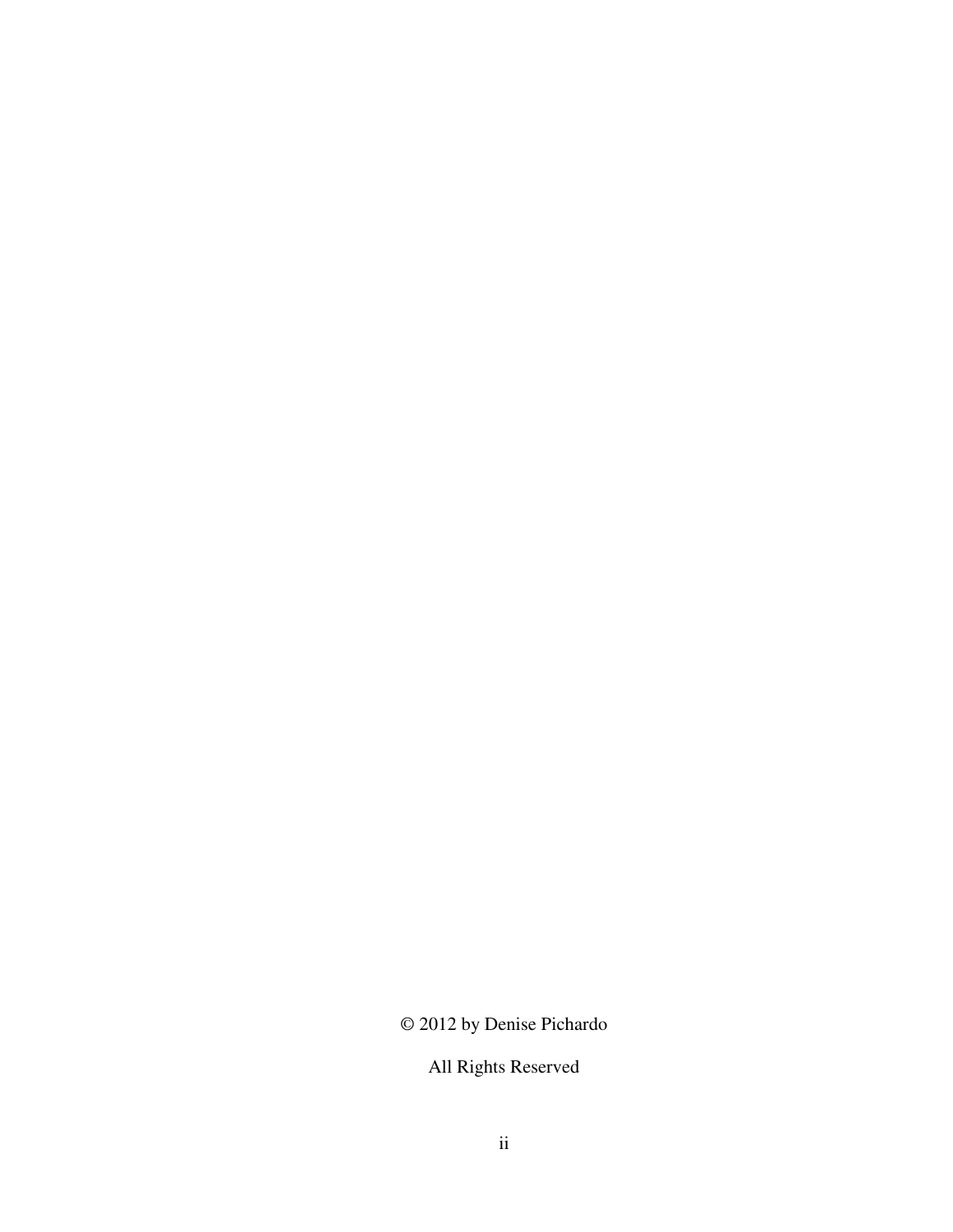Farquhar College of Arts and Sciences, Division of Humanities Nova Southeastern University

We hereby approve the thesis of

Denise Pichardo

\_\_\_\_\_\_\_\_\_\_\_\_\_\_\_\_\_\_\_ \_\_\_\_\_\_\_\_\_\_\_\_\_\_\_\_\_\_\_\_\_\_\_\_\_\_\_\_\_\_\_\_

Candidate for the degree of Master of Arts in Writing

Date Star Medzerian, Ph.D. Thesis Advisor Assistant Professor, Division of Humanities

\_\_\_\_\_\_\_\_\_\_\_\_\_\_\_\_\_\_\_ \_\_\_\_\_\_\_\_\_\_\_\_\_\_\_\_\_\_\_\_\_\_\_\_\_\_\_\_\_\_\_\_

Date Claire Lutkewitte, Ph.D. Assistant Professor, Division of Humanities

ACCEPTED

\_\_\_\_\_\_\_\_\_\_\_\_\_\_\_\_\_\_\_ \_\_\_\_\_\_\_\_\_\_\_\_\_\_\_\_\_\_\_\_\_\_\_\_\_\_\_\_\_\_\_\_ Date Marlisa Santos, Ph.D. Director, Division of Humanities Farquhar College of Arts and Sciences Nova Southeastern University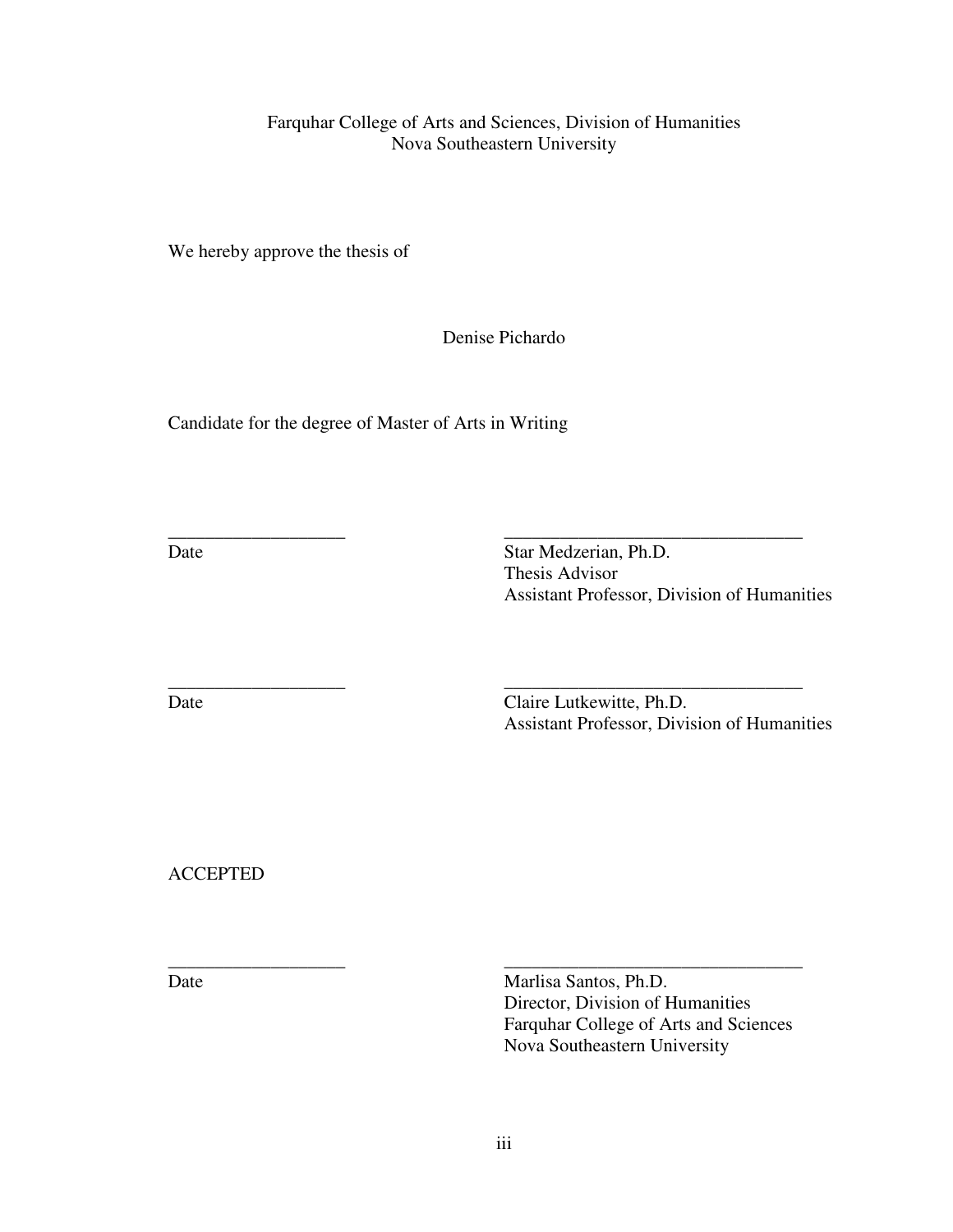#### ACKNOWLEDGEMENTS

 I want to thank my family and friends for being there for me when I needed their support and for being patient with me in writing my thesis. I also want to thank the professors and students at Nova with whom I have had the pleasure to take classes. I specifically want to thank my mom for always believing in me and reminding me "there's always tomorrow" and my friends, George & Aixa, for keeping me sane and providing me with doses of much needed distractions.

 I also want to thank Dr. Star Medzerian, Dr. Claire Lutkewitte, Dr. Kevin Dvorak, and Dr. Shanti Bruce for all their help and support throughout my time at Nova. Kevin introduced me to the field of Rhetoric and Composition and Writing Centers; I would not be at this point if he had not taken the time to help develop my interest in writing and work countless hours with me as I learned.

I want to thank Shanti for helping me realize and hone my writing skills as a graduate student when I first entered Nova by challenging me to be better, and for everything I learned in Research Methods, which was invaluable during the thesis process. Claire helped me think specifically when writing my research and helped me realize that I needed to answer the "Why did I chose this" question to different elements of my research. Lastly, I want to thank Star, my advisor, for dealing with the flood of emails I sent, discussions as I worked on this thesis, and for constantly reminding me to keep my project manageable.

iv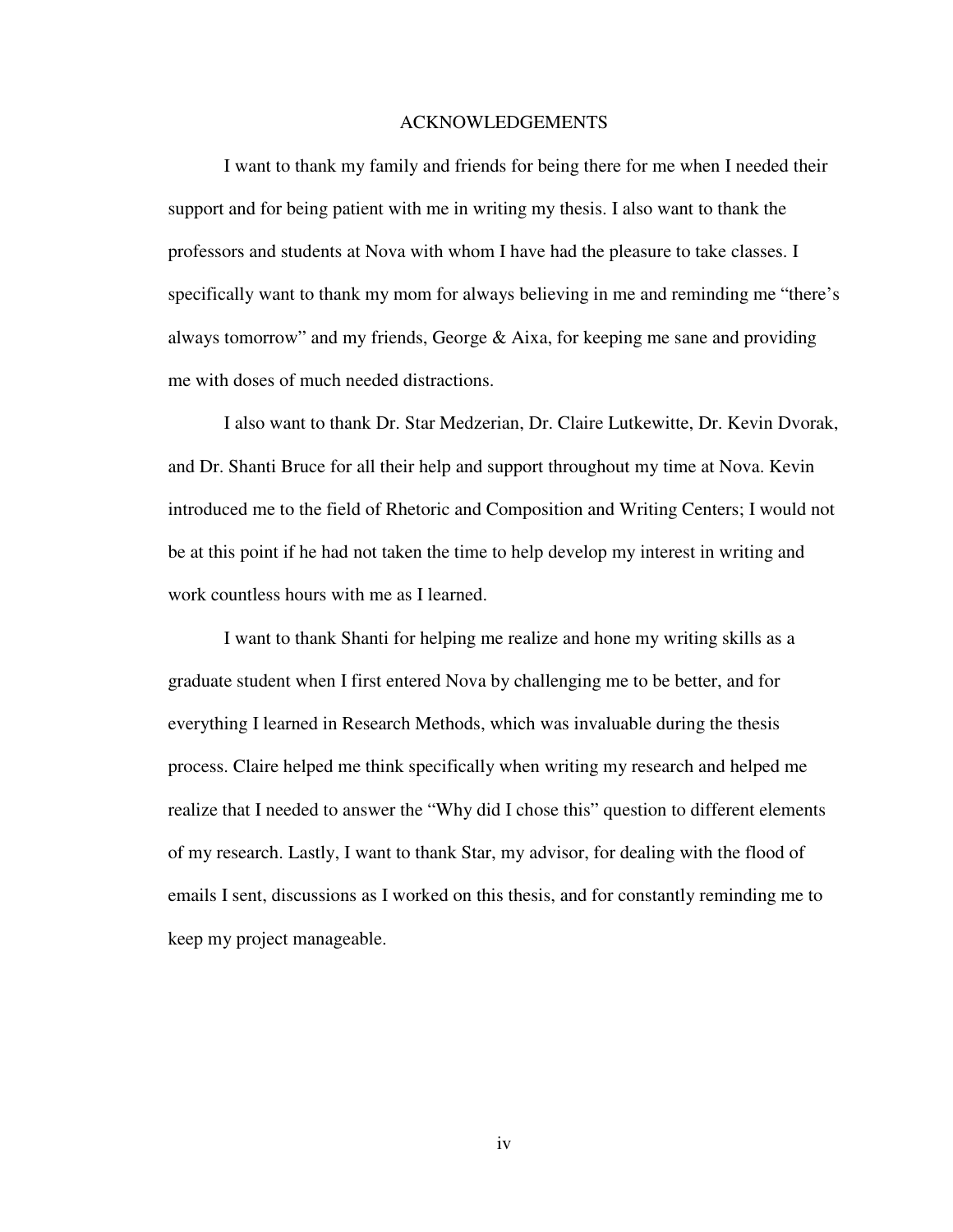## **TABLE OF CONTENTS**

| Chapter |                                               | Page |
|---------|-----------------------------------------------|------|
| 1       |                                               |      |
|         |                                               |      |
|         |                                               |      |
|         |                                               |      |
|         |                                               |      |
|         |                                               |      |
|         |                                               |      |
|         |                                               |      |
|         |                                               |      |
|         |                                               |      |
| 2       | UNDERSTANDING AND ANALYZING THE STANDARDS  17 |      |
|         |                                               |      |
|         |                                               |      |
|         |                                               |      |
|         |                                               |      |
|         |                                               |      |
|         |                                               |      |
|         |                                               |      |
|         |                                               |      |
|         |                                               |      |
|         |                                               |      |
| 3       |                                               |      |
|         |                                               |      |
|         |                                               |      |
|         |                                               |      |
|         |                                               |      |
|         |                                               |      |
|         |                                               |      |
|         |                                               |      |
|         |                                               |      |
|         |                                               |      |
|         |                                               |      |
|         |                                               |      |
|         |                                               |      |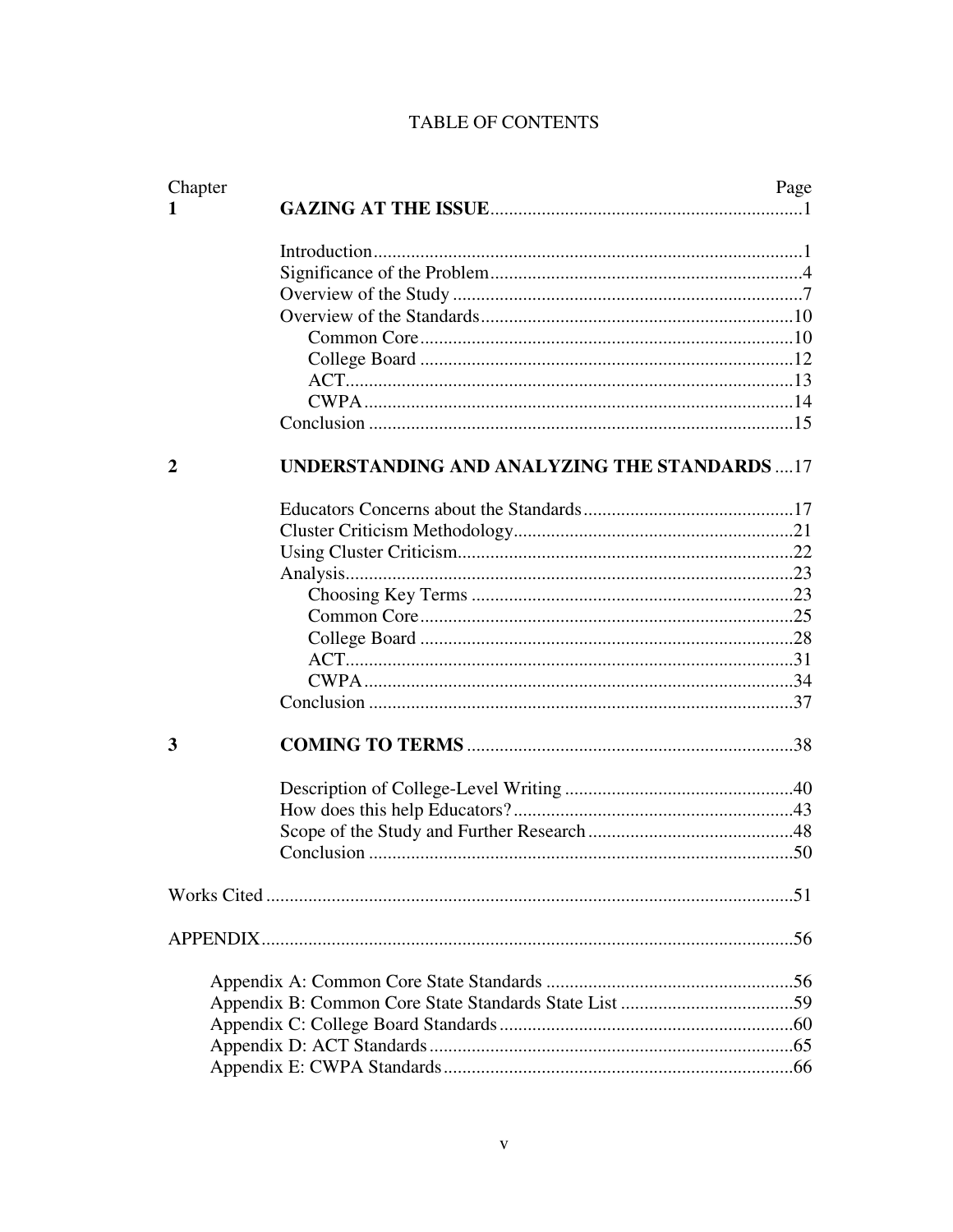#### CHAPTER ONE

#### GAZING AT THE ISSUE

Writing, for some, is seen as a predominantly subjective subject. Many standards of *how* writing is evaluated exist among institutions and professionals, and along with this, there are complications with fulfilling these standards because of the variety of opinions in what makes someone ready for college-level work. Because of this, it is hard for high schools, universities, and other organizations to agree on and determine one set of standards. This chapter will discuss the issue of college readiness and will introduce and discuss the need for an understanding of how college-level writing is defined among four different organizations. Then I will give an overview of each standard and look at the discussions that have arisen from professionals and educators. Lastly, this chapter will provide the overview of this study and my research questions.

#### **Introduction**

How success is indicated by the standards is not how some educators view success. More importantly, many teachers believe that standardized tests do not show the potential a student has at completing work and learning; they are not an adequate indicator of a student's overall ability to write at the college level. There is a gap between what students in high school are taught about what they need to be ready for college and what is actually needed when students arrive to college. However, it is not just the system or the teachers that suffers for this inadequacy. Although many teachers do strive to challenge students to "engage at rigorous levels, the overall structure of the high school curriculum tends to emphasis completing required courses rather than mastering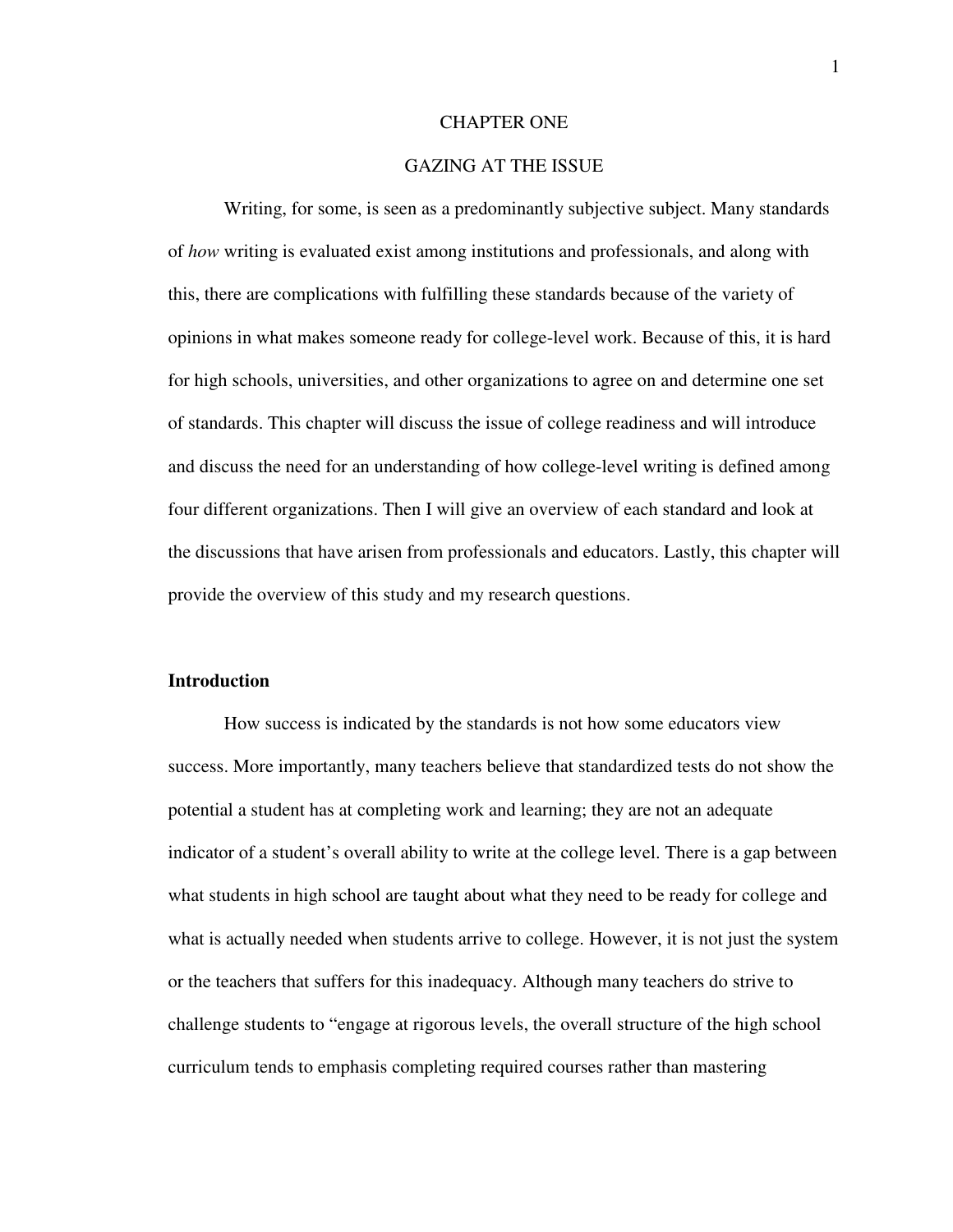necessary skills and developing intellectually" (Conley, "College Knowledge: Getting in," 3). One of the jeopardized parties is the students, who will not be allowed to graduate because they are not ready. Since colleges have not clearly expressed the skills that students must possess for college, "students are blindsided when they are placed into remedial courses, and high schools don't have a clear benchmark for preparing students" (Wellman and Vandal, 1).

Organizations which determine a student's readiness for college, by establishing the particular writing standard, should work hand-in-hand with teachers to reshape the definition of the standards so that they fit today's emerging students and their success. Since the turn of the  $20<sup>th</sup>$  Century, colleges have been dictating to high schools what should be taught and read and have been suggestive about the curricula that should be followed without bearing any of the responsibility of helping them (Jones). Although much research has been completed on the subjects of college readiness, college-level writing, and the steps that are needed to correct the problem, policymakers, educators, and institutions cannot agree on the actions that need to be taken.

Most Florida public school instructors, from a local public high school in Miami, believe that college readiness means that receiving a holistic education that will enable students to succeed as a college freshmen. Many of these instructors also agree that tests like the SAT and ACT do not adequately determine college readiness; these tests do not have any correlation with a student's understanding of the course material. Some instructors would agree with the implementation of a set of standards that are nationwide, and recommend that schools need to start teaching and stop training students. By teaching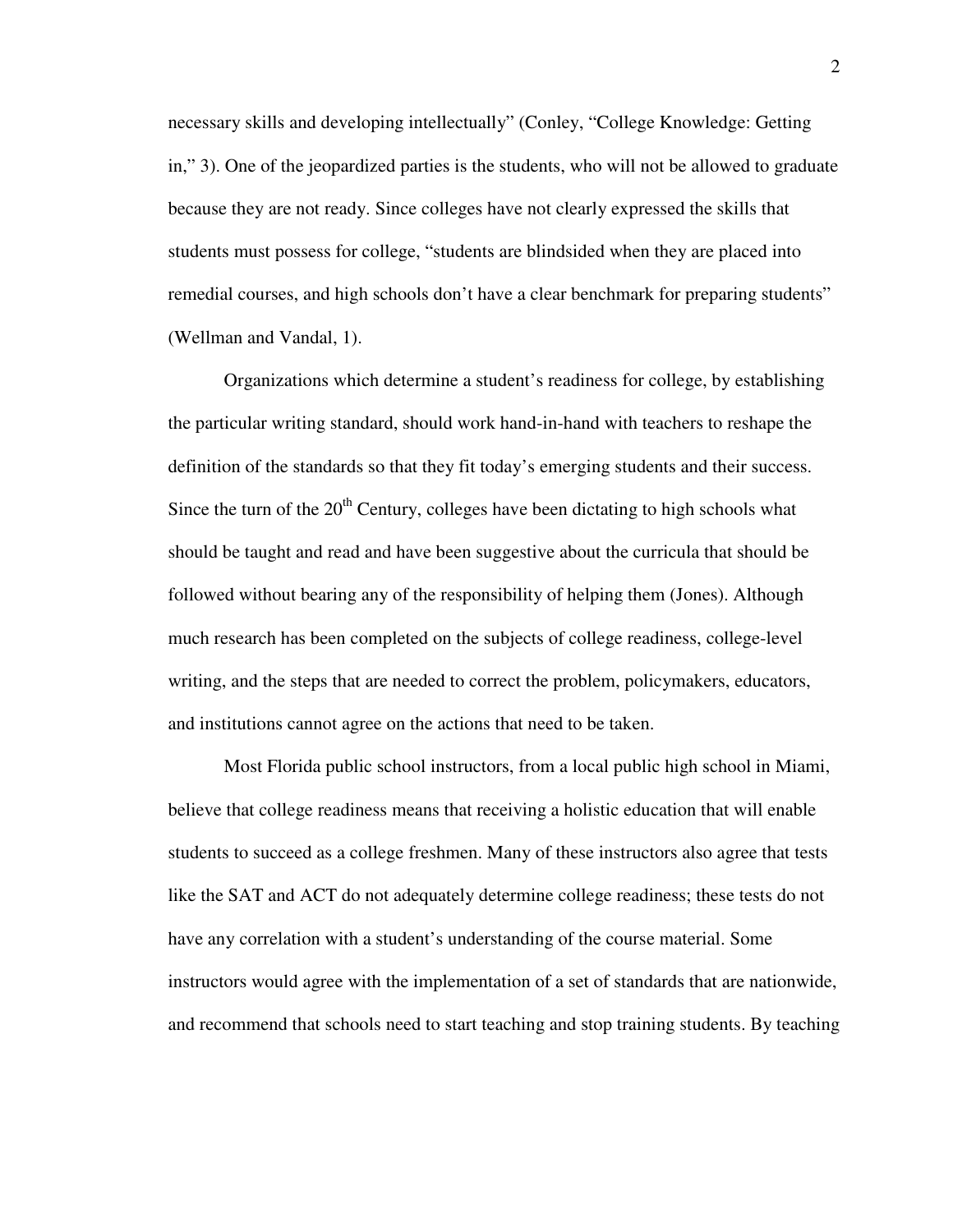students, they can learn to think critically and practice writing and revising their work instead of being trained to decipher elements of a test.

In 2009, I had a conversation with Mrs. Aleman, an English teacher at Miami Carol City Senior High School (MCC). She has worked for the public school system for around 15 years and in 2009 started serving as the English Department chair for MCC. She stated that at times she felt like most Florida public school teachers teach students to pass a test (like the FCAT or other required exit exam for graduation). She adds that teachers really do not teach students how to think critically, and that is why they are not ready when they encounter college-level assignments. When I asked her about the differences between high school and college, she stated that there is a difference in expectations and that there is not enough time to teach students what they have been cheated out of. When I asked her to elaborate on what she meant, she mentioned the Florida Comprehension Assessment Test (FCAT) as an example. She states, [in Florida] because of the FCAT "teachers are forced to play 'catch up' and try to show them everything they should know by 12th grade, but unfortunately don't," and that the "time that is lost between 9th and 10th grade is irreconcilable."

According John Hancock, a member of the Education Trust, high school teachers are saying, "We'll step up, but you can't hold us accountable for multiple different definitions of what we need to step up to," in response to being blamed about producing students who can't do college-level work (Lederman). When reading, *What is collegelevel writing?* I found that even through much debate, scholars have not been able to agree on a definition. One scholar attempts to tackle what college-level writing is by trying to grasp what good writing at this level looks like: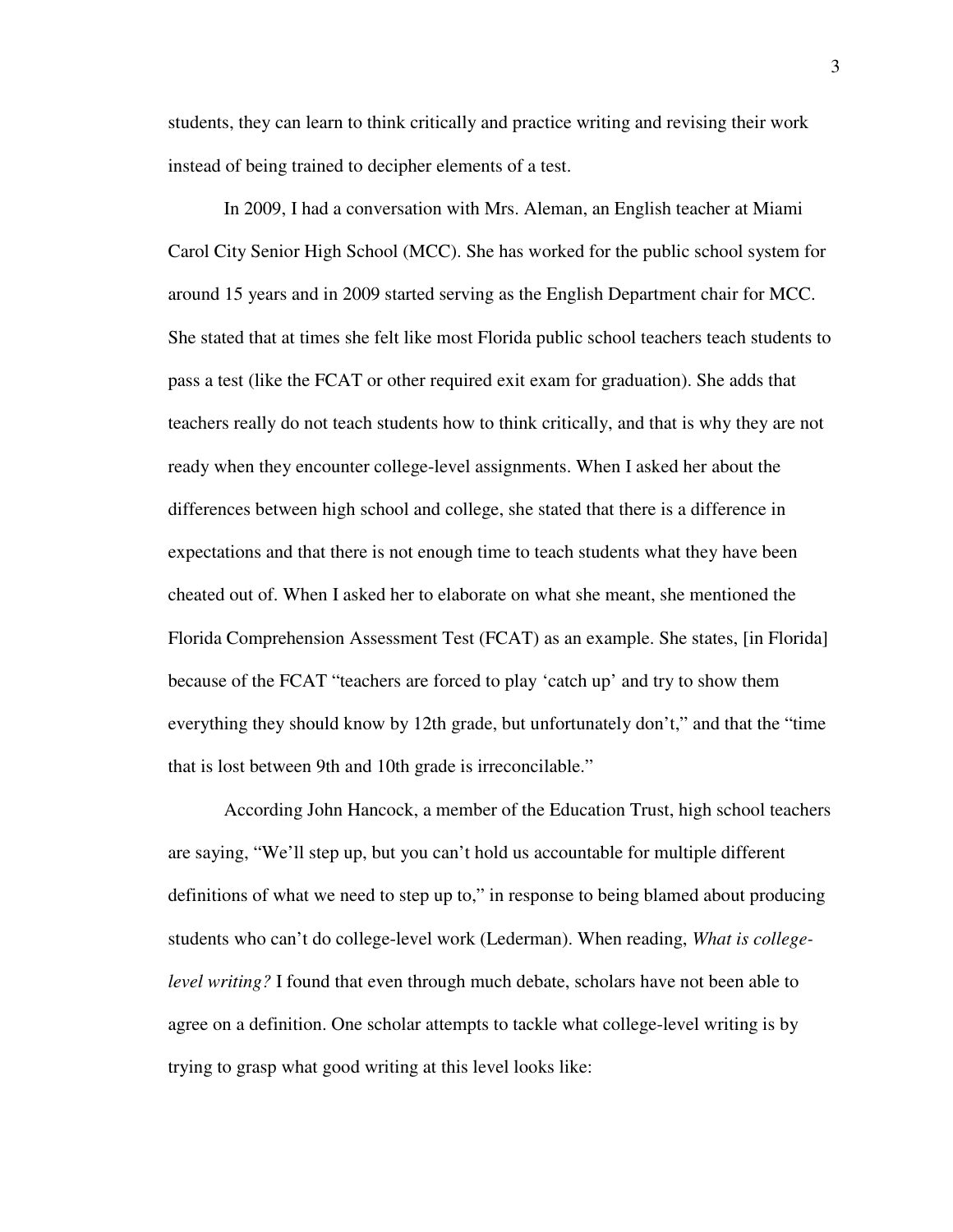Good writing can only be the direct result of good reading and thinking, and this, it seems to me, is one of the foundational principles of college-level work. Furthermore, the ability to discuss and evaluate abstract ideas is, for me, the single most important variable in considering whether a student is capable of doing college-level work. (Sullivan, 16)

What many people fail to realize, according Hancock, is that the standards are focused on content (or as most put it "what students should know and be able to do") not performance ("how well they do those things"), and therefore, are *not*  designed to be used to create admissions tests (Lederman).

#### **Significance of the Problem**

When determining if students are prepared for college-level writing, high school teachers face many problems: The information offered by test placement institutions such as the College Board and the ACT often differ; colleges' expectations of students vary by institution; and teachers have state standards that they must abide by in preparing students. As Kirst and Venezia point out, "[c]urrently high schools . . . are not connected to their postsecondary institutions, and policies such as disconnected standards perpetuate the divide" (1). One of the challenges that exists in high schools, which contributes to the disconnect between high school and college-level writing, is ensuring that programs are based on a single set of knowledge and skills. The intention of this approach is that students learn and thrive on those skills, in order to take what they learned beyond high school (Conley, *College and Career* 7).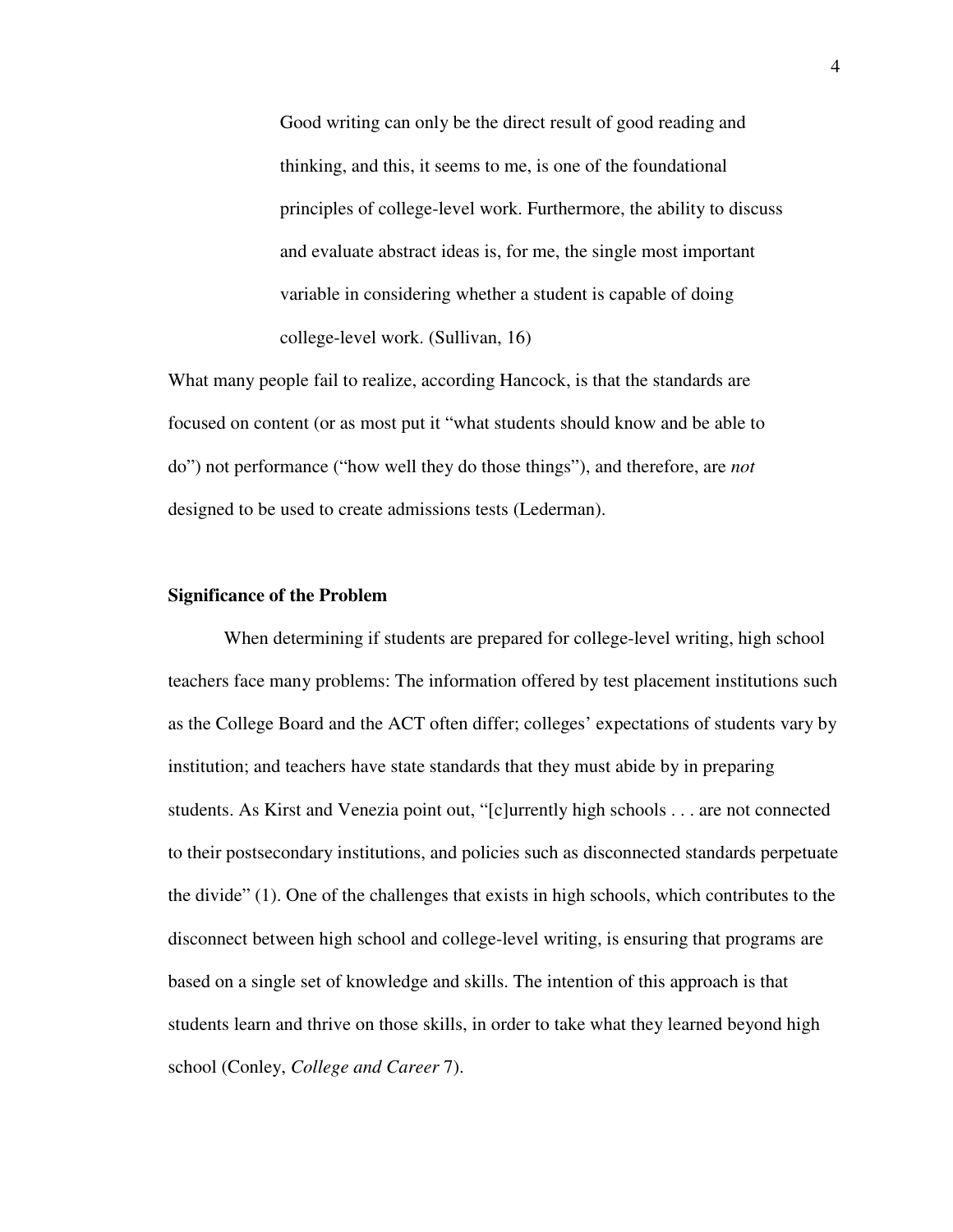A critical factor in why high schools have a difficult time adjusting their curricula to better serve students' needs is that many times, when schools set new policies in place, they do not tear down the old policies. Instead, they build upon them, at times without removing the policies that did not work (Conley, *College and Career* 7). Moreover, high schools may experience great strains when adapting or changing their practices because they lack access to the tools and resources to make writing instruction relevant to their needs. According to David Conley, head of the *Educational Policy Improvement Center*  (EPIC) and professor at the University of Oregon, the majority of English high school teachers and English Departments do not truly understand what skills students need for college-level writing, unless they teach Advanced Placement (AP) or International Baccalaureate (IB) courses. As a result, many times, how to develop certain skills and knowledge within the lessons becomes a "best guess" situation when developing their curriculum for the next year (*College Knowledge* 7).

According to Conley, the reason that developing a high school curriculum that addresses all the needed skills is an almost impossible task is that "[i]t is difficult for the average high school with little information on college expectations to make all the right choices about how to structure . . . an appropriate challenge level in that curriculum" (*College Knowledge* 8). In high schools, writing instruction suffers when class sizes grow larger and when resources are scarce for students; assessing students' preparation for college-level writing then becomes a challenge.

In 2003, The National Commission on Writing stated that approximately 49% of high school seniors wrote a three or more page paper once a month or less for their English teachers; teachers do not assign the extended research paper because they do not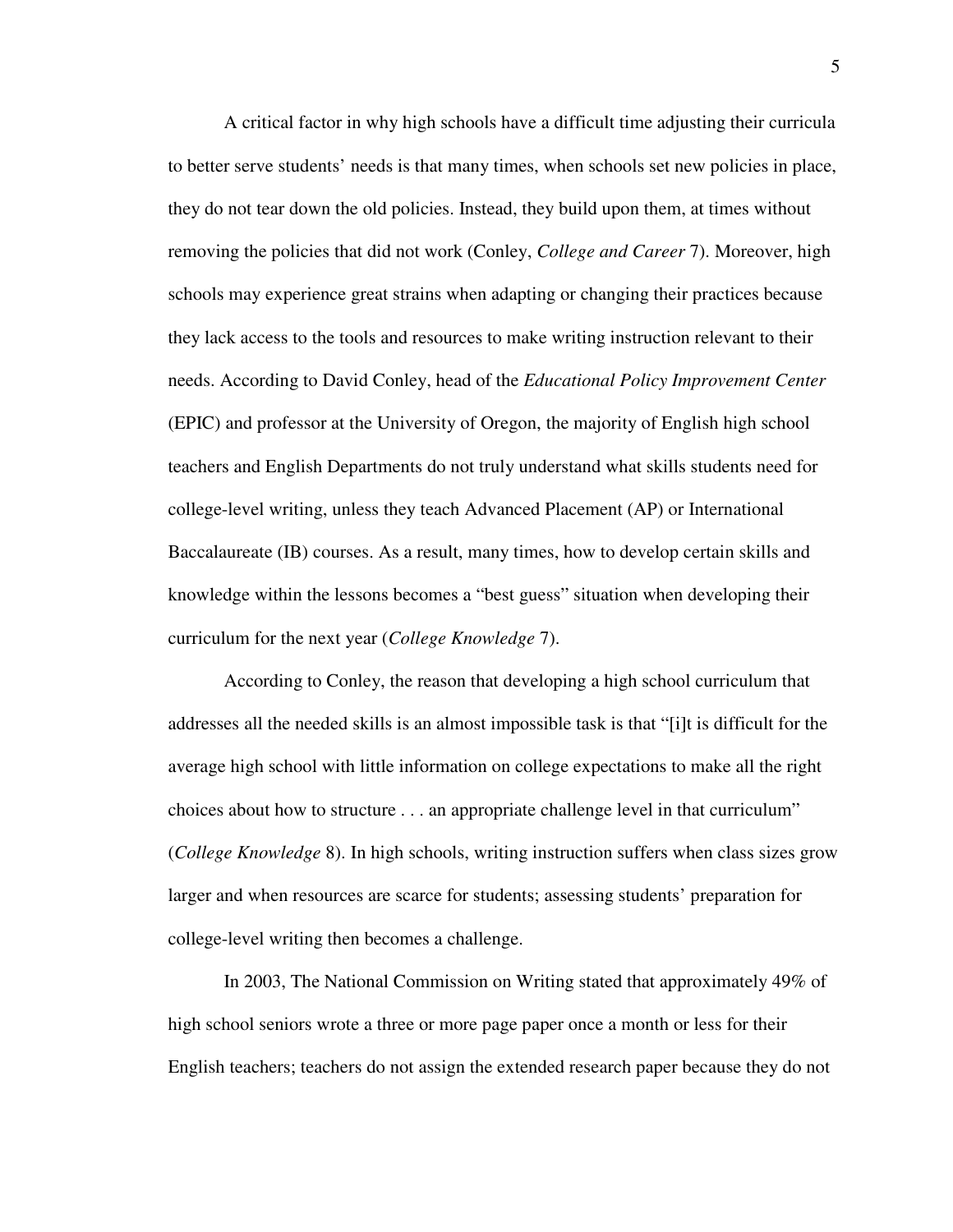have time to teach and assess it (National Commission of Writing 20). As a result, teachers often give students fewer writing assignments or students learn how to "mimic state scoring rubrics" and become quasi-experts in delivering the five-paragraph essay (Conley, *College Knowledge* 39-40). Consequently, students may enter college believing they are prepared for college-level writing assignments while not fully comprehending how complex, time consuming, and challenging it is to write well (Conley *College Knowledge* 40).

Furthermore, colleges do not always provide help when high schools seek information on what writing-related knowledge students need for success in first-year programs. Many colleges have entry writing requirements, like obtaining a certain score on the writing portion of the SAT and/or the ACT, that establish somewhat of a gray standard, since there are other ways that a student may be admitted without having the college-level writing skills needed to be successful. According to Conley, most colleges, when asked, could not specify what knowledge and skills students needed to master or develop to survive and prosper in their entry-level courses (*College Knowledge* 5). The fact is that a student's success in a postsecondary program "requires specific skills and capabilities that are not being developed" because of inconsistencies found among the Department of Education (DOE), placement tests, and colleges (Conley, *College and Career* 15-16).

A 2009 report published by EPIC revealed that most students do not possess the necessary skills for college-level writing, as 25-50% of students who are admitted into college end up requiring at least one remedial English course before they can continue their postsecondary education (Conley, "College Readiness and High School" 6-7). The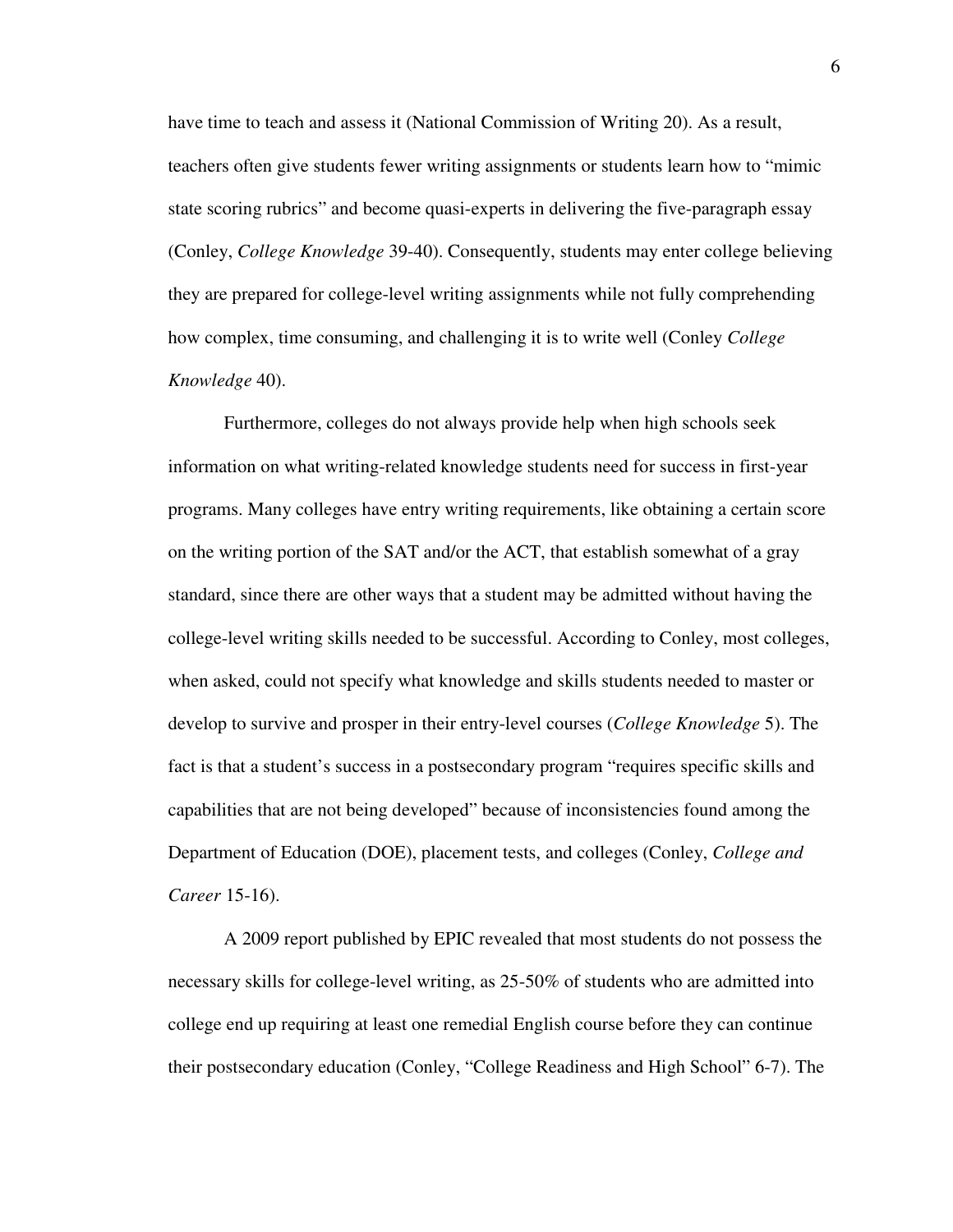ACT stated that only 1 in 5 high school graduates who took their test in 2008 scored an 18 or above, which deems them prepared for entry-level college courses in English Composition ("Issues in College Readiness" 1). The standards that test placement institutions and first year college programs indicate for college-level writing are not what high school teachers focus on as a part of their learning outcomes. In 2008, the Secretary of Education's Commission on the Future of Higher Education found that approximately half of the nation's entering postsecondary students do not meet placement standards and are not ready for college-level work in writing (Kirst and Venceza 2). Because of the, gap that exists between what high school students are taught that college-level writing is and what college professors and test placement institutions consider college-level writing to be students are ill-prepared.

#### **Rationale and Methodology for the Study**

While completing my undergraduate degrees at St. Thomas University (STU), I began working at my high school alma mater as the Administrative Assistant for the Legal & Public Affairs Program. While there, I began tutoring students for their English assignments. I first became interested in what makes students ready for college when I overheard some of my former high school teachers discussing the problem that some students are not ready for college. At the time, I was also working in the University Writing Center at STU, where I also heard professors' state that students do not know what college-level writing consists of. This got me thinking, "How do institutions define college-level writing? What factors indicate that students are ready for college-level writing?"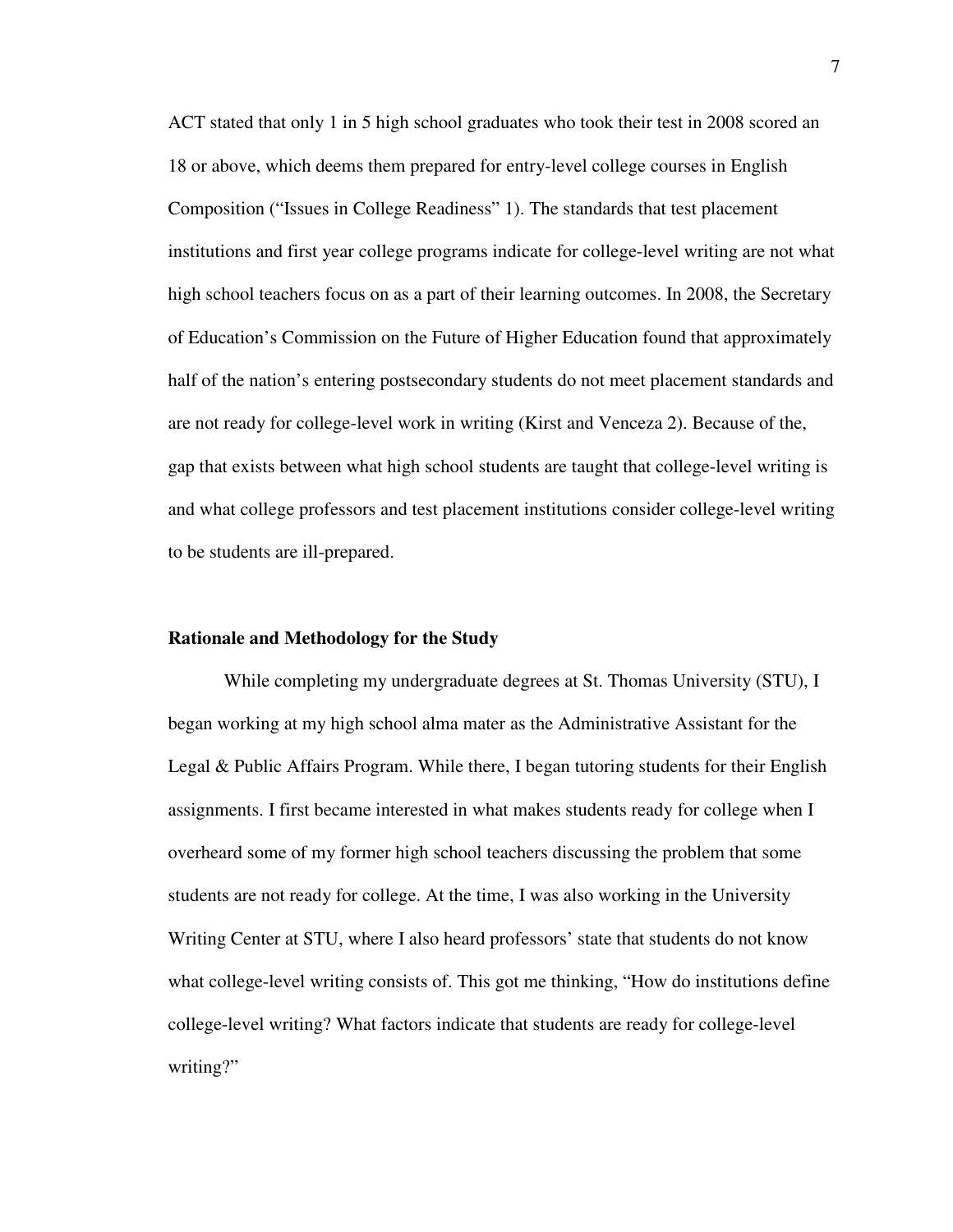As a tutor, I also worked with groups of underprepared and underrepresented students, who attended urban high schools, and were enrolled in a remedial English course, as well as a variety of students--undergraduate, graduate, ESL, and adult learners. In tutoring a variety of freshmen, I was able to see what those students had learned about writing in high school and witnessed their struggles as they tried to understand what type of writing their professors expected from them. Because of this, as an undergraduate, I researched what college readiness means and the difference in definitions that exists for various institutions, but was still not able to answer my questions.

This research hopes to find where writing standards of three programs differ and overlap in determining what set of skills are needed to succeed for college-level writing. The programs are: 1) the Florida Department of Education, 2) the Council of Writing Program Administrators, and 3) placement tests such as the SAT and ACT. My research questions are as follows:

- How does each program describe what is needed for college-level writing?
- What are the implications of how each program defines college-level writing?
- What commonalities do these programs share in regards to college-level writing skills?

To answer these questions, I compiled secondary research by going to EPIC's website and downloaded all the available publications on the subject of college readiness. I read *College and Career Ready: Helping All Students Succeed Beyond High School* and *College Knowledge: What It Really Takes for Students to Succeed and What We Can Do to Get Them Ready* published by Dr. Conley, which go into greater detail and provide information on writing expectations. These books helped me understand the overall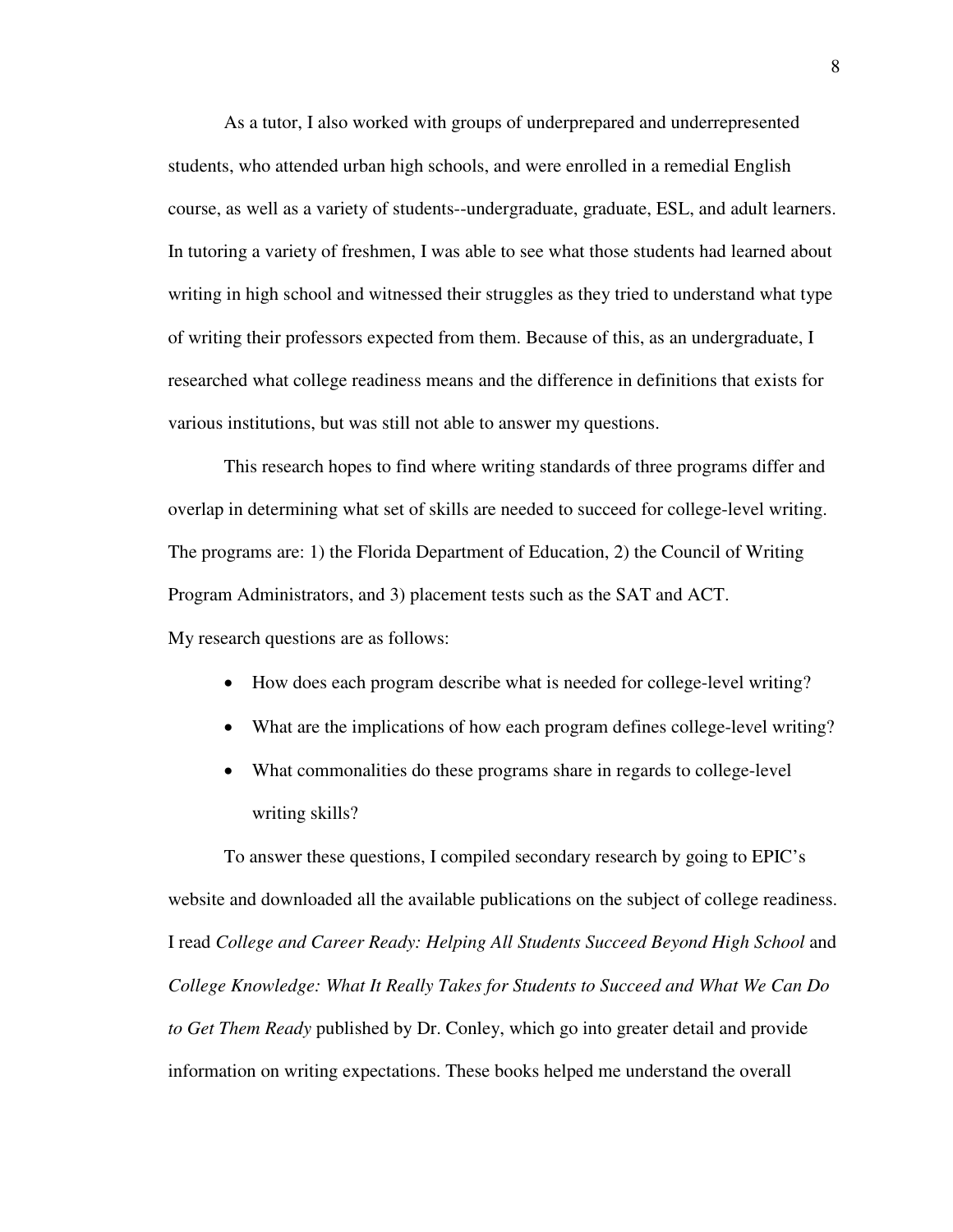concept of college readiness from which college-level writing standards are obtained. I accessed publications from the ACT and College Board websites to gain further insight on writing skill expectations, and I searched for other information and statistics via NSU's library databases, including JSTOR, ProQuest, and Project Muse. I also read "Writing in High School/Writing in College: Research Trends and Future Directions" and "Inventing the University in High School" from the *College Composition and Communication Journal* where professors and writing directors alike have been discussing the gap between high school and college writing expectations.

In the state of Florida, there are approximately 450 public high schools. To find the writing standards that the public schools used I went to the Florida Department of Education. When looking for the writing standards for high schools in the state of Florida, I came across the fact that they had just adopted the Common Core State Standards. At first, I believed that the standards were unique to Florida; however, I later found out that Florida, along with approximately 45 states and 2 U.S. Territories had adopted the same standards.

In the state of Florida, there are eleven (11) state universities, however, only (5) universities serve over 40,000 students as of the Fall Semester of 2010 (National Center for Educational Statistics). Because of that, these five schools are popular choices for Florida high school graduates in hopes of attending an in-state university. The schools are University of Central Florida (UCF) with 56,236 students, University of Florida (UF) with 49,827 students, University of South Florida (USF) with 41,997, Florida International University (FIU) with 40,841 students, and Florida State University (FSU) with 40,416.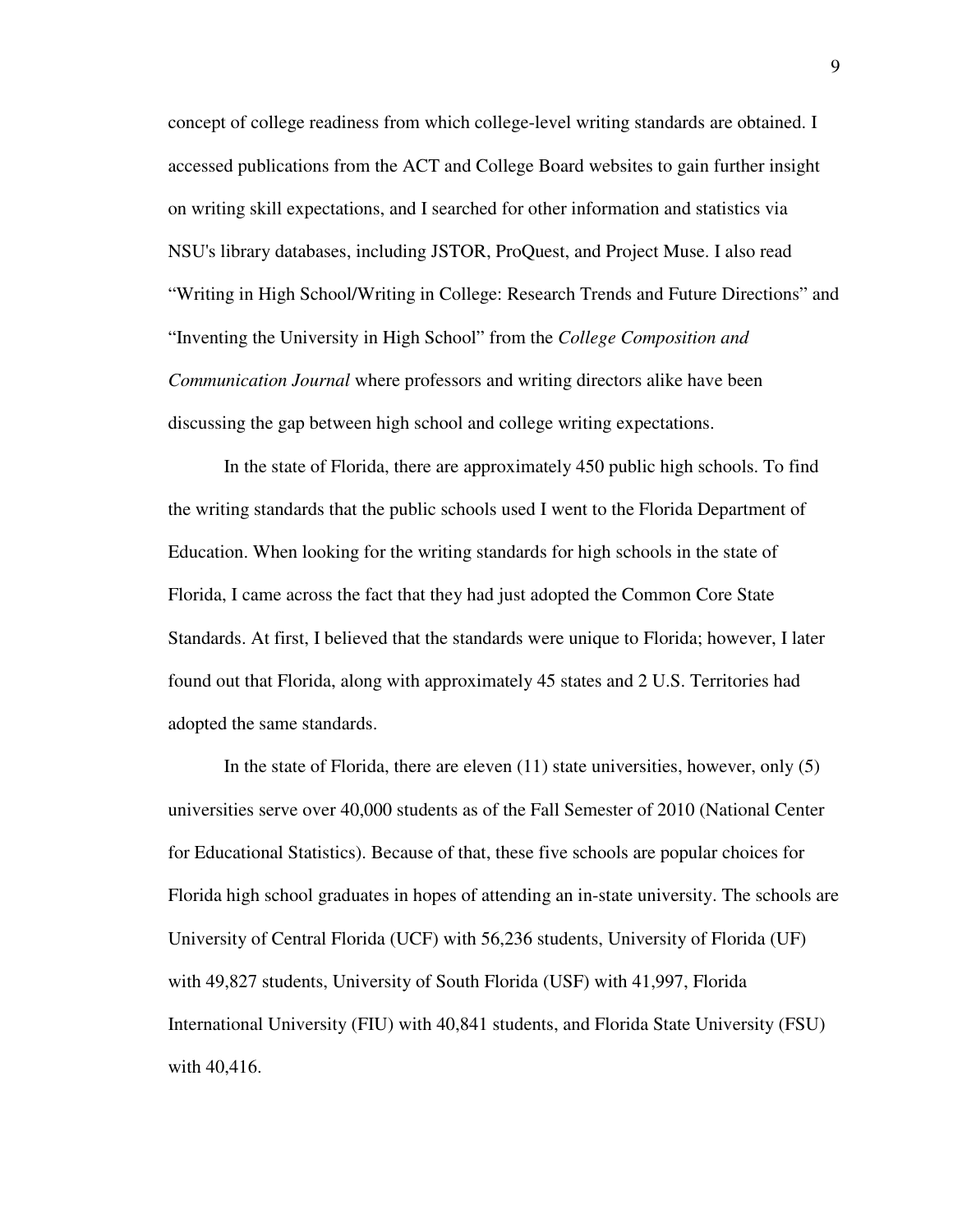Since four out of the five top schools (UF, USF, FIU, and FSU) use the Council of Writing Program Administrator's (CWPA) "Outcomes for First Year Composition," I used these as the outcomes when discussing colleges in Florida. According to Dr. Debbie Weaver, M.A. Coordinator, UCF uses Program Guiding Principles, which in assessment terms are very different from outcomes. Standards are usually state driven and implemented, while outcomes usually apply only to a specific institution. I will analyze and compare the CWPA Outcomes with those set by College Board, ACT, and the Common Core State Standards to see if the skills and knowledge that standards specify students should know by the end of high school match up with writing standards that colleges and test placements organizations have for incoming college students.

#### **Overview of Standards**

#### *Common Core*

<u>.</u>

The Common Core State Standards developed as a state-led initiative coordinated by members of the National Governors Association Center for Best Practices (NGA Center) and the Council of Chief State School Officers (CCSSO).<sup>1</sup> The members included governors and state commissioners of education from 48 states, two territories, and the District of Columbia, of which nine have yet to adopt the standards ("In the States"). $^2$  To develop these standards, these organizations collaborated with teachers, school administrators, and experts. Their goal was to provide a clear and consistent framework to prepare our children for college and the workforce (*Common Core,* "About the Standards").

<sup>&</sup>lt;sup>1</sup> See Appendix A for the Common Core State Standards: English: Grades 11-12

 $2^2$  See Appendix B for a list of the States and Territories that did and did not adopt the Common Core Standards.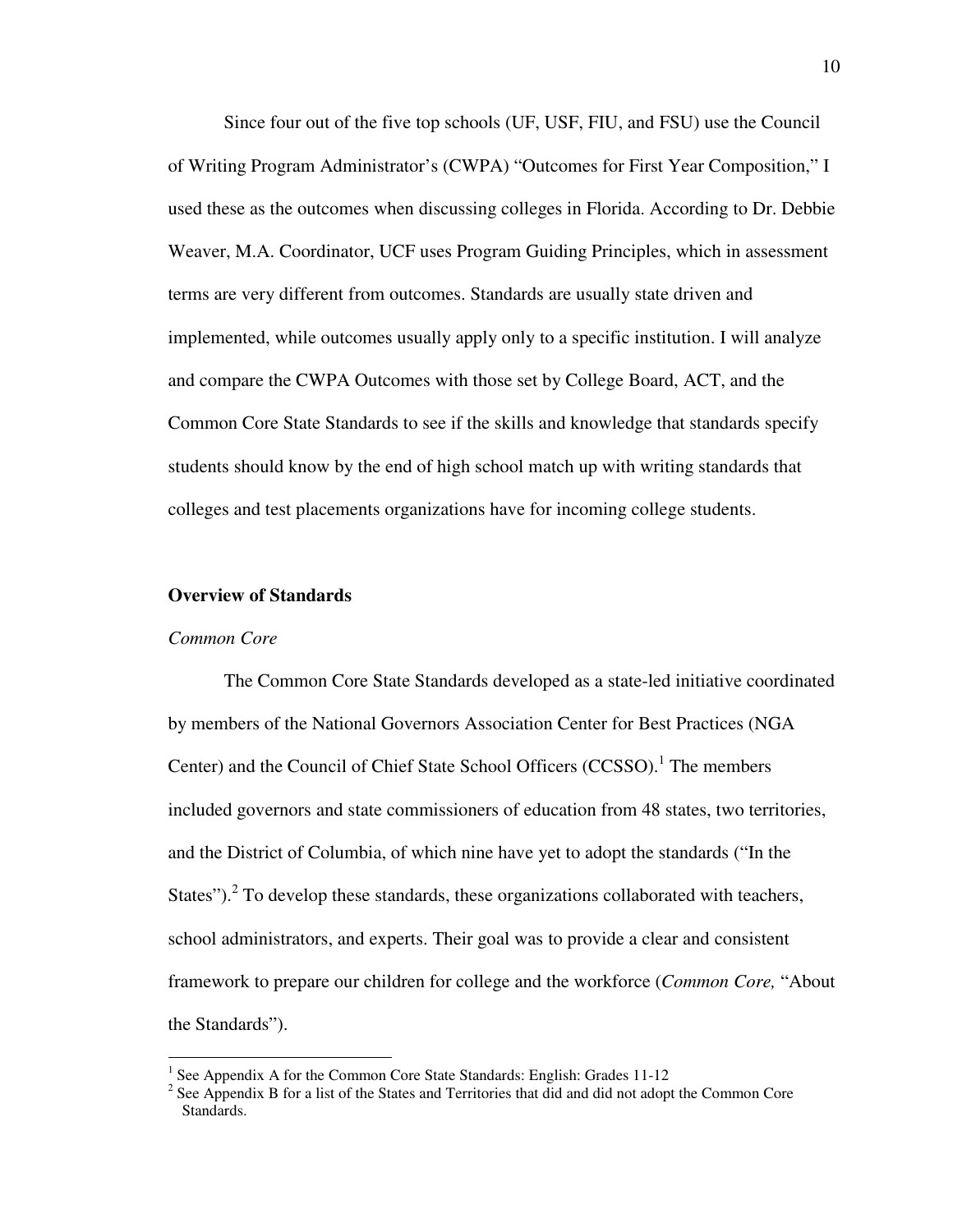According to their website, the standards of the Common Core are divided into two categories: 1) "College and career readiness standards, which address what students are expected to learn when they have graduated from high school" and 2) "K-12 standards, which address expectations for elementary through high school" (*Common Core,* "Process"). After forming the draft of the standards amongst themselves, they released it to the public in September 2009 and March 2010 and received approximately 10,000 responses regarding elements that should be added, changed, and/or removed. In June 2010, they released the final version after taking into consideration some of the responses (*Common Core,* "Process"). According to their website, the standards

- Are aligned with college and work expectations
- Are clear, understandable and consistent
- Include rigorous content and application of knowledge through high-order skills
- Build upon strengths and lessons of current state standards
- Are informed by other top performing countries, so that all students are prepared to succeed in our global economy and society

To shape the initiative, an advisory group provided advice and guidance. The members included experts from Achieve, Inc., the College Board, the ACT, the National Association of State Boards of Education, and the State Higher Education Executive Officers (*Common Core,* "Process"). The initiative also encouraged high school instructors, college professors, and parents to comment on the first draft of the standards by holding two commenting periods. The draft of the standards was released and anyone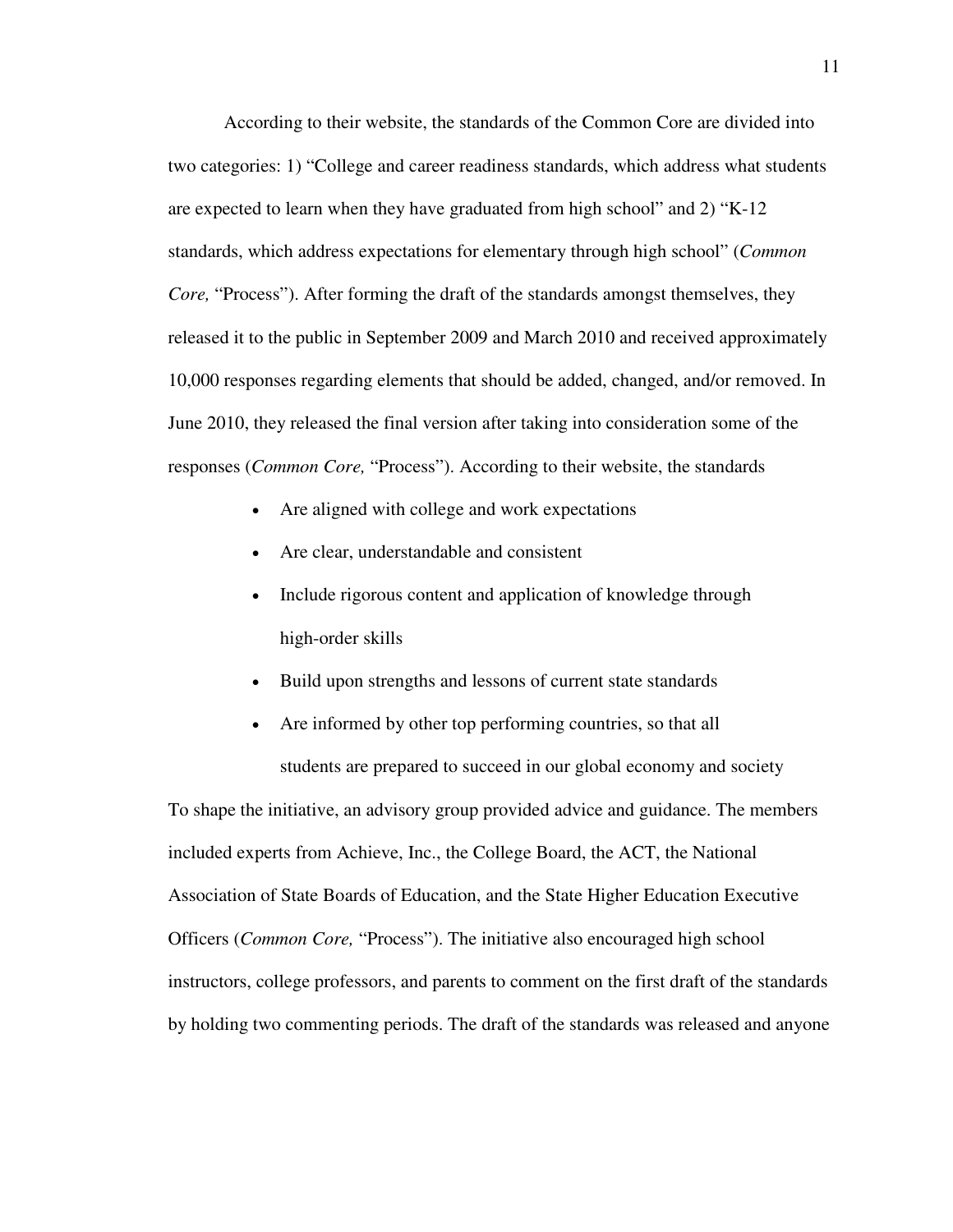interested had between September and October 2009 to review and provide evidencebased feedback.

During this period, 988 respondents participated ranging from students, parents, professionals, educators, content experts, and school district staff ("Summary of Public Feedback" 2). Since the final version of the standards was released, many states have begun to create resources that will help them address how they will implement the standards and assess student progress. The standards have already been approved and the states have already started shifting towards implementing the Common Core Standards, some starting as early as 2013, or 2014 for English and Language Arts in high school.

#### *College Board*

<u>.</u>

"The College Board Standards for College Success" mentions college readiness skills that can be used by states, school districts, and schools to better align their educational programs. In 2003, they began developing standards for English Language Arts (ELA).<sup>3</sup> To guide the process, the ELA Standards Advisory Committee was constructed. It was composed of middle, high school and college faculty, subject matter experts, and curriculum experts, among others with experience in developing content standards (vi).

According to their introduction, the College Board Standards for College Success is, more "specific than most standards documents because it is intended to provide sufficient guidance for curriculum supervisors and teachers to design instruction and assessments in middle school and high school that lead toward AP and college readiness" (College Board vi). Through surveys, analyses, and case studies, the College Board was

 $3$  See Appendix C for the College Board's Standards: ELA: Argumentative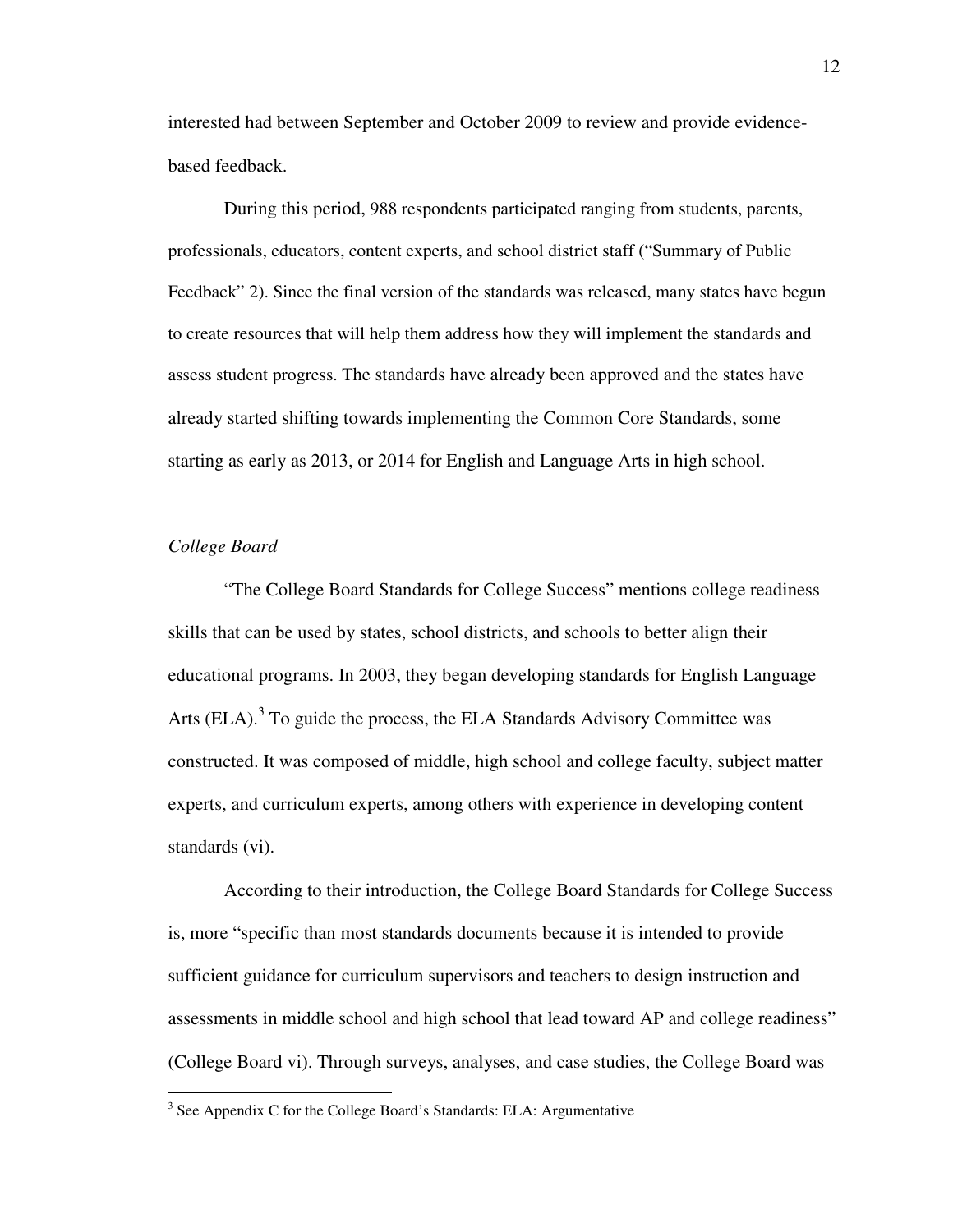able gather definitions of college readiness to establish clear and specific definitions of the knowledge and skills that students need to succeed in college. The committee developed a progression of student learning objectives across six levels (vii). The committee's goal was to align their standards for success and address the targeted college-readiness expectations.

The information provides us an understanding of the organization's purpose in creating the standards for assessment for the SAT test (College Board created it) and for students to know the information that they thought was necessary for college-level writing and college readiness. This also serves to compare their goal to that of the Common Core State Standards, since the College Board was on the advising committee and also played a part in helping create the standards.

#### *ACT*

 $\overline{a}$ 

According to their website, the ACT College Readiness Standards "serve as a direct link between what students have learned and what they are ready to learn next" ("College Readiness"). The ACT College Readiness Standards are precise and derived from descriptions of the essential skills and knowledge that students need to be able to enroll in credit-bearing courses without the need for remediation. The ACT also states that their Writing test standards align with the Common Core's standards; however, the English Composite score of the ACT, used in deciding a student's level, is determined by using a table to cross-reference the English and Writing scores to obtain the overall English score ("Alignment").<sup>4</sup> Furthermore, the Writing (essay) scores given to students

<sup>4</sup> See Appendix D for the ACT's Standards: English: Levels 16-19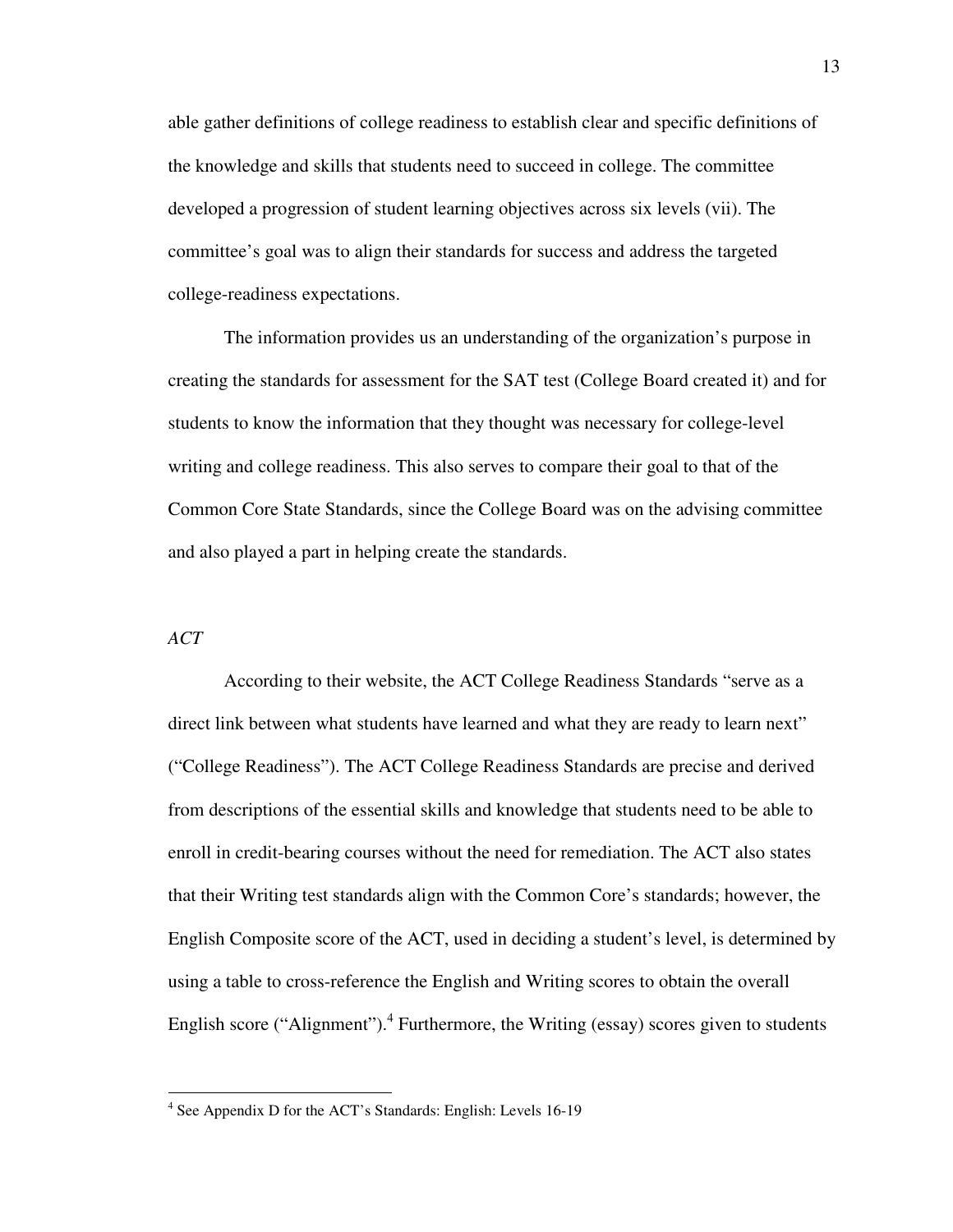use a 1-6 scale, while the ACT's table for assessing the combined score uses the writing sub-score of a 1-12 scale.

A number of organizations including the ACT have worked at length with educators and business community leaders to identify the necessary elements for success in college and certificate granting courses. According to some, using both the ACT score and their standards can help educators, parents, and students understand their "progress in gaining the necessary writing skills that are needed for success beyond high school" ("College Ready"). The ACT standards, like the College Board standards, were designed to help students, educators, and parents understand the meaning of the scores earned on the ACT test. Like the College Board, the ACT was also on the advisory board of the Common Core State Standards, and understanding their goal will help me compare the similarities and differences among them.

#### *CWPA*

The Council of Writing Program Administrators (CWPA) is a national association of college and university faculty with professional responsibilities for directing writing programs. Members include directors of freshman composition, undergraduate writing, WAC/WID/CAC (Writing Across the Curriculum, Writing In the Disciplines, and Communication Across the Curriculum), and writing centers, as well as department chairs, division heads, deans, and others in similar positions ("About"). The CWPA's Outcomes Statement for First-Year Composition was adopted by the CWPA in April 2000 after a professor at the University of Charleston (West Virginia) asked members of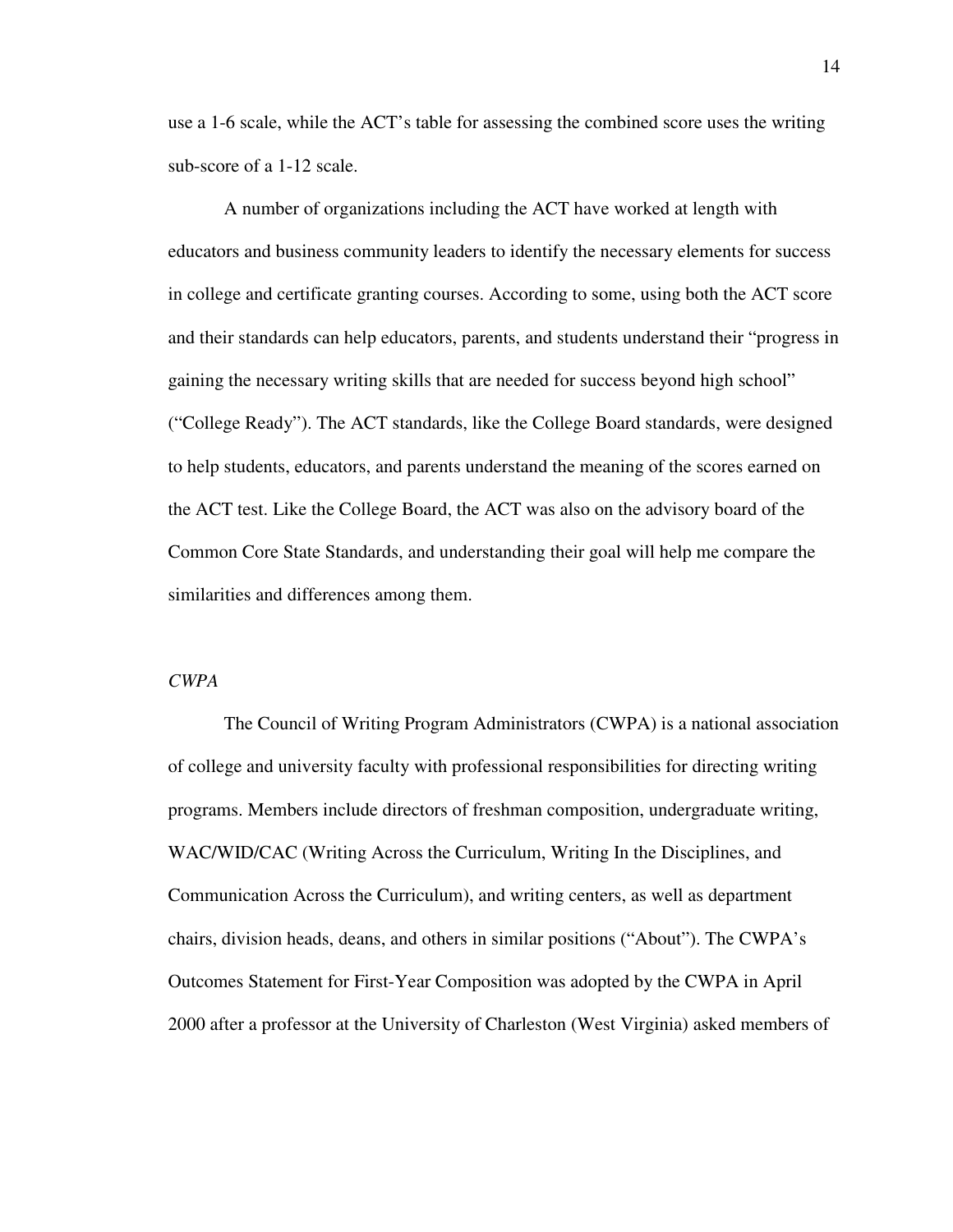the listserv (WPA-L) in 1996 to list of writing objectives/goals that he could provide to his curriculum committee.

The outcomes describe the common knowledge, skills, and attitudes that anyone can be expected to find at the end of a first-year composition program, since most universities require a general education course or sequence of courses.<sup>5</sup> Their goal was to try to specify what is expected to be taught in first-year composition and where students' abilities not only diversify along disciplinary and professional lines but also move into new levels where expected outcomes expand, multiply, and diverge ("WPA Outcomes").

Understanding where the standards come from and who created them will provide me with insight as to why they included certain elements within the standards. As far as I can tell, the CWPA is the only organization in this study that did not help draft the Common Core State Standards, although the National Council of Teachers of English (NCTE) president did post an open invitation on the CWPA website for members to comment on the standards.

#### **Conclusion**

This chapter introduced the concepts of college readiness and college-level writing. Although concerns regarding college readiness and writing standards have been discussed in the field for years, new developments like the Common Core Standards, bring about a new conversation regarding college readiness. I introduced and provided an overview of the four standards that will be the focus of this study. This was done to provide the information needed to understand what the standards are and the purpose they serve.

 5 See Appendix E for the CWPA's Outcomes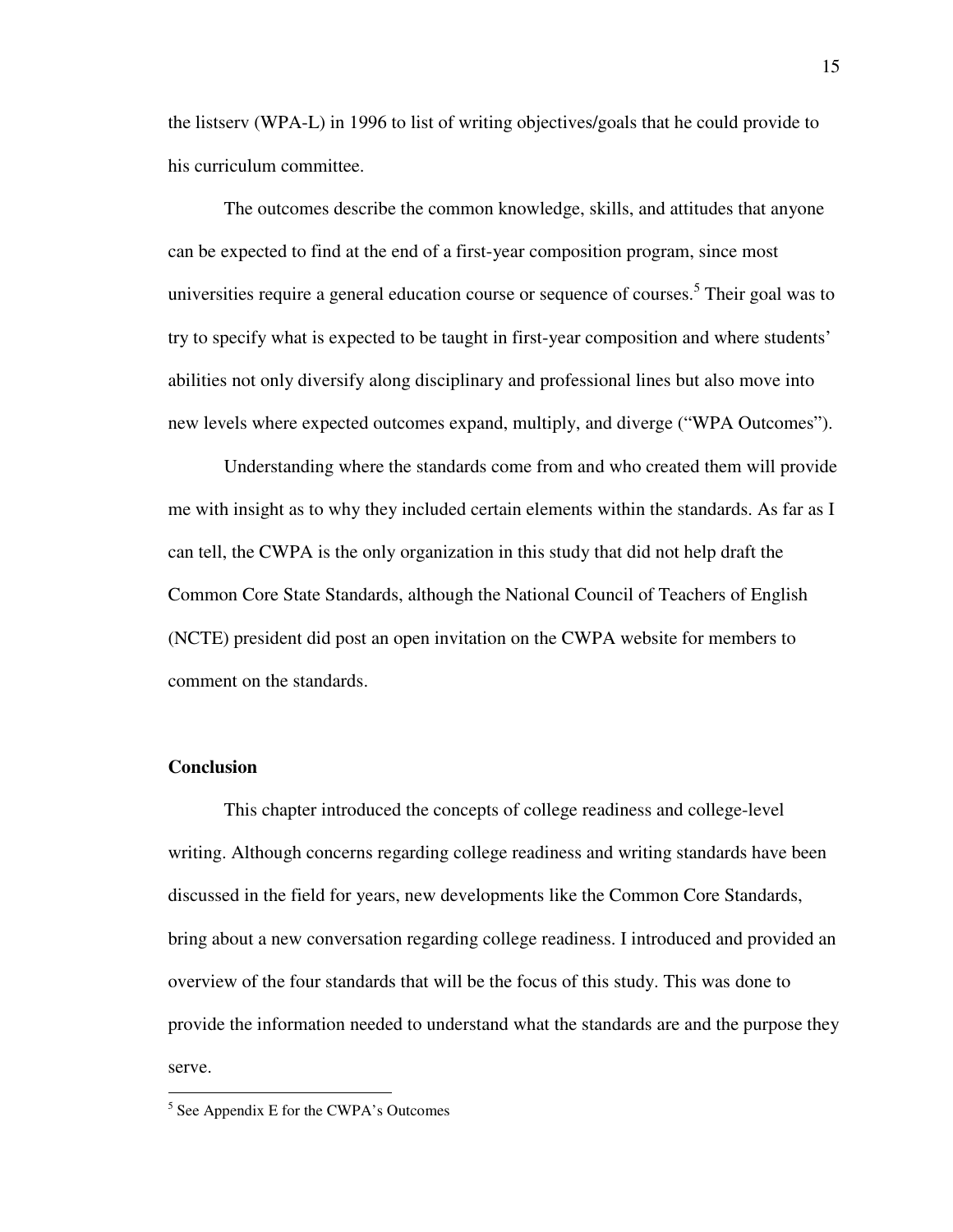Chapter two will take a closer look at each writing standards by using cluster criticism to analyze them. By using this method, I will be able to determine the areas that each organization emphasizes and how they define college-level writing. I will also explore some of the concerns that professionals in the field have had over the standards and will look at how the standards have stated that they all address the same concerns. This will expose the similarities and differences among them and help determine what can be done.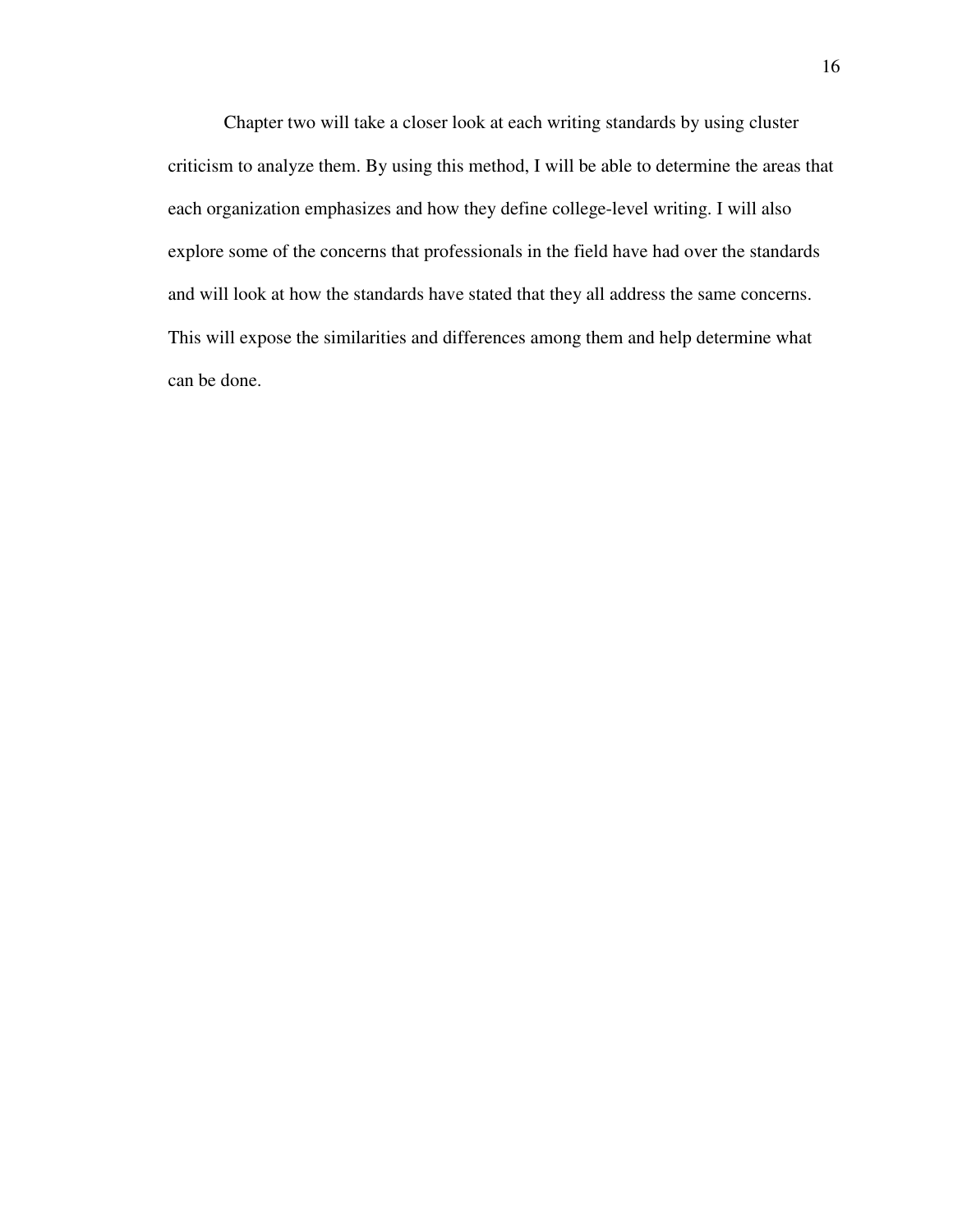#### CHAPTER TWO

#### ANALYZING AND UNDERSTANDING THE STANDARDS

The previous chapter has briefly laid out the need for an understanding of what college-level writing is and provided a historical context for the various writing standards. This chapter applies the concept of cluster analysis, which derived from the works of Kenneth Burke and further explanations by Sonja Foss. I use this concept as a framework for looking at each writing standard to determine how each institution— Common Core, College Board, ACT, and CWPA—describes college-level writing. First, I introduce the concept of cluster criticism and then use the concept to identify three key terms for each standard. Finally, after identifying the key terms, I analyze how each organization describes how they define college-level writing. I also present some of the concerns that educators have with the standards and their implementations.

#### **Educators Concerns about the Standards**

 Some educators are apprehensive about the Common Core State Standards Initiative because of the debate about why some states decided to join. According to an article from *Inside Higher Ed,* there was an incentive for the states that joined the initiative to establish the Common Core Standards. Education Secretary Arne Duncan agreed to set aside \$350 million, from the Race to the Top fund, for states to develop new material tied to the Common Standards initiative. One of the rules for states to participate in the \$4.35 billion "Race to the Top" fund required states to join the Common Standards effort if they wanted to tap into the federal money (Lederman). Educators and parents are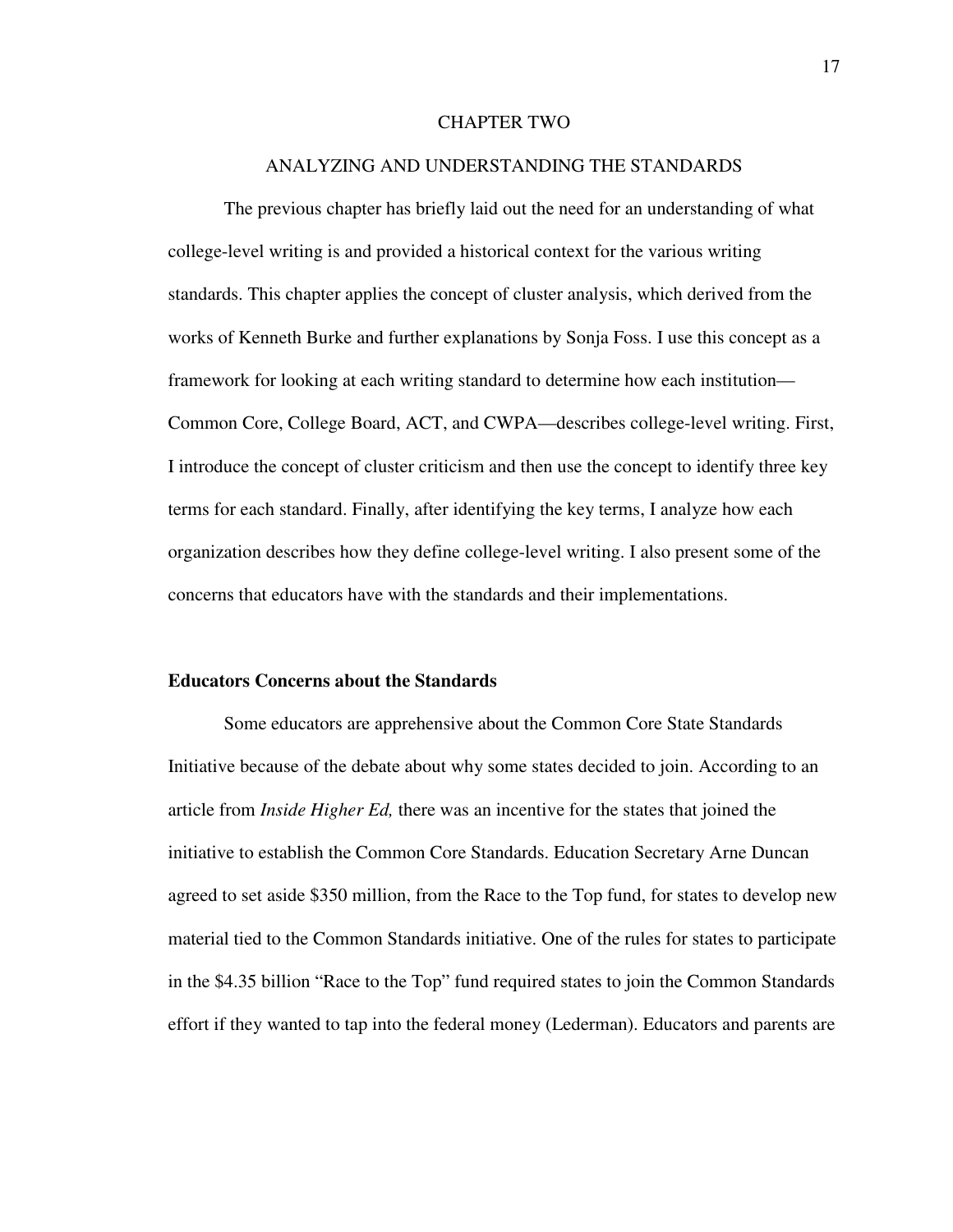wondering if the states joined because of the incentive or because they agreed with a national standard for high schools.

 While 45 states have adopted the Common Core Standards, how they have adopted them seems to vary: "some states are adopting the standards through their state boards of education, while others are adopting them through their state legislatures" (*Common Core,* "FAQ"). When it comes to implementation, the Common Core are leaving the determination on how the standards are to be met to local teachers, principals, and superintendents, since they decide the curriculum their school follows.

 The Leadership and Learning Center, a premier provider of solutions for educators, schools, and leaders, stated that "Changing standards while maintaining the same teaching, leadership, textbooks, and assessment systems is somewhat like repainting a house while leaving the plumbing, heating, and electricity all in disrepair" ("Standards 4.0"). While new standards have been adopted, policymakers have not yet provided resources to make the necessary transition. Applying the new standards while not changing classroom materials, assessment, and teacher training does a disservice to everyone involved if teachers cannot carry them out successfully. A poll conducted among leaders in the education field stated that 96% of those that will implement the Common Core Standards state they are not prepared to do so ("2011 U.S. Tour"). The fact is that teachers are expected to implement these new standards into their curriculum and teach them without resources, books, materials, or sample lesson plans to turn to.

Many first year college students are finding that the courses that they are taking are fundamentally and drastically different from their high school courses (Conley, "The Challenge"). According to the "ACT National Curriculum Survey 2009," professors at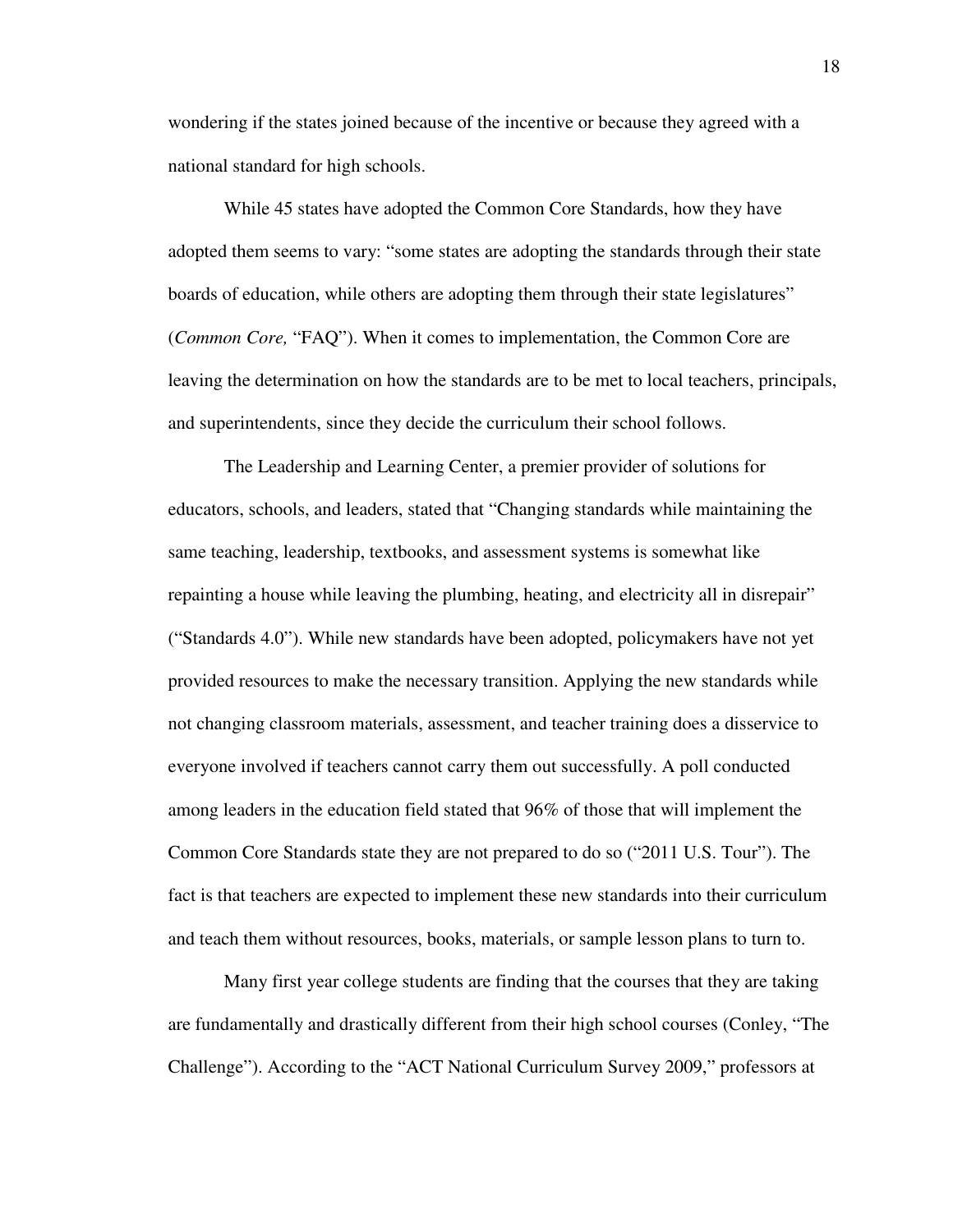the university level place a higher importance on correctness issues such as sentence structure, formation, and conventions of usage. High school instructors, on the other hand, place emphasis on content issues such as topic and idea development, organization, unity, and coherence (11).

According to an article in *The Chronicle Review*, most students and educators do not to trust the scores that students receive, since the creators of the SAT admit that there is not much of a difference between the old and new SAT (Price). The article states that the SAT has a rating of 0.53; "a result of 1 would mean the test perfectly predicts college performance" (Price). After the Common Core Standards were adopted both the College Board and the ACT produced reports stating that they were aligned with the Common Core Standards. According to that report, the SAT test is 60% aligned with the Common Core Writing CCR (College and Career Readiness) Anchor Standards and 83% aligned with the Common Core Writing Standards (Vasavada et al. 6). The report also states that the anchor standards are "exit-level college readiness standards meant to be considered in tandem" with high school students (Vasavada et al. 6).

The ACT published two reports on how their standards are aligned to the Common Core State Standards. One report focuses solely on text-based alignment; the other report is geared toward student performance using the Common Core. The second report studied three factors regarding student performance and the Common Core Standards with the data the ACT had on college readiness. The ACT examined 1) the best estimate of student performance based on the Common Core Standards, 2) students' current strengths and weakness on the newly enacted standards, and 3) steps that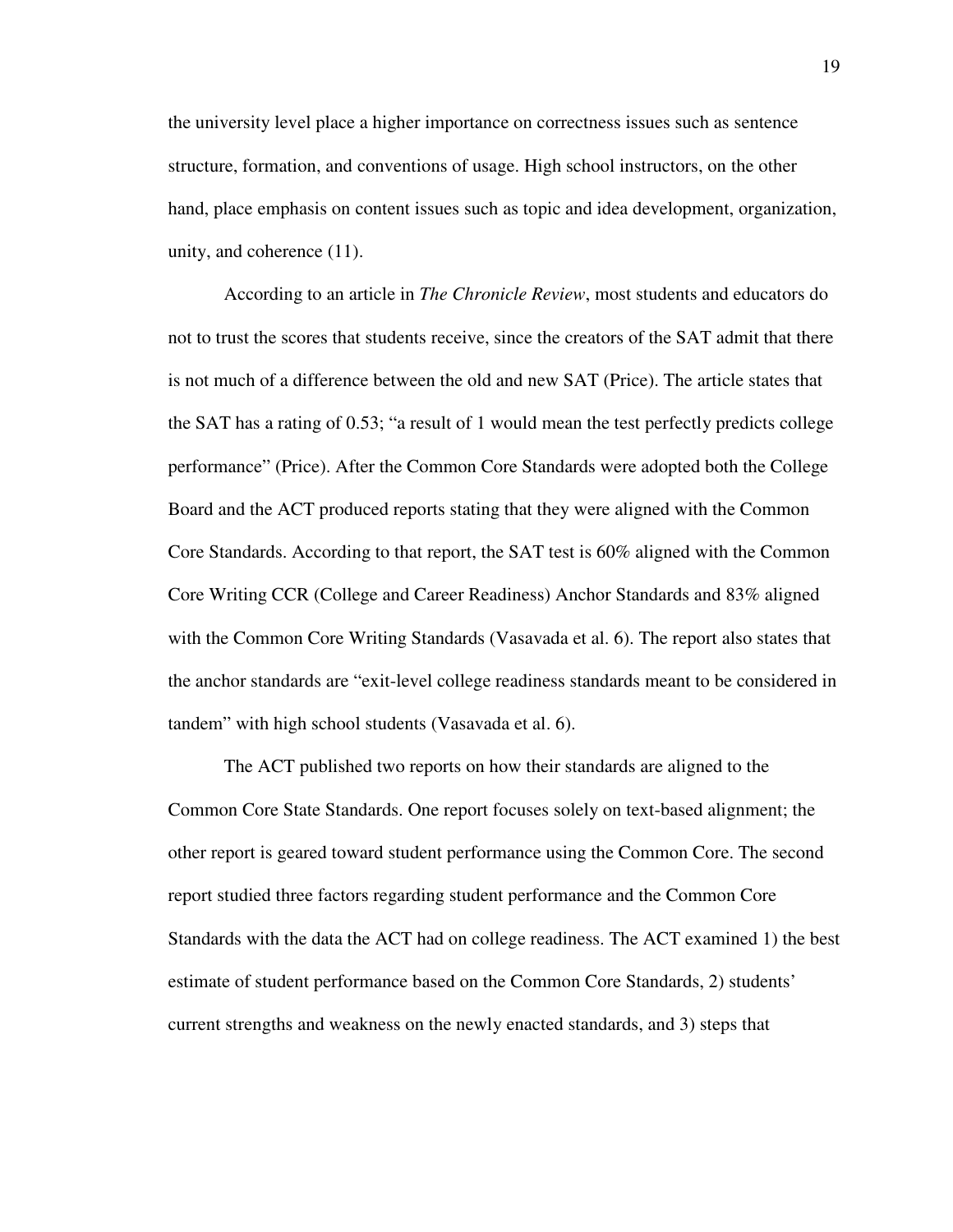policymakers and educators should take for an effective transaction (ACT, "A First Look" 1).

From this report, the ACT made recommendations regarding Instructional Strategies and recommendations for Policymakers. To address Instructional Strategies and Inventions, the ACT stated that educators consider a few aspects; the first is creating a school culture of high expectations. The ACT believes that one of the major challenges is the fact that leaders in education hold alarmingly low expectations on what high school students can academically achieve; the more educators expect out of their students, the better they will perform. The second challenge is using data to create individualized responses to students' needs; schools need to re-think how they use student data to help address issues in the classroom. For example, if students in a specific class do not understand a concept, then maybe the way it is presented to students needs to change. Another challenge is fostering an atmosphere of support and collaboration among teachers. Educators need professional development incentives and support to continue to improve the quality of teaching instruction. (ACT, "A First Look" 9)

According to their second report, while the ACT identifies writing arguments, producing clear and coherent writing, and writing on shorter deadlines, they do not address writing narratives, using technology to publish writing, and writing research papers (ACT, "The Alignment" 6). A review of this report shows that after a brief summary of their findings, the Common Core and ACT standards are placed side-by-side in a chart by the area of coverage. ACT highlights within the report areas of the Common Core Standards that the ACT addresses; however, we are not provided with an explanation or reasoning as to why or how those areas are addressed.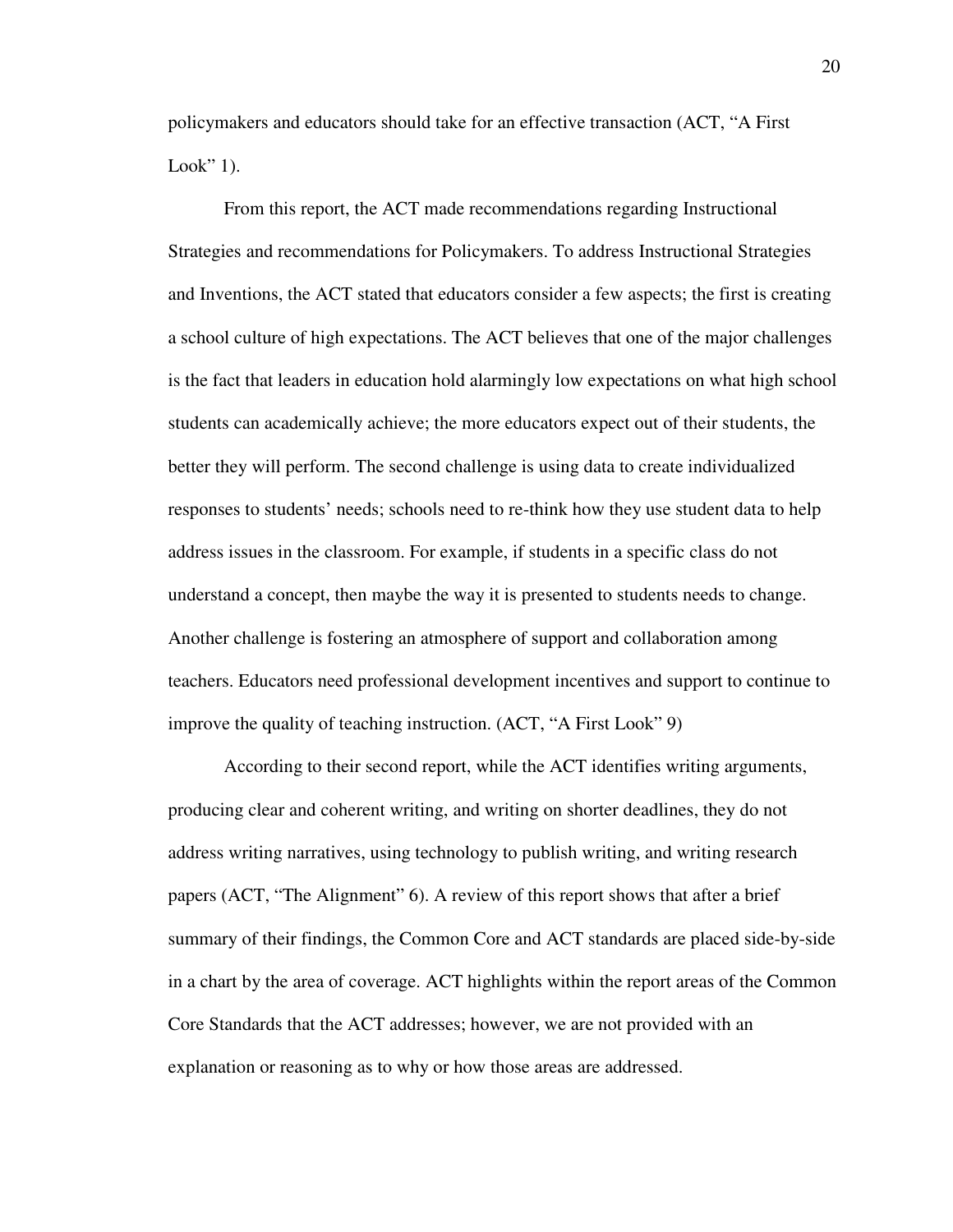The president of the CWPA, Linda Adler-Kasner mentions that the Common Core State Standards seem to emphasize argumentative and informative types of writing; she also mentions that they seem to hint at descriptive writing. Adler-Kasner states that there were areas that the Common Core did not address in regards to the qualities of "good writing" being context-specific:

> Good writers understand that writing takes many forms, so they know how to analyze the expectations of their audiences, identify what they already know about how to meet those expectations, and develop the strategies and skills that they don't know in order to do so. As they engage in this work, good writers also reflect on their own processes in order to build on what they know, and they learn with and from other writers. ("The Common Core Standards")

Good writing is about reflecting on the process that a writer has undergone as well as it being collaborative, according to the CWPA president. She also mentions that good writers understand various modes of writing and develop strategies to help them accomplish his/her task.

#### **Cluster Criticism Methodology**

Rhetorical criticism analyzes symbolic artifacts to discover how, and how well, they work. It analyzes how the artifact instructs, informs, convinces, and persuades his/her audience. Cluster criticism is a method of rhetorical criticism developed from the theories of rhetorical theorist Kenneth Burke in which the relations between certain key or resonant terms, or subjects present in a text are associated (or clustered) around other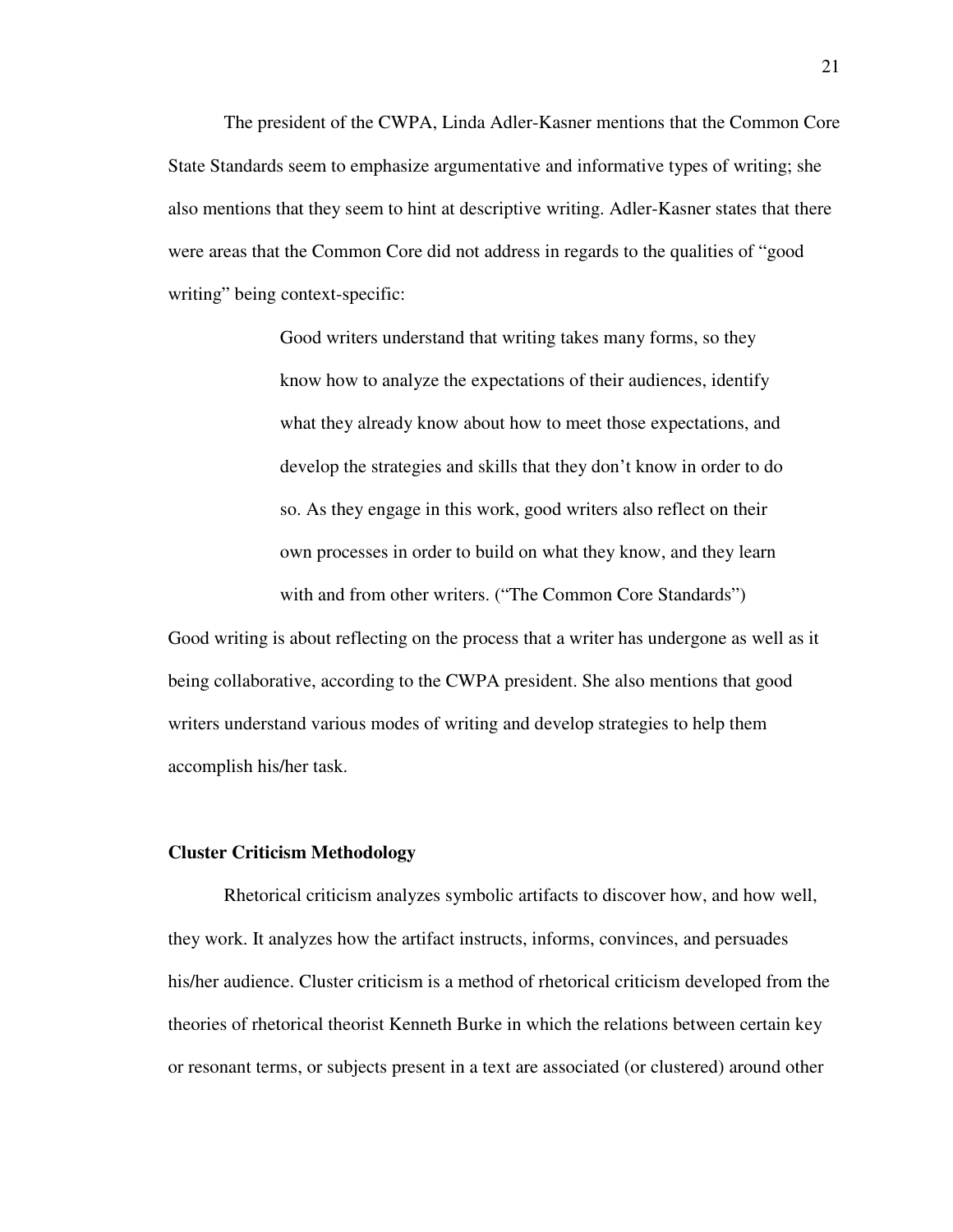terms. This method allows for an examination of the writer's attitudes towards the subject or as Burke calls it the *terministic screen*. According to Sonja Foss, by examining terministic screens and the terms that follow, insight can be gained as to what the writer's worldview and meaning are (65). Burke states that "There is a kind of generalization about these interrelations that he [the writer] could not have been conscious of, since the generalization could be made by the kind of inspection that is possible only after the completion of the work" (Burke 20). Therefore, the motive (or situation) derives from interrelationships themselves. For the purposes of this study, using cluster criticism is beneficial because I am only focusing on conducting a textual analysis. The textual analysis allows me to determine how each organization defines college-level writing and what they value in regards to it based only on the information that is written within the standards.

The process of analyzing an artifact, in this case text, using cluster criticism has three parts. The first step is to identify the key terms within the text based on frequency and/or intensity of the term. Frequency is determined by the number of times that a word is used within the text. For example, if a term is not used often but conveys great depth or meaning, then it is classified as a key term based on intensity. After all key terms have been identified, the next step is to chart all the terms that cluster around the key terms. The associating terms can be identified in three different ways: 1) by seeing what terms are in close proximity to the key term, 2) by linking to a key term using a conjunction, and 3) by developing a cause and effect relationship.

According to Foss, there are terms that "function as god (represent the ideal) and devil (represent the negative) terms" (67). The last step is to discover if any god and devil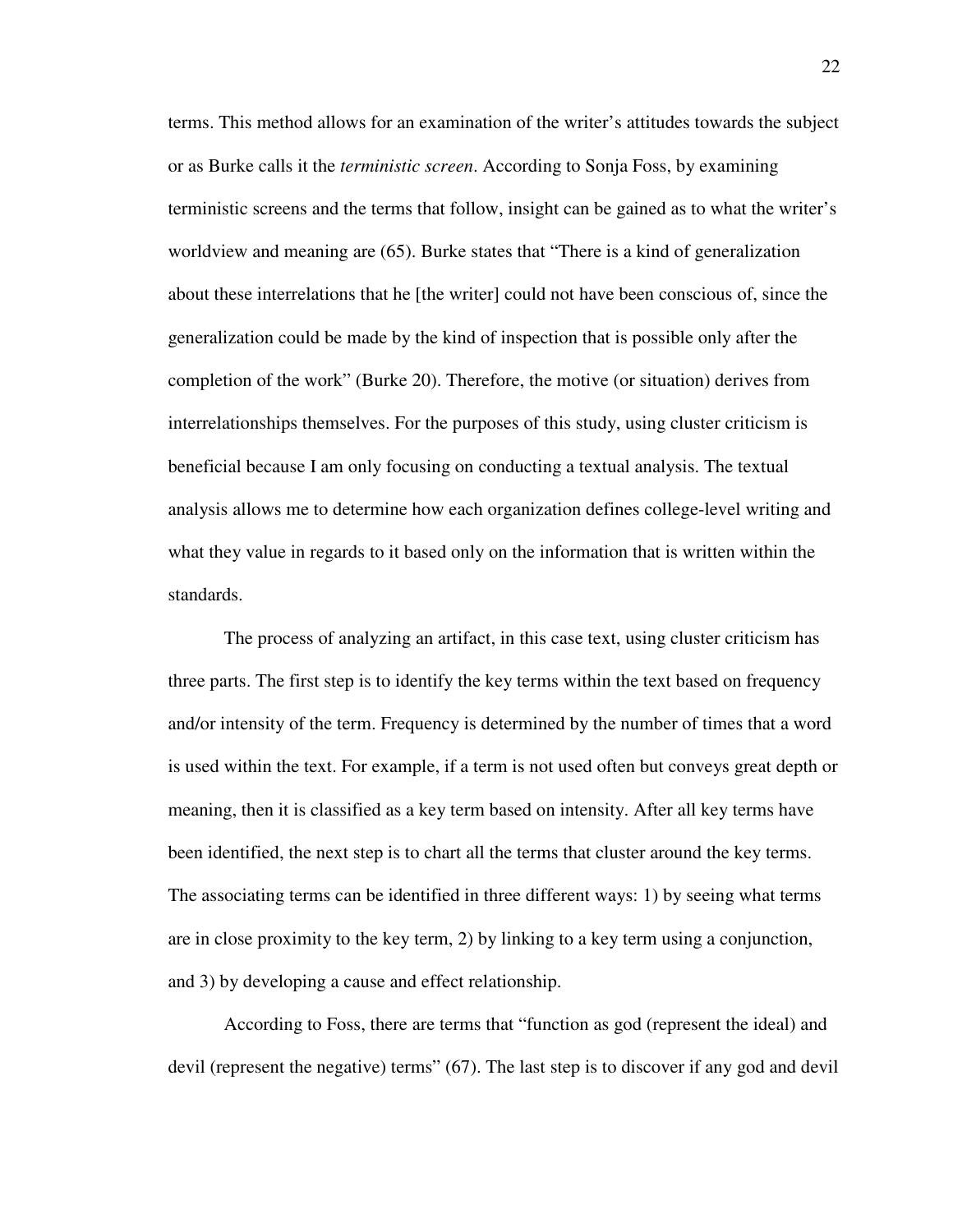terms exist and analyze the artifact to discover an explanation/meaning of what the relationship between the terms signify. For example, if a writer associates an image or word with a key term, then the linkage suggests a terms meaning is modified or influenced by the associated part; terms that oppose or contradict each other can suggest that the author has conflicts or ambiguity about that term (Foss 68).

By applying cluster criticism as a rhetorical method, I can determine the key terms of each of the four writing standards being analyzed. By charting the terms surrounding each institutions' key terms, I can gain insight as to how each institution values writing, how they define each value, and the relationships or lack of that exist among them.

#### **Analysis**

#### *Choosing Terms*

I chose key terms within the standards of the four organizations according to the cluster criticism method, which selects key terms based on frequency and/or intensity of the term. For the purposes of this analysis, I chose key terms based solely on frequency due to the time constraints of this project. To determine the most frequently used words, I used Wordle (wordle.net), a word cloud generator, for each standard. Before placing the text into Wordle, I removed all headings, subheadings, bullets, and numbering, leaving only the performance category of each standard. Some standards, like the College Board, list the category, the objective of each standard, and then the description of what the standard was (the performance category). I then made all the text lowercase and pasted it into the Word Cloud creator. Once the word cloud was created, I selected "Language"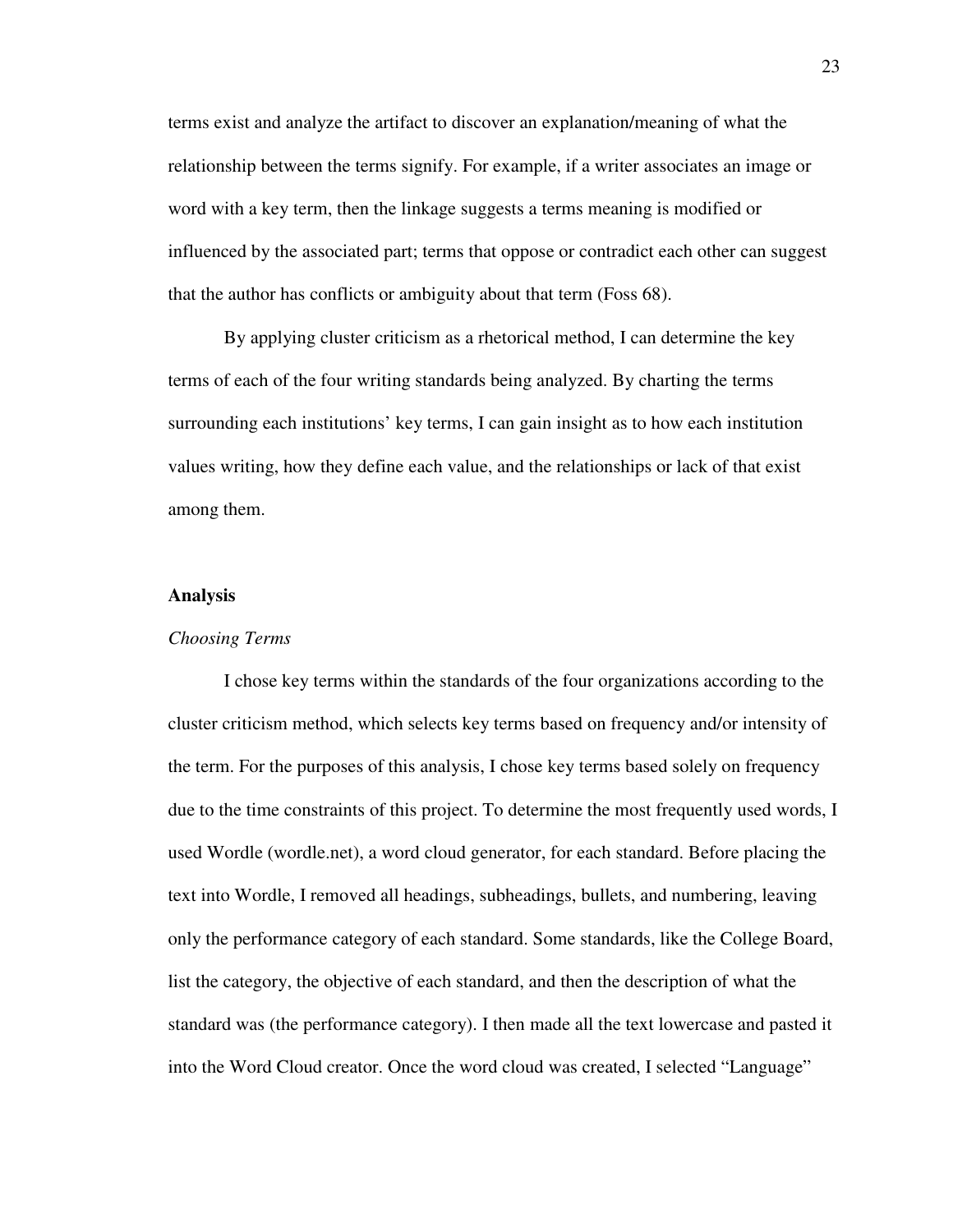and "Show Word Counts" and did a print screen copy of the word counts. Foss suggests that a critic should have no more than five or six terms, so I narrowed down the selection by choosing only the top three words that pertained to writing. Figure 1 lists the words that became the key terms for each writing standard.

| <b>Common Core</b> | <b>College Board</b> | <b>ACT</b>    | <b>CWPA</b>   |
|--------------------|----------------------|---------------|---------------|
| $\bullet$ Claim    | • Appropriate        | • Sentence    | • Writing     |
| • Information      | • Strategically      | • Appropriate | • Electronic  |
| • Writing          | $\bullet$ Ideas      | • Delete      | • Appropriate |

Figure 1. Key Terms for Standards

In order to analyze the key terms in this chapter, I relied on concepts from composition like the rhetorical situation, Higher Order Concerns (HOCs) and Lower Order Concerns (LOCs), since these terms are used within the writing process. According to the Purdue OWL, the Writing Process consists of Pre-Writing, Writing, Editing, Revising, and Publication. In the rhetorical situation, a student must determine how to write their essay based on context, the writer, the audience, and the intended purpose of the essay. Rhetorical appeals like *ethos, pathos,* and *logos* help writers determine the most effective way of applying various writing modes. Ethos deals with the writer's most effective way of applying various writing modes. Ethos deals with the writer's<br>credibility and character. This is addressed when the author shows that they possess knowledge on the subject and therefore, is worthy of respect. Pathos is an emotional appeal that means persuading by appealing to the reader's emotions. The author addresses this by the type of language he/she uses when writing. Logos refers to the College Board<br>
• Appropriate<br>
• Strategically<br>
• Ideas<br>
• Delete<br>
• Ideas<br>
• Delete<br>
• Ideas<br>
• Delete<br>
• The College Board<br>
• Delete<br>
• Delete<br>
• Delete<br>
• Delete<br>
• Delete<br>
• Delete<br>
• Delete<br>
• Delete<br>
• Nels Persuading **EXECTE OF A SECUTE OF A SECUTE OF A SECUTE OF A SECUTION ADDEDINGTRET SERVIDE A SECUTE A SECUTION And Lower the writing process. According, Writing, Editing, ent must determine how than the intended purpose elp writers de**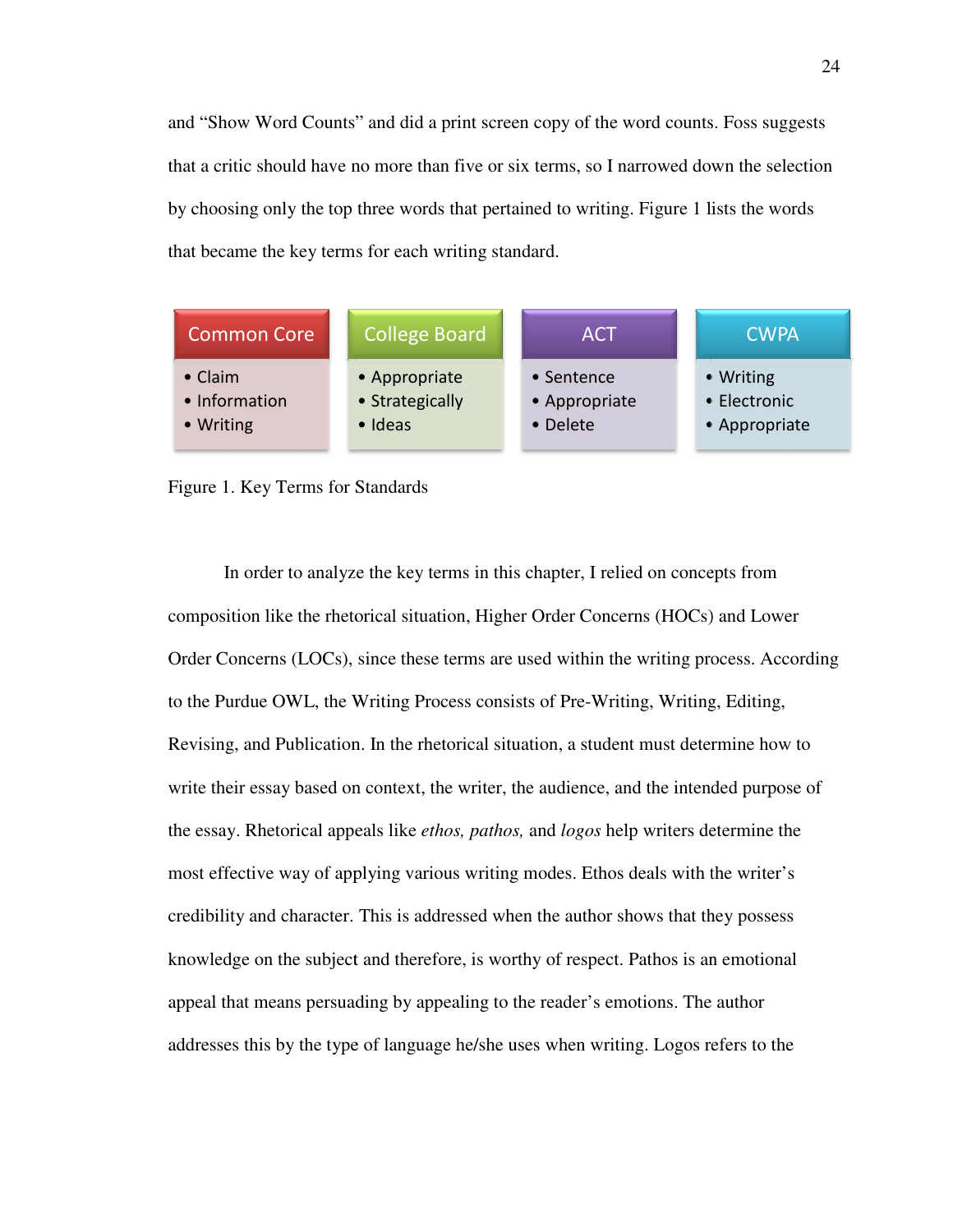logic/rationale of the message. The author addresses this by the clarity of the claim, the logic of its reasons, and the effectiveness in which he/she supports the evidence.

Higher Order Concerns (HOCs) consist of global concerns that affect the overall paper. Some of these include content, structure, organization, and coherence. Addressing HOCs are important because it shows the reader how much the writer understands the subject and/or material they are discussing. Lower Order Concerns (LOCs) consist of sentence-level issues that affect portions of the paper like word choice, grammar, sentence structure, and punctuation. LOCs are important to keep in mind because these concepts can disrupt the flow of the writer's paper, which can make it difficult for the reader to understand the overall argument of the paper. This type of categorization is helpful when looking at how the standards discuss writing and what aspects of writing are valued.

#### *Common Core*

#### **Key Term: Claim**

 In the standards, the term *claim* appears under "Text Types and Purposes." The terms that cluster around the key term *claim* are *knowledgeable, distinguish, significance, opposing, logical sequences, reasons, evidence,* and *clarify.* These associated terms suggest two parts to a claim—making a connection with the claim and it's supporting evidence and establishing the significance of the claim. The Common Core states, writers are to "[w]rite arguments to support claims in an analysis of substantive topics or texts, using valid reasoning and relevant and sufficient evidence" (National Governors Association Center for Best Practices [NGA Center] and the Council of Chief State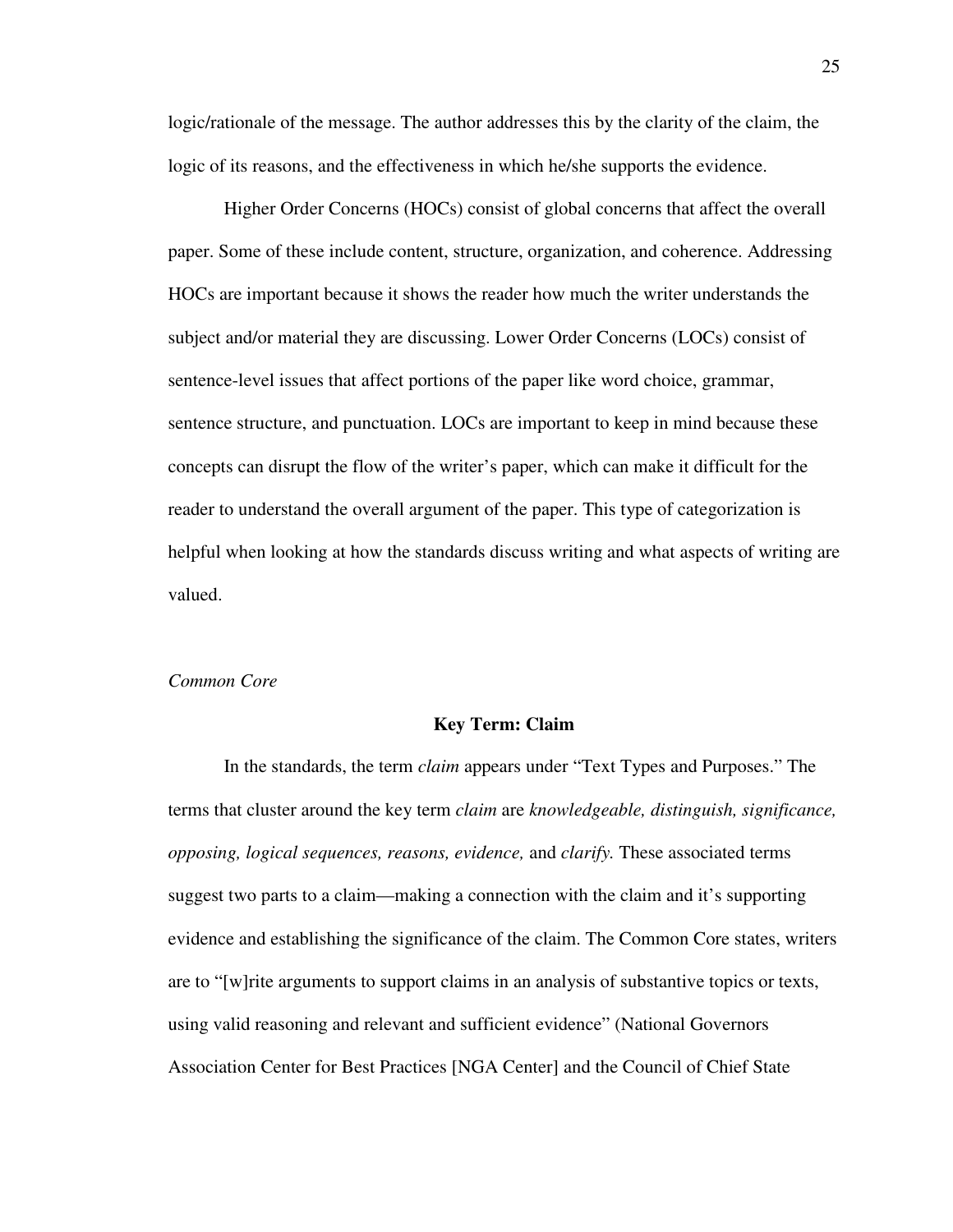School Officers [CCSSO] 41). This quote reveals what the Common Core values when students write claims.

 When the terms *logical sequences, reasons, evidence,* and *clarify* appear near the key term, it is in regards to making a connection with the claim. One way of connecting the claim with supporting reasons/evidence is to "link the major sections of the text" with logical sequences that clarify the relationships. When the terms *knowledgeable, significance, distinguish,* and *opposing* appear near the key term it is in establishing the significance of the claim the writer has stated. The standards mention that the writer must introduce knowledgeable claims in order to establish its significance. The standards imply that a way to establish the significance of a claim is to distinguish it from an opposing claim(s). The standards imply that a writer needs to be knowledgeable about the claim he/she makes, needs to clarify a point or reason, and needs to support the claim with evidence that provides a possible sequence to help the reader follow along. Along with that, the standards suggest that the writer needs to be able to distinguish among various viewpoints and provide the reader with information that is significant and relevant to the subject that he/she is addressing.

#### **Key Term: Information**

 The terms that cluster around the key term *information* are *supports argument, concepts, most significant, examples, question, solve a problem, relevant, multiple sources,* and *integrate into writing.* These associated terms suggest two things—why a writer incorporates information and using information to support his/her claim. The standard states that writers must "[g]ather relevant information from multiple authoritative print and digital sources . . . assess the strengths and limitations of each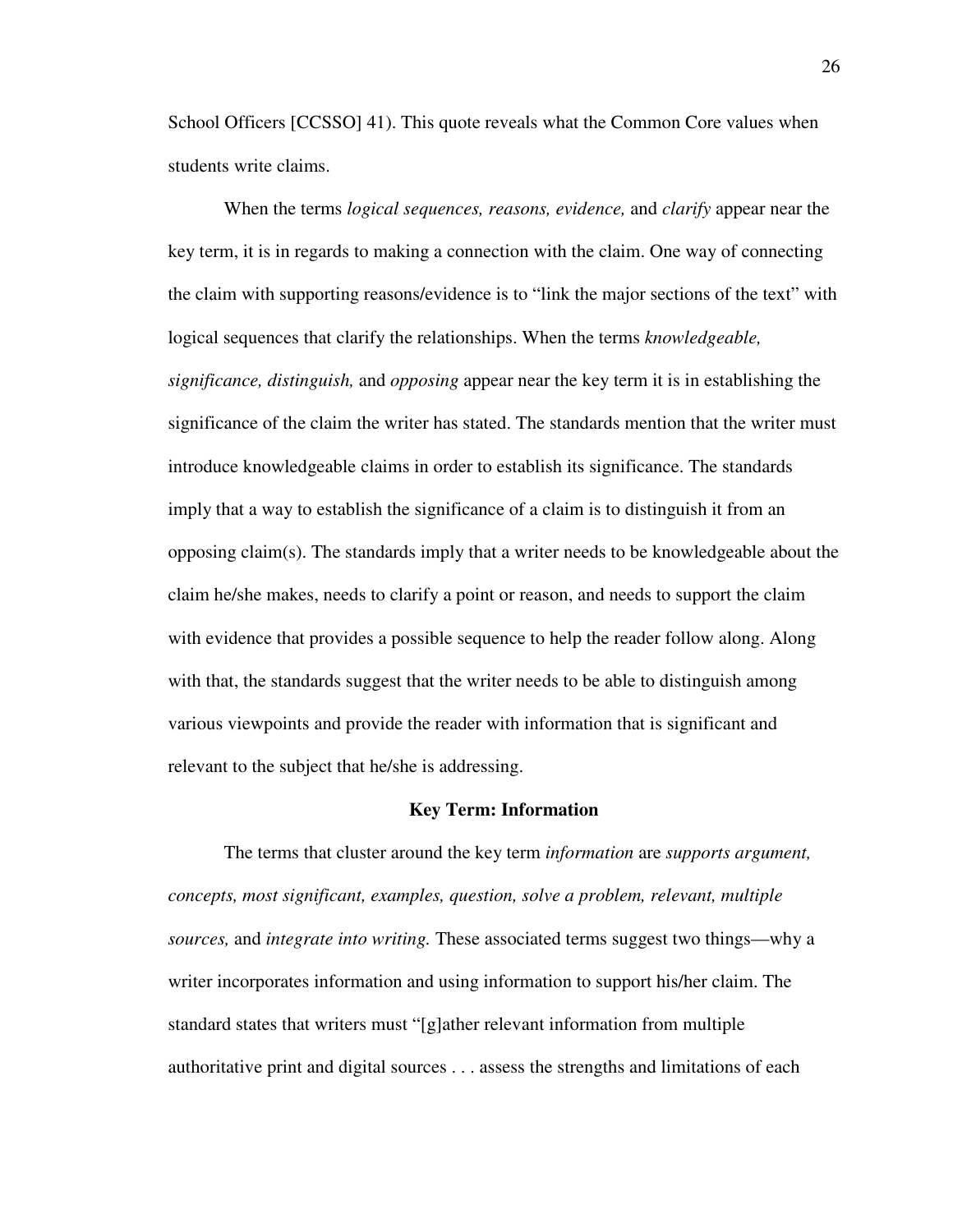source . . . [and] integrate information into the text selectively to maintain the flow of ideas" (NGA Center and CCSSO 46).

According to the standards, a writer supports their argument by providing the reader with relevant information and examples that help the reader put it all together in a bigger context by seamlessly integrating the source information into their ideas. The standards also imply that a writer must also remember that the information he/she provides either raises a question for the reader, solves a problem, or provides significance to the concept. In this context, we can see that information is incorporated to support a claim and that the information that the writer uses must support the argument, be relevant, and help continue the flow of ideas within the writing.

#### **Key Term: Writing**

The terms that cluster around the key term *writing* are *formal style, concluding statement/conclusion, formatting, coherent, audience,* and *addressing significance,* which focus on HOCs. In many high schools, in order to prepare students for standardized testing, there has been a focus on the five-paragraph essay structure, which consists of an introduction, three body paragraphs, and a conclusion. The five-paragraph essay structure tells students to write concluding paragraphs that allude to pattern the used in the introductory paragraph, summarize his/her three main points, and include a final statement that lets the reader know he/she is done. In the standards, under "Text Types and Purposes" all three subcategories mention the need to provide a conclusion/concluding statement (NGA Center and CCSSO 45-6). Part of the structure of the five-paragraph essay is to provide the reader with coherence by encouraging the writer to repeat the ideas contained in their thesis statement throughout the essay. This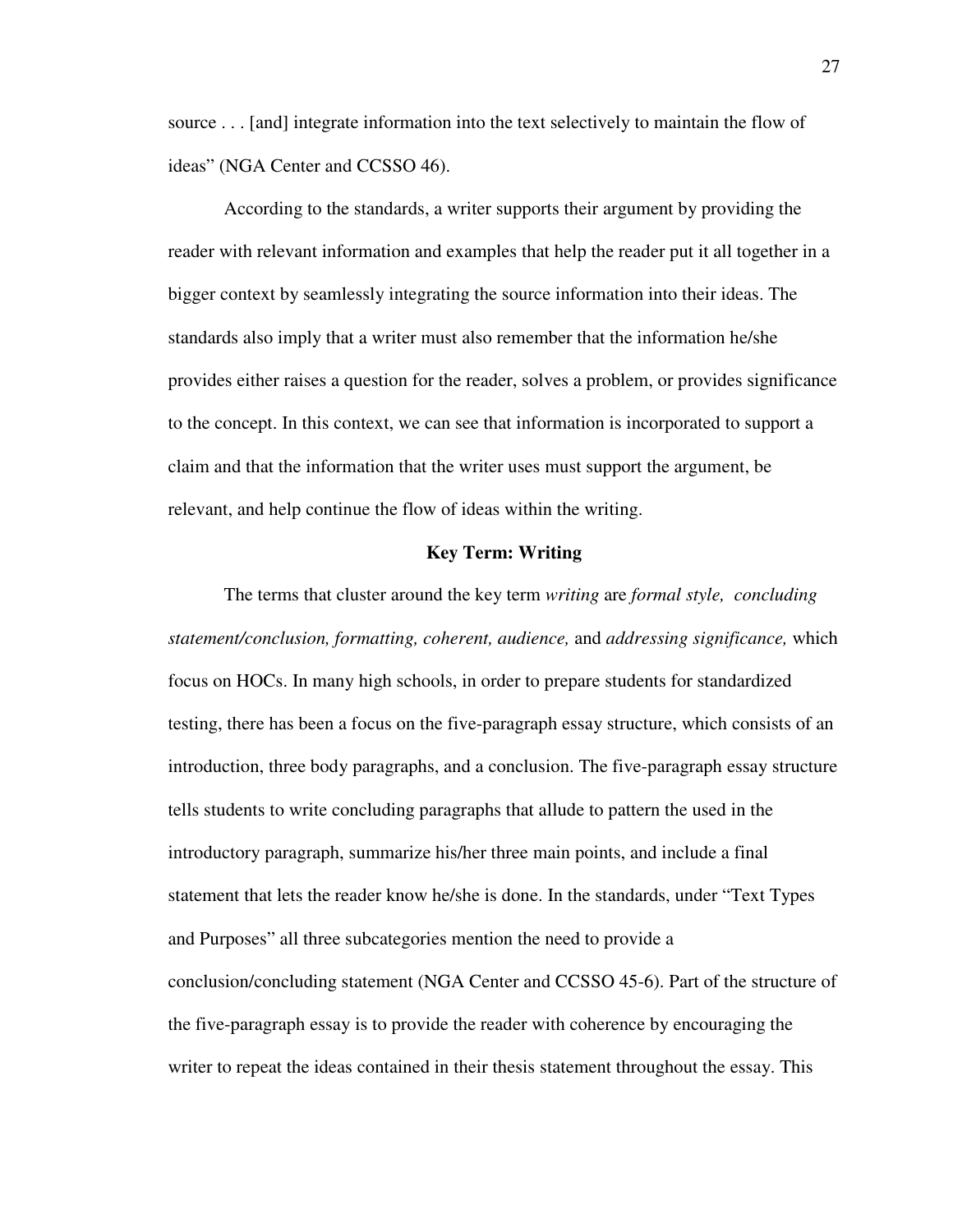shows that with writing, the Common Core focuses on global issues and place emphasis on the conclusion.

Based on the information provided by the associated terms and the three key terms, the Common Core Standards describes their idea of writing by focusing on Higher Order Concerns. This value emphasizes the connection with the claim and its supporting evidence by establishing the significance of the claim and places emphasis on the conclusion. The Common Core implies that writers need to keep the rhetorical situation in mind while writing as well as coherence, and focus more on the conclusion. The Common Core standards seem to value writing on how a writer organizes and incorporates information to support his/her claim. The Common Core places emphasis on the conclusion since it is a brief summary of the writer's objective and needs to be strong. What this says about the organization is that they value a more rhetorical form of writing since they place emphasis on writing with a claim and the conclusion is used as a summary for what the claim argued.

#### *College Board*

#### **Key Term: Appropriate**

 The associated terms that cluster around the key term *appropriate* are grouped by rhetorical appropriateness and appropriateness in relations to conventions, which is interesting, since rhetoric and conventions are not usually paired together. It is unusual for rhetoric and conventions to be paired together since conventions deal with following a specific set of rules, while rhetoric does not follow rules. The terms *rhetorical appeals, audience, language, mood, writing task, conclusion,* and *genre* create rhetorical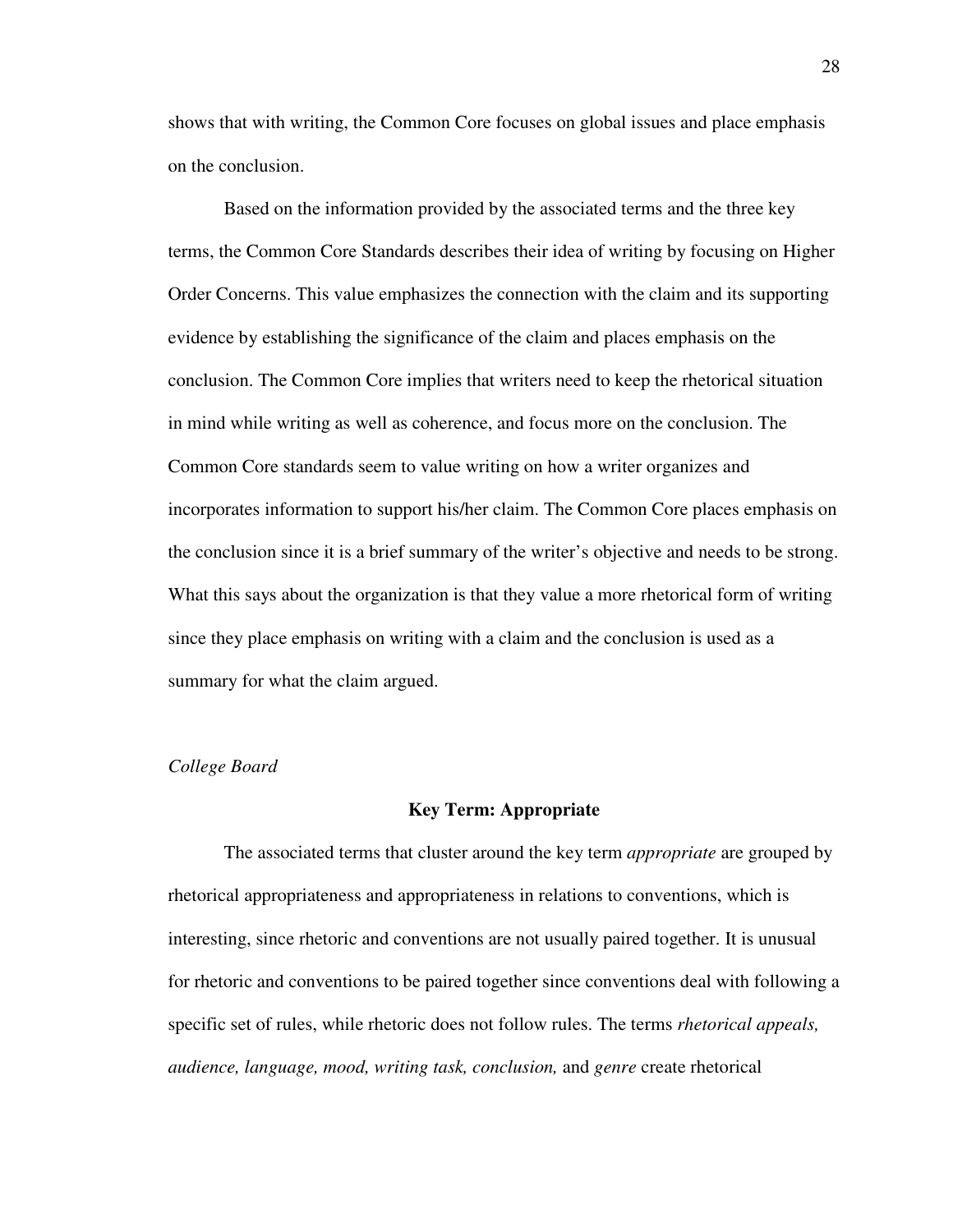appropriateness*.* Rhetorical appeals are used to persuade and are applied based upon the objective of the writing assignment as well as the intended audience. These factors will also help in determining the type of genre, mood, and language that is most appropriate to accomplish the task. This reveals that the College Board values writing that is effectively applied to a specific audience using the correct writing mode.

The terms that create appropriateness in regards to convention are *grammatical conventions, format* and *publication manuals.* Writing conventions focus on the rules like verb-tense agreement and subject-verb agreement and a correct format and citation style. For example, most students are required to format papers to MLA or APA guidelines that specify font size and style, margin space, and source documentation. Depending on the professor preference or the discipline in which the student is writing in, students will follow a set of rules to help them address all points of the assignment.

#### **Key Term: Strategically**

 When the key term strategically is mentioned within the text, it is in regards to the skillful or tactical use of "selecting," "including," "crafting," "focusing," or "employing" aspects of writing. This shows that emphasis is placed on how tactfully the writer is able to complete elements in creating his/her text. The terms that cluster around the key term *strategically* are *source materials, support, ethics of writing, suggest attitude toward subject matter, variety of sentence structure, focuses paragraphs, progression of ideas, organizational pattern,* and *proofreading strategies.* These terms emphasize HOCs and one ethics of writing. The HOCs mention that the writer must have a clear progression of ideas and that the paragraphs be focused that include information that supports his/her ideas. According to many educators, ethics of writing means that the writer is aware of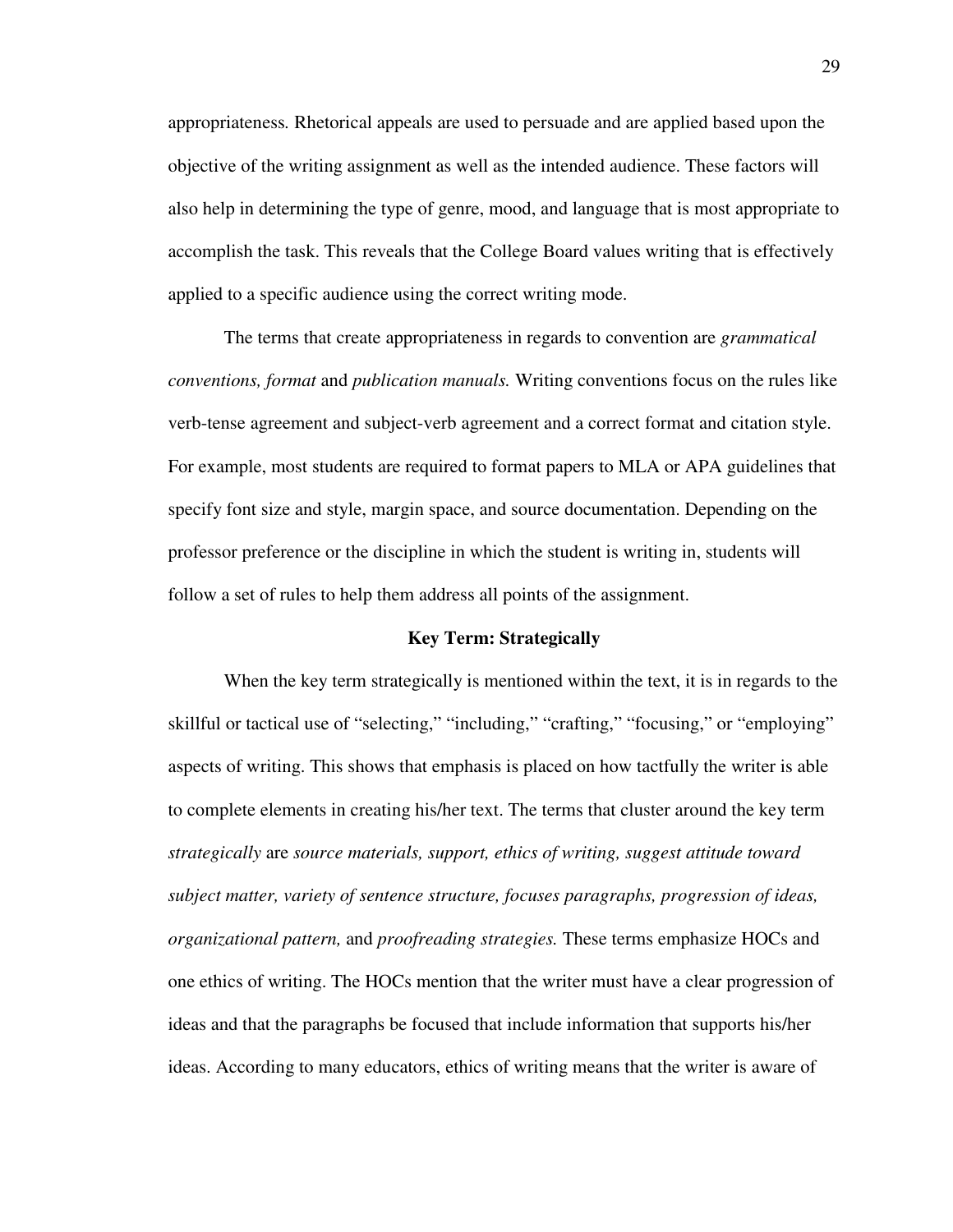the ethical constraints in writing, like avoiding plagiarism, acknowledging all sources and ideas, and not having someone else write his/her assignment for him/her.

#### **Key Term: Ideas**

 The associated terms all concentrate around the drafting of a text that integrates outside information, like a research or argumentative paper. The terms that cluster around the key term *ideas* are *relevant sources, varied strategies, analyze positions, make connections, drafting, smooth progression, thesis claim, coherent, transitions,* and *order.* The standard states that a writer "[d]rafts a clear and substantive thesis claim, develops a coherent and smooth progression of ideas, strategically includes supporting ideas, supports claims and opinions with evidence, incorporates varied source materials, and draws a persuasive conclusion" (College Board 53). When writing, a writer needs to remember that there will be other ideas that will either support his/hers idea or go against it.

The standards imply that the writer must support their idea(s) by providing the reader with relevant information, examples that help the reader put it all together in a bigger context, and make connections between the information and his/her own ideas. A writer also needs to be aware of the fact that the claim needs to clarify a point/reason and needs to be supported with evidence that provides a possible sequence to help the reader. The standards also mention that the information and ideas the writer chooses to analyze should support his/her thesis claim and have a smooth progression in not only ideas but in a planned order.

 Through the cluster analysis, it can be inferred that the College Board standards seem to place emphasis on global issues, since the associating terms point to issues such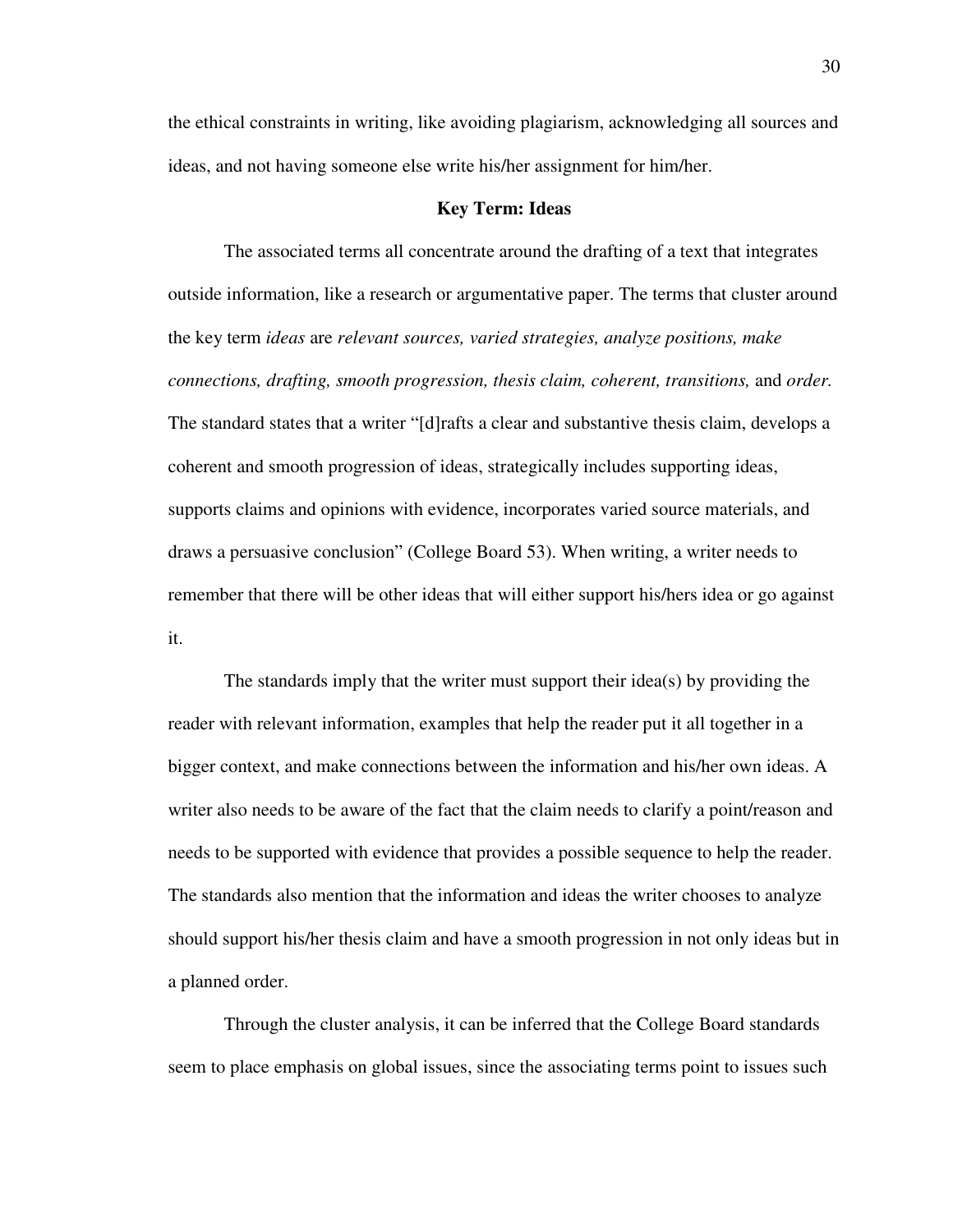as coherence, structure, and idea progression. The College Board standards also describe the need for a writer to keep in mind the rhetorical situation when writing by make sure that the writing is appropriate for the intended audience, purpose, and well-organized. The College Board standards seem to value writing how a writer is able to draft and attend to global issues within the assignment.

While the College Board clearly values writing that has well developed ideas and well thought out, as evidenced by the key terms I analyzed, the Common Core values something much different. The Common Core values a rhetorical form of writing, which centers on one or more claims. What this reveals about the College Board is that they value a more academic form of writing that centers more on using sources/evidence to make and support a writer's ideas.

*ACT* 

#### **Key Term: Sentence**

 The terms that cluster around the key term *sentence* are *basic purpose, logical place, clause, paragraph, specified phrase, irrelevant to essay, wordy material, style of the essay, awkward-sounding, flow,* and *punctuation.* These terms group into god and devil groups, as Foss calls them. These two groups create a positive and negative connotation associated with a sentence. The god terms are *basic purpose, logical place,*  and *paragraph.* These are god terms because represent an ideal for the organization. When these terms are mentioned, they refer to identifying a place where the writer can add writing or having order within the writing, "[s]elect the most logical place to add a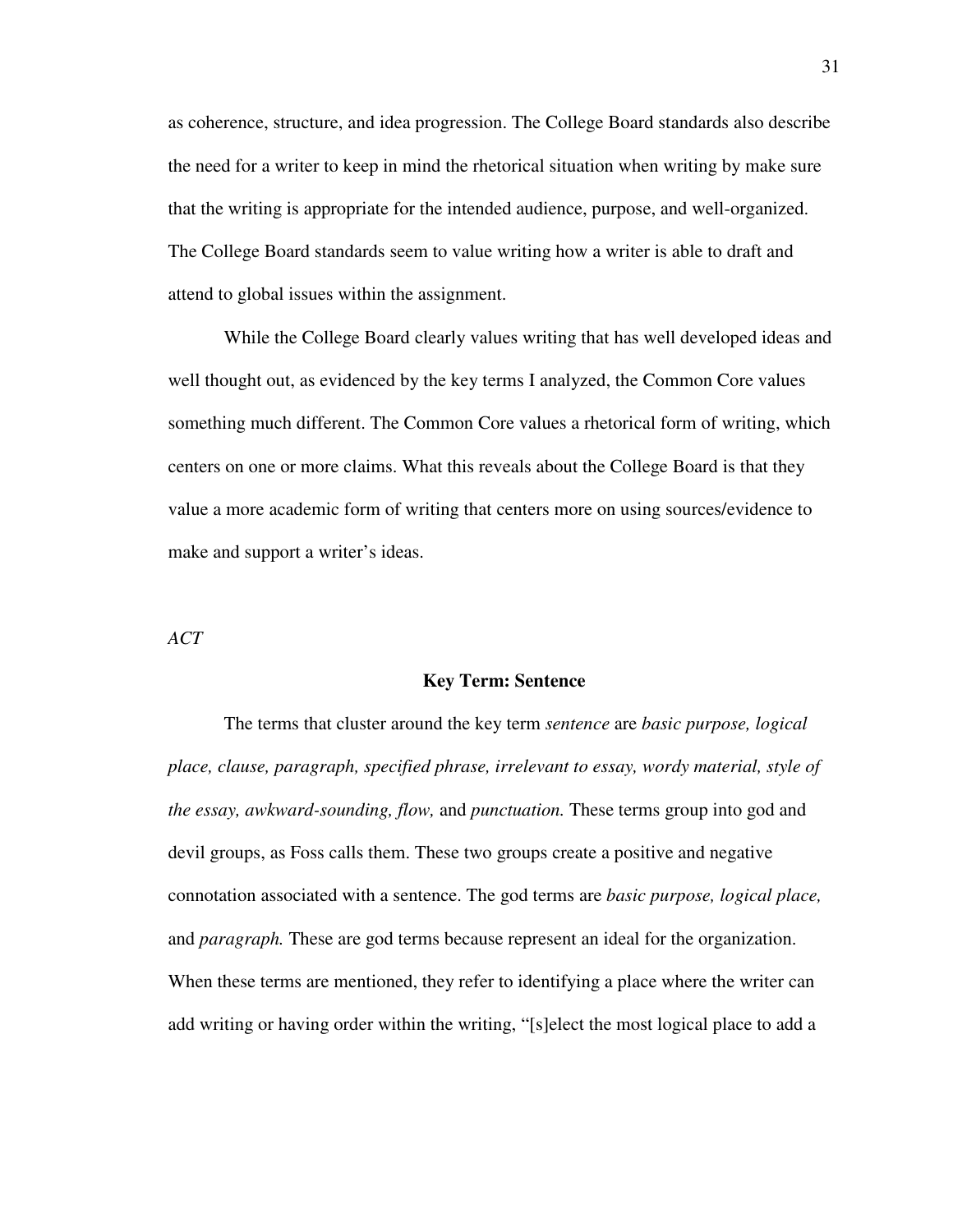sentence in a paragraph" (ACT, "College Readiness Standards" 4). This shows the reader that the organization has a positive outlook when writing needs to be added.

The devil terms are *specified phrase*, *irrelevant to essay*, *wordy material*, *awkward-sounding, clause*, *style of essay, flow* and *punctuation.* These are devil terms because when mentioned they express an error. When these terms are mentioned, they are there to remind the writer of something. Either informing the writer to remove some writing, to avoid writing something, or a reminder of certain rules; "avoid awkwardsounding sentence fragments and fused sentences" and "[d]elete a clause or sentence because it is obviously irrelevant to the essay" (ACT, "College Readiness Standards" 4- 5). According to the analysis, the ACT sees any aspect within the writing that deviates or that needs to be removed, some of which are addressed as Lower Order Concerns (LOCs), as negative.

#### **Key Term: Delete**

 With the key term delete, the associated terms all focus on Lower Order Concerns and negative connotations within writing. The terms that cluster around the key term *delete* are *clause, commas, revise,* and *synonymous.* The associated term that expresses a negative connotation within writing is *revise.* These address global concerns like confusing sentences, organization of points presented, and that all ideas are fully developed insuring that the meaning of the writing is not lost. However, when mentioning revise it is in reference to expressions that cause a deviation. The standard states, "[r]evise expressions that deviate from the style of an essay" (ACT, "College Readiness Standards" 4). The terms that are grouped under LOCs, are *clause, commas,*  and *synonymous.* These terms deal with removing or reconsidering a writer's word choice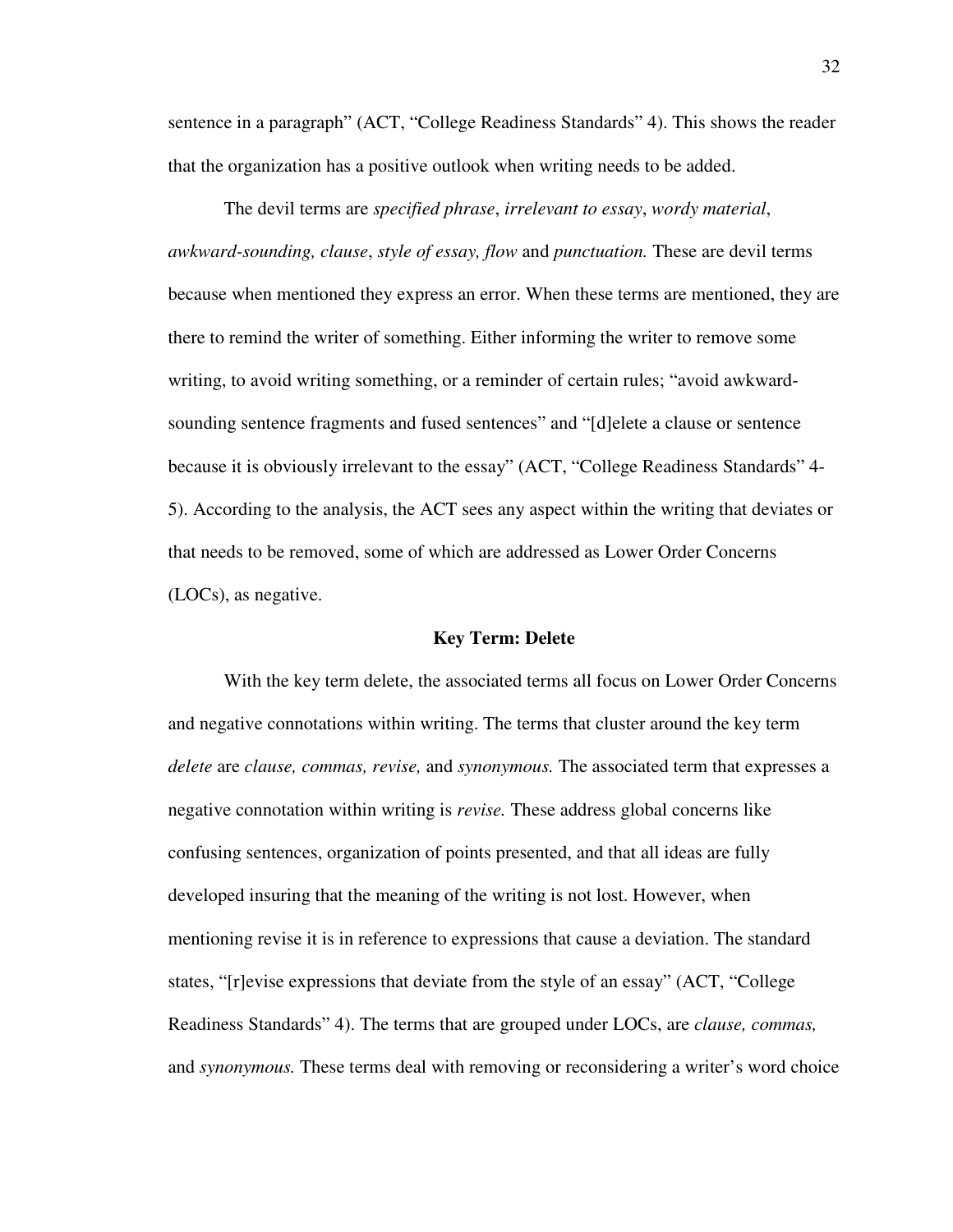and removing punctuation that disturbs the flow of the writing. This shows that the organization views anything that has to be removed from a text as "bad" or an "error." This is interesting because writing instructors often encourage students to revise his/her work multiple times, which would include removing text from the writer's assignment.

#### **Key Term: Appropriate**

 The associated terms group into the dealing with mechanics and punctuation. Mechanics is formed through the terms *verb tense* and *fragments* focusing on considering the meaning of the sentence to select the right tenses and avoid fragments. The standards state that a writer must/needs to "[d]elete a clause or sentence because it is obviously irrelevant to the essay" (4). *Punctuation, grammatical problems,* and *commas* form the group that deals with punctuation. This means that writers should observe the rules of punctuation and be aware that inappropriate punctuation can disrupt the flow of the writing.

 Through the cluster analysis, it can be inferred that the ACT standards seem to place emphasis on sentence-level issues since the associating terms around the key terms suggest a form of editing, like conciseness, by having writers remove vague and/or unnecessary words. The ACT standards also describe the need for a writer to keep in mind the rhetorical situation when writing by making sure that the writing is appropriate for the intended audience, purpose, and that the writing be well organized. The ACT standards seem to value writing by how grammatically correct the writing is since they place a great deal of emphasis on punctuation and grammatical problems.

As evidenced by the key terms I analyzed, the ACT clearly values writing that is grammatically correct and concise. The Common Core and the College Board, on the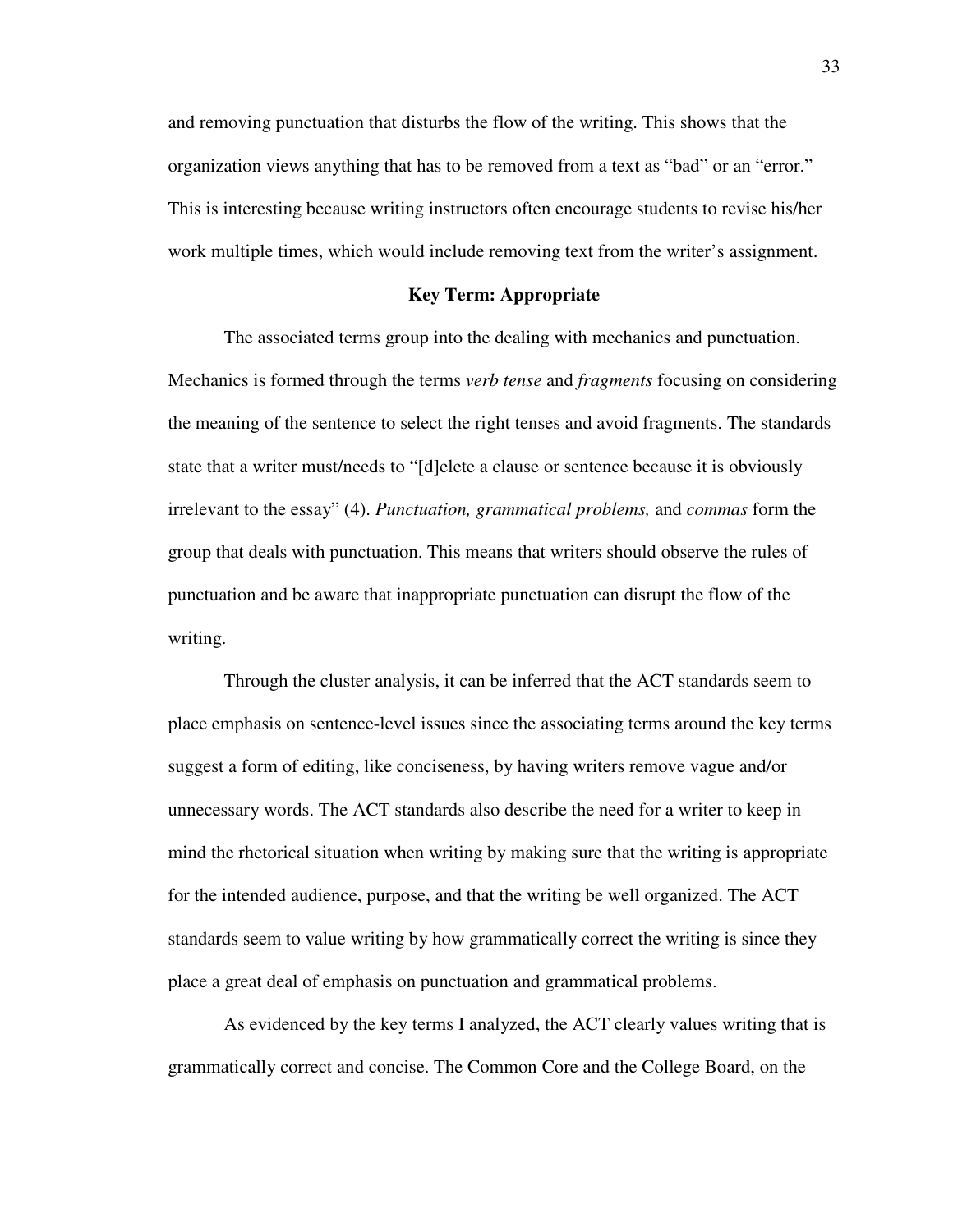other hand, value something much different. The Common Core values a rhetorical form of writing, which centers claims, and the College Board values an academic form of writing that centers more on using sources/evidence to support a writer's ideas. The ACT, on the other hand, values a more professional form of writing that centers on conciseness and that a well-written text is free of grammatical errors.

*CWPA* 

#### **Key Term: Writing**

 These terms group into two categories that reveal how the organization views writing—as a group effort and as a recursive process. The associated terms that were grouped into dealing with writing as a group effort, are *assignment, flexible strategies, collaborative, social aspects,* and *other's work.* These terms refer to writing as a group effort because students must be aware of the social aspects that are being discussed or implied in the writing when reviewing his/her peer's work. This implies that students must have flexible strategies in revising and editing their work since they will be able to see that the strategies that worked for one assignment will not always be useful. Writers must also be willing and able to collaborate and explain his/her choices to each other.

The associated terms that show that writing is a recursive process are *processes, open process,* and *series of tasks.* Writing as a recursive process means that the writer often skips around the "accepted" sequence of steps of the writing process. I came up with category since the standards kept mentioning the process a writer goes through when writing. The standards state that writers should "[u]nderstand writing as an open process that permits writers to use later invention and rethinking to revise their work" (2). These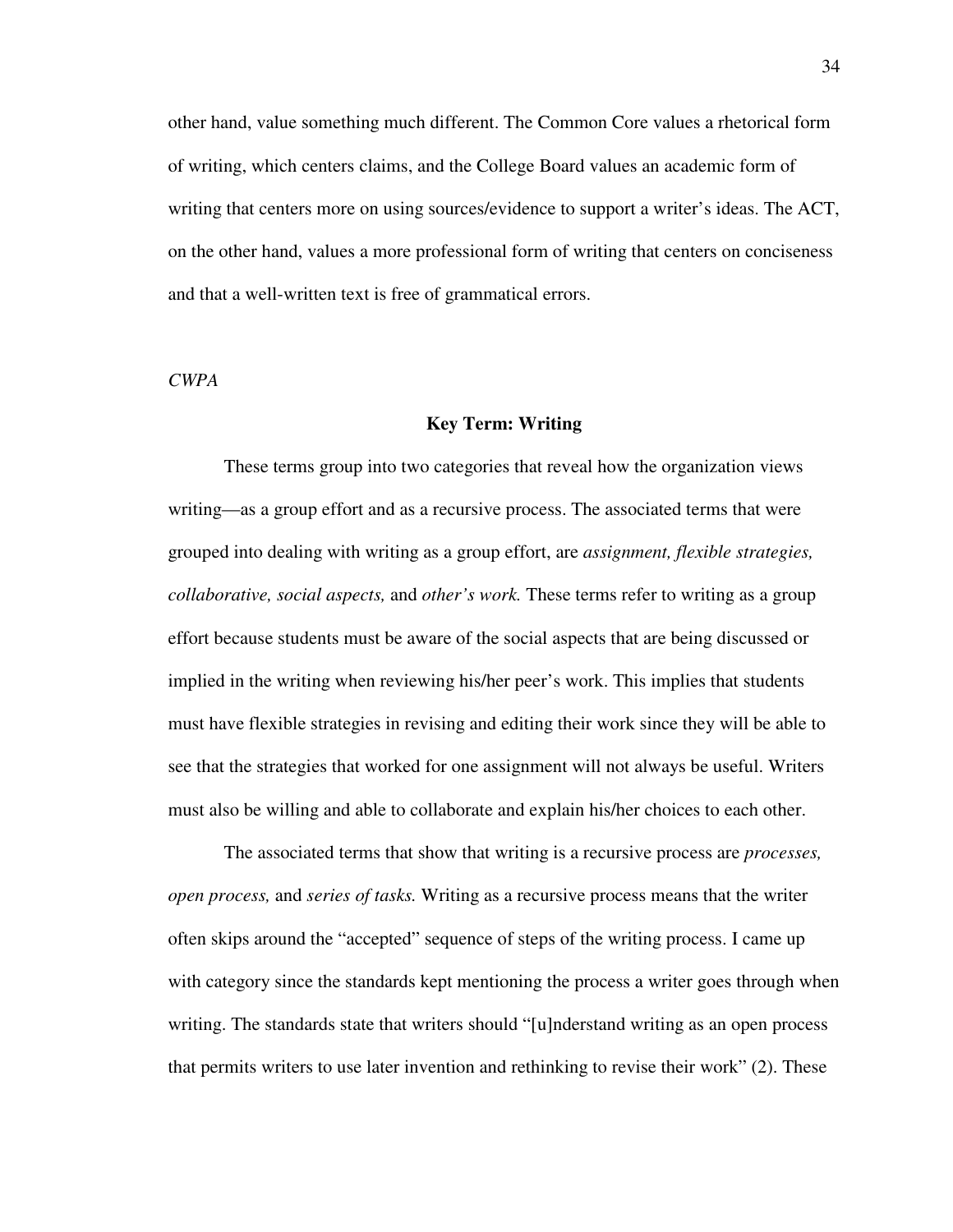terms show that writing is not a linear process, but that at different times while writing the writer will revise, edit, rewrite, and continue the process until a final draft is produced.

### **Key Term: Appropriate**

 The associated terms group into rhetorical appropriateness and appropriate conventions, like the key term appropriate under the College Board standards. The associated terms that create the group of rhetorical appropriateness are *rhetorical situation, level of formality, voice, sources, ideas,* and *knowledge of genre.* In particular, though, the focus in rhetorical appropriateness is placed on organization and the rhetorical situation. According to Andrea Beaufort, *knowledge of genre* serves as a "mental gripper" for students negotiating new writing situations and provides them with tools to transfer to multiple contexts (Bawarshi and Reiff 191). Students use this knowledge while formulating and building their argument to apply the rhetorical appeals in effective ways.

S*urface features* (i.e. mechanics, usage, and sentence formation), *conventions of format* and *means of documenting* are the terms that deal with appropriate conventions*.* The CWPA states that students should know how to "[u]se conventions of format and structure appropriate to the rhetorical situation" (1). This shows the reader that the organization values writing in which the writer is aware of the rhetorical modes that can be best applied to the assignment. To the CWPA, writing conventions are important because the writer can manipulate them for effect and are used to increase the readability of the paper.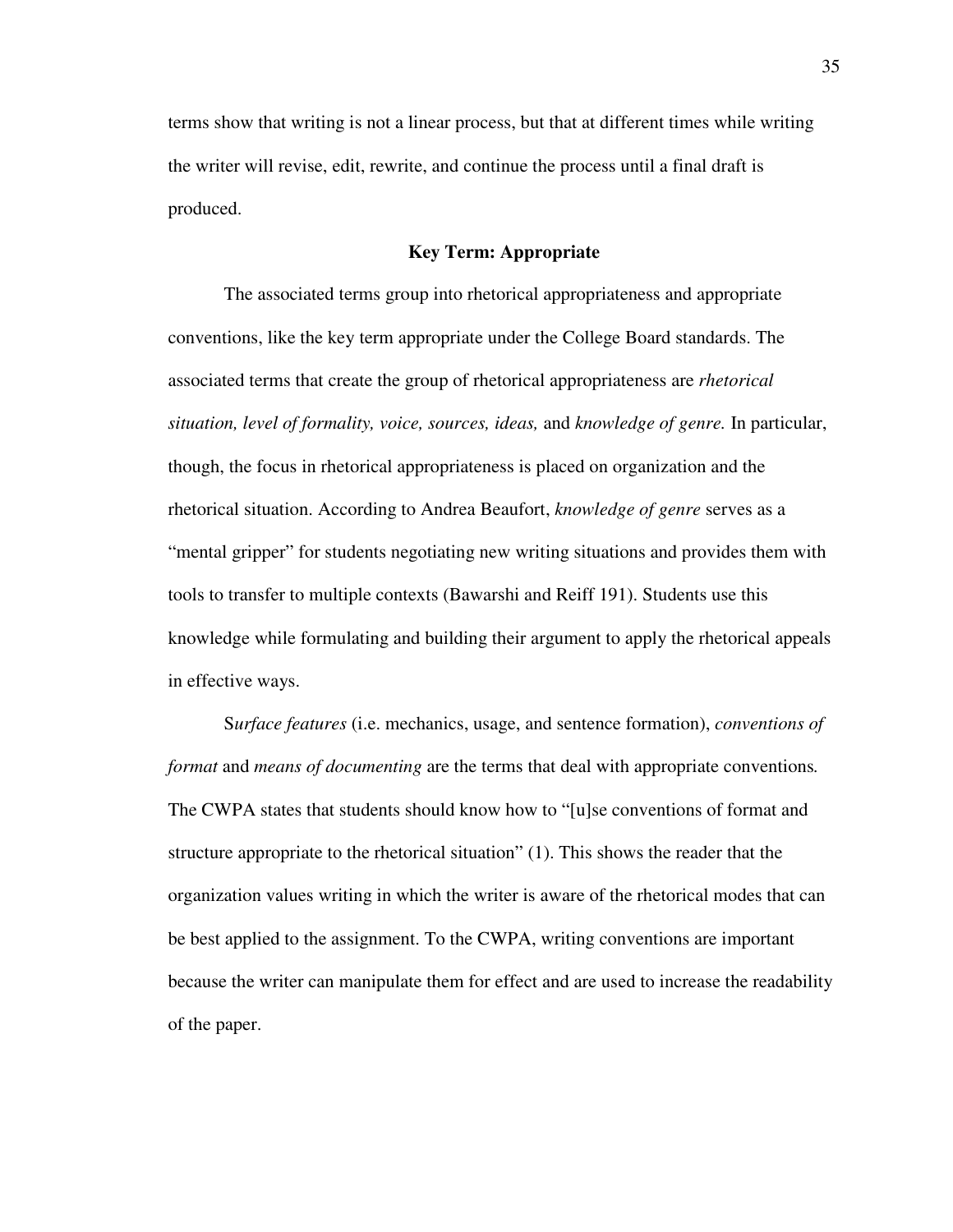#### **Key Term: Electronic**

 The terms that cluster around the key term *electronic* are *environments, surface features, editing, sharing texts, informal, composing, rhetorical strategies, networks,* and *print.* The two categories that arise from these terms are LOCs and developing a text with a multimodal aspect. The associated terms that are used in creating multimodal documents are *environments, sharing texts, informal, composing, rhetorical strategies, networks,* and *print.* According to James Gee, multimodal texts mix various modes of communication, like text, image, and sound, into a single document (17). He goes on to say that because of this, each mode of communication may transmit a message independent of other modes and that together the modes transmit information to the reader that would not have been obtained from any single mode considered on its own (Gee 17-8). Just as a printed document has rhetorical strategies/situations that the writer keeps in mind as he/she writes, so does a multimodal text. Peter Kittle, states that a multimodal text's rhetorical situation is (S.O.A.P.S) speaker, occasion, audience, purpose, and subject ("Multimodal Texts"). When the CWPA mentions composing multimodal texts, writers and teachers should be aware of the differences in modes and rhetorical situation from a traditional paper.

 When composing or developing multimodal/electronic texts the CWPA mentions that the writer needs to be aware that some environments, like blogs, podcasts, and websites, consist of a more informal method of communication, unlike a text prepared for grading in an academic setting. However, they also imply that the writer needs to be aware of how they present their text and how they decide to make it available for sharing. Most individuals will view and use the text in a multimodal aspect, like via a computer,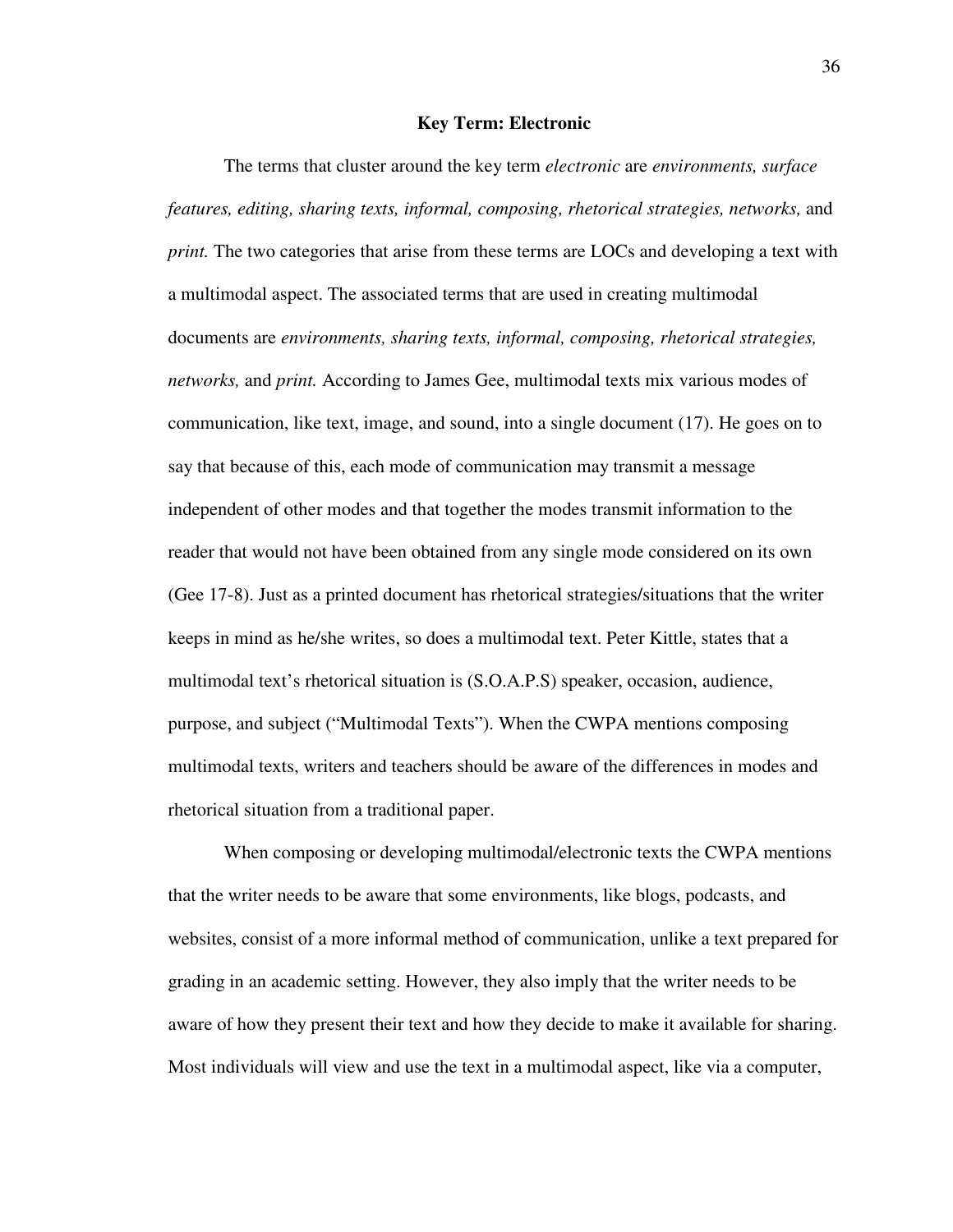through networks with others in the same field, and others might want to print out the information.

Based on the information provided by the associated terms and the three key terms, the CWPA Outcomes describes writing as a recursive process, meaning that a writer will move in and out stages of the writing process in no particular order since writing is not linear. The CWPA also describes that writing is a social practice and can be done in a group setting by having students respond to their peers writing. They place emphasis on students being able to write within different modes as well as a traditional paper. The CWPA Outcomes seem to value writing by the various characteristics that are involved in writing.

While the CWPA clearly values writing that is multimodal and easily shared, as evidenced by the key terms I analyzed, the ACT, College Board, and the Common Core value something much different. The Common Core values a rhetorical form of writing, which centers on one or more claims. The College Board values an academic form of writing that centers more on using sources/evidence to make and support a writer's ideas, and the ACT values a professional form of writing that centers on being concise and well written. While the CWPA, on the other hand, values a more technical form of writing that centers primarily around being multimodal.

The fact that these four different standards exist and that students are taking different tests, all based on different standards, makes it harder to determine and compare assessment scores on proficiency levels since each organization will use a varied method to collect evidence (Lazar et al. 1).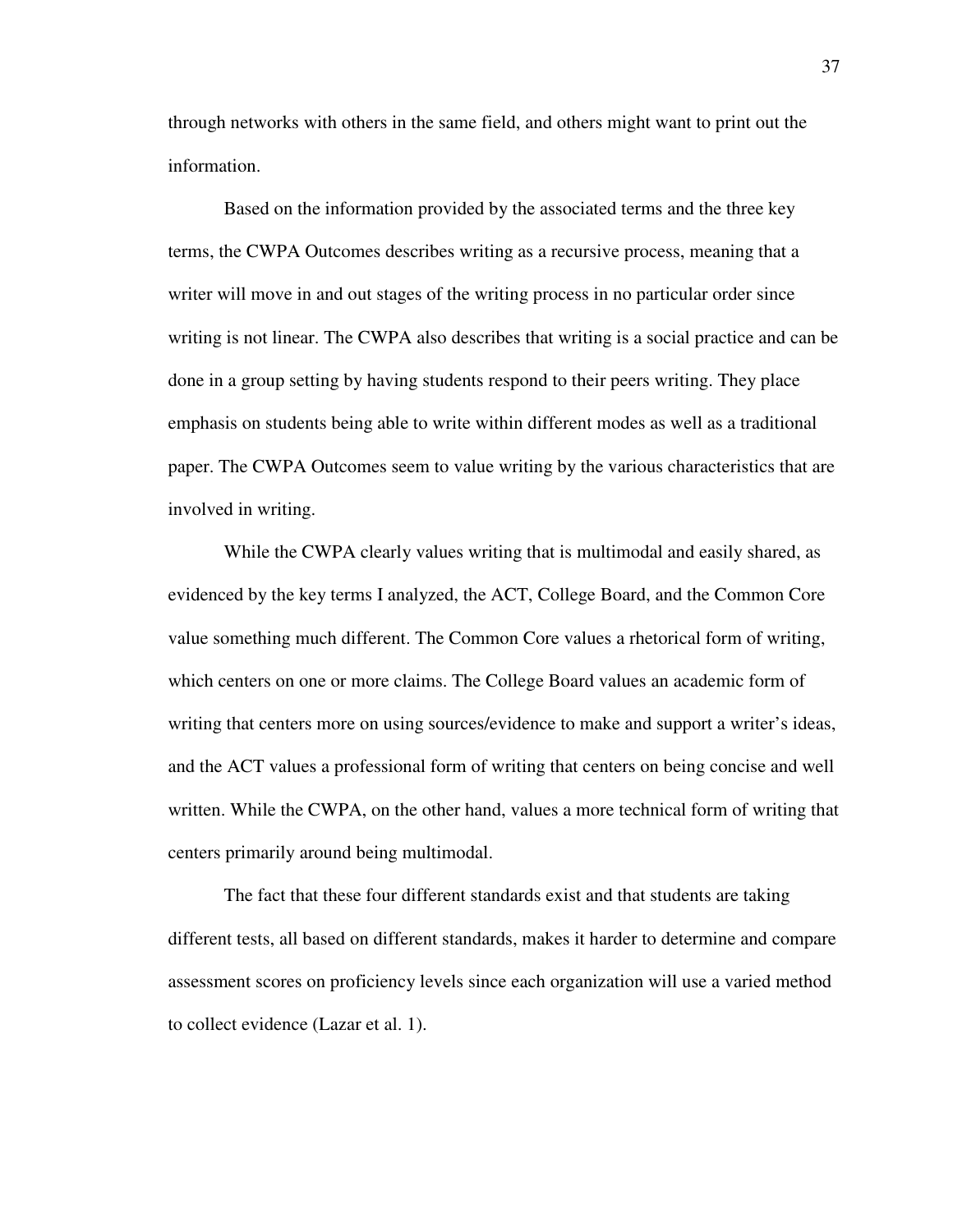### **Conclusion**

This chapter explored the concept of cluster analysis, as derived from the works of Kenneth Burke and explanations by Sonja Foss. This concept was used as a framework for looking at each writing standard to determine how each institution—Common Core, College Board, ACT, and CWPA—describes college-level writing. The analysis showed how each organization defines writing. The Common Core centers on claims and leans in valuing a rhetorical form of writing, while the College Board centers they're writing on supporting ideas using sources, valuing an academic form of writing. The ACT centers itself on concise and well-written text, valuing a professional form of writing, while the CWPA centers primarily on being multimodal, valuing a more technical form of writing. This shows that each organization defines college-level writing in a different way and each emphasizes on a particular element within said definition.

However, a report, created by ETS, Person, and the College Board, continues to state that if people want to be able to compare growth of students or skills across various jurisdictions then a common assessment or very similar assessments are required. If we had a common assessment, students would all be measured the same and we would be able to measure how they fair amongst each other without making assumptions.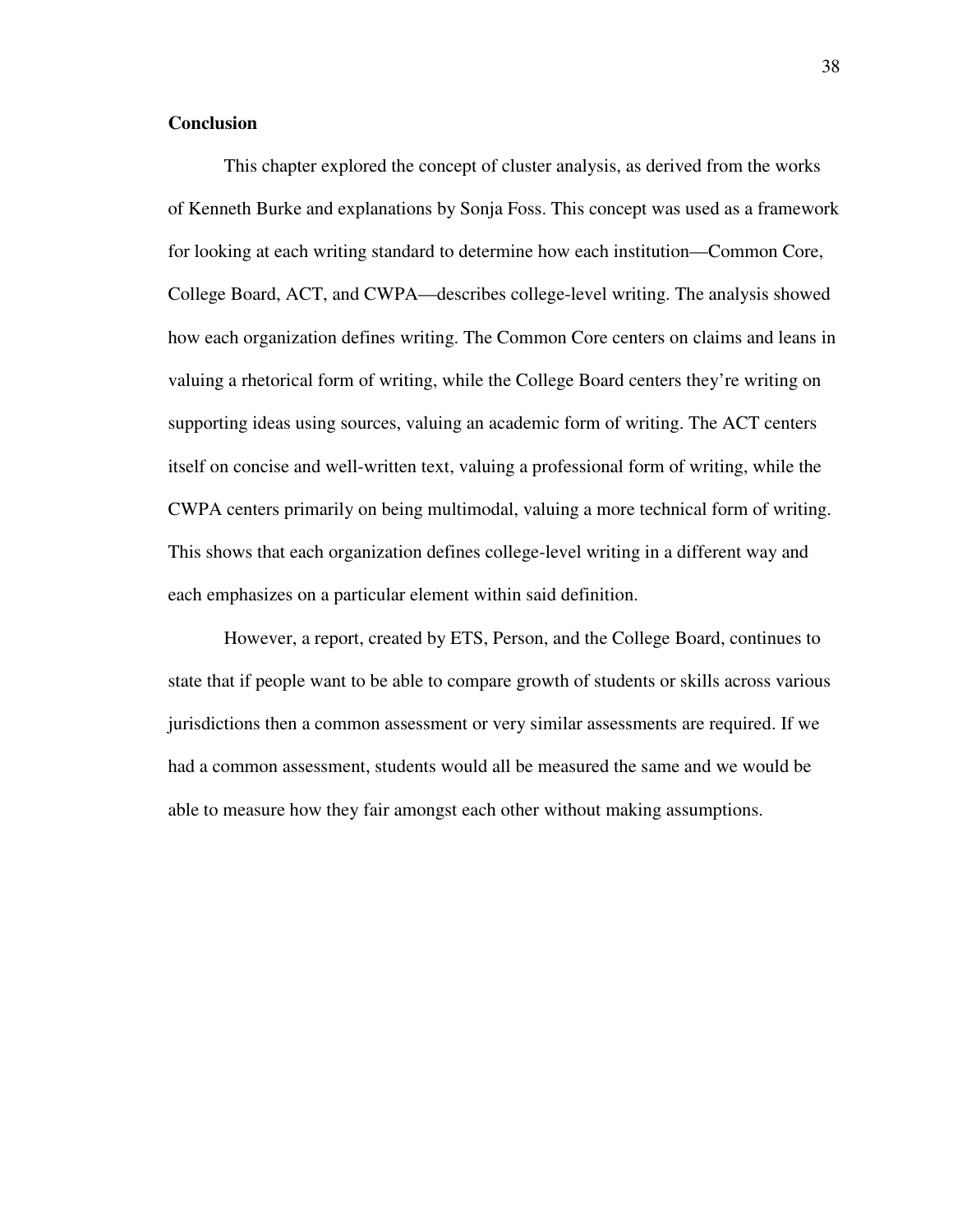#### CHAPTER THREE

#### COMING TO TERMS

There has been a discussion about students not being ready for college for too long. Granted, the conversation is always revolved around high school instruction and first-year college programs, admission requirements, and college instruction; however, it is time we moved past that and went back to the drawing board. When I started this project, I had hoped to gather enough information to see how each organization valued writing and their definition of college-level writing. Now, given the information that I have learned, I have concluded that much work still needs to be done before all the organizations agree to one set of writing standards, but we are much closer to coming up with a solution.

The largest obstacle in addressing college-level writing is that educators do not read the issues that are preventing students from being ready for college-level writing the same way. Some educators might think that the question of how to address the issue of college readiness and college-level writing is too overwhelming to tackle, while others are still playing "the blame game" about whose responsibility it is to address the issue (Spence).

I hoped to find where writing standards of three programs differ and overlap in determining what set of skills are needed to succeed for college-level writing. I used the standards put forth by the Common Core State Standards Imitative, the Council of Writing Program Administrators, the College Board, and the ACT to determine how each program describes what is needed for college-level writing. I also used the standards to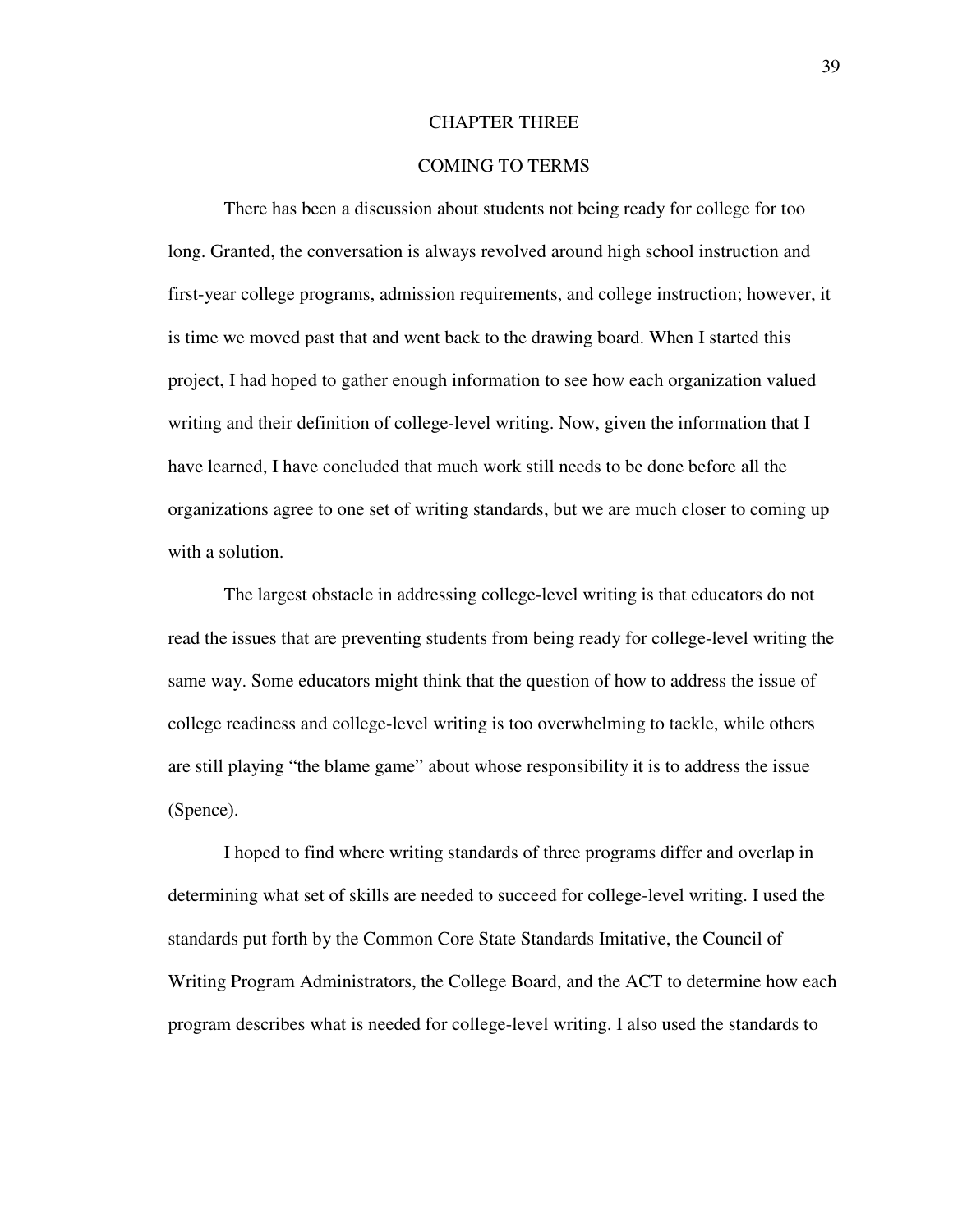find out the implications of how each program defines college-level writing, and the commonalities these programs share in regards to college-level writing skills.

What I learned throughout this project was that although three out of the four (Common Core, College Board, and the ACT) claimed to be aligned with each other, that was not the case. The "ACT's definition of college and career readiness was adopted by the Common Core State Standards Initiative and provides a unifying goal upon which educators and policymakers now must act," according to an ACT report ("A First Look" 1). However, if both the Common Core and the ACT stated to share the same definition of what it means to be able to write at a college-level, should they not have the same standards?

#### **Description of College-Level Writing**

Each organization has a different definition of what college-level writing is to them. Incoming college students will most likely favor the Common Core and either the College Board or the ACT's definitions of college-level writing because of what they were taught in high school. Once they enter college, students are also trying to incorporate the CWPA's definition of college-level writing into what they already know to determine what is expected of them. They will try to incorporate the CWPA's definition of college-level writing since many first-year programs go by those standards. *Common Core* 

The key terms within the Common Core State Standards are "claim," "information," and "writing." Clustered around these terms are associated terms that focus on rhetorical forms of writing. When looking closer, the text mentions three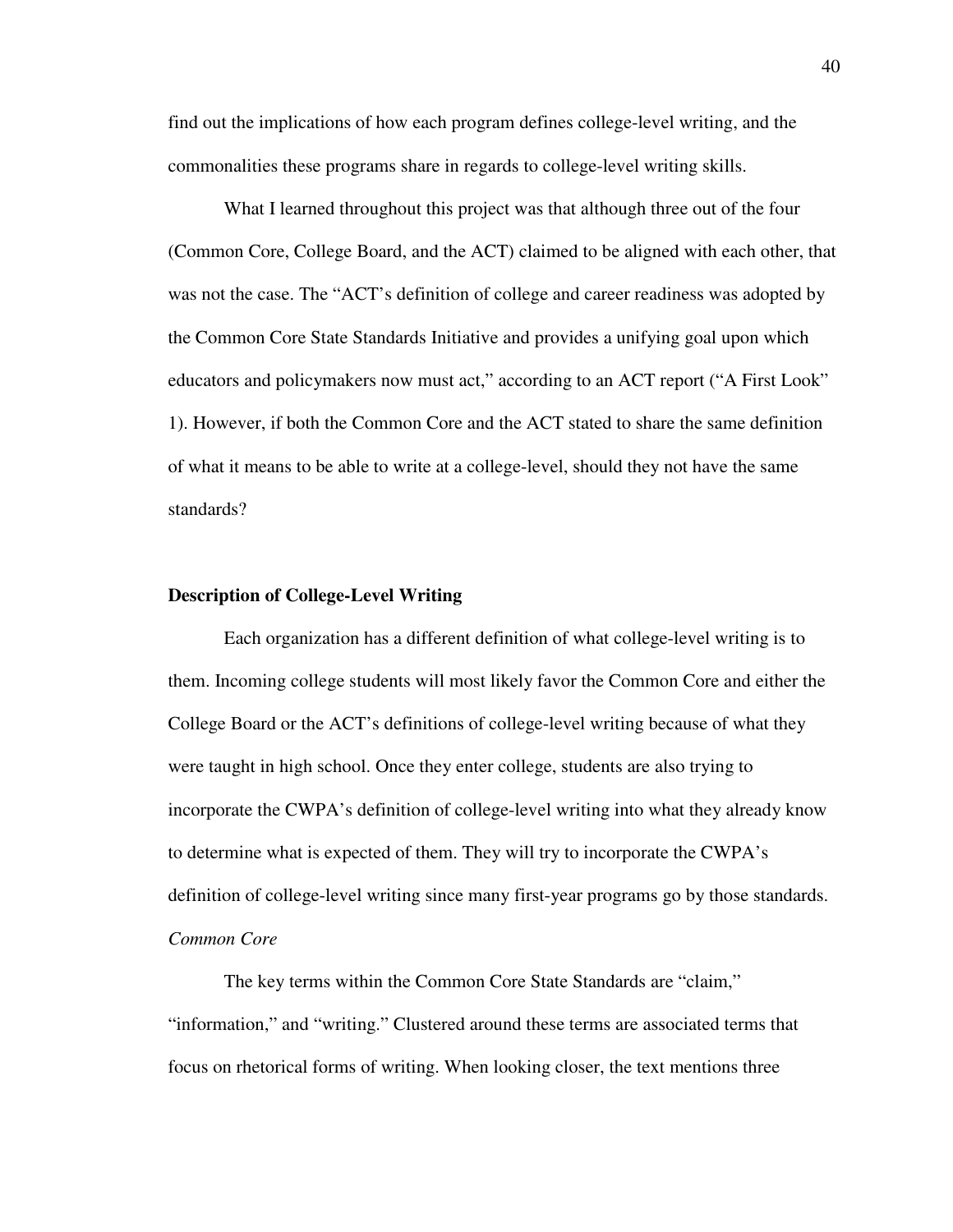specific areas they focus on: opposing viewpoints, examples, and of the writing itself. Although there are three key terms, in the text, the terms that clustered around "information" always pertained to how to support the "claim" of the paper, which is one of the key terms.

Based on the information provided by the associated terms and the three key terms, the Common Core State Standards describe writing as why and how certain primary and/or secondary information is incorporated into the writing. The Common Core defines what a claim should do and addresses the aspect of providing information that supports or opposes the writer's claim. Therefore, the Common Core standards values writing by how a writer is able to organize and incorporate information to support his/her claim. By focusing on this type of writing, the emphasis on the text is either proving or disproving a position or viewpoint. The organization does not take into account different qualities of writing that are found in literacy narratives, personal essays, academic prose, or texts used to persuade audiences to action that do not require working with a specific claim.

#### *College Board*

Through the analysis, it can be seen that the College Board places a great deal of emphasis on higher order concerns as evidenced by the clustering terms. Clustered around "appropriate," "strategically," and "ideas" are terms that focus on academic forms of writing. Associating terms like *make connections, drafting, smooth progression, focuses paragraphs, and progression of ideas* point to issues such as coherence, structure, and idea development/progression.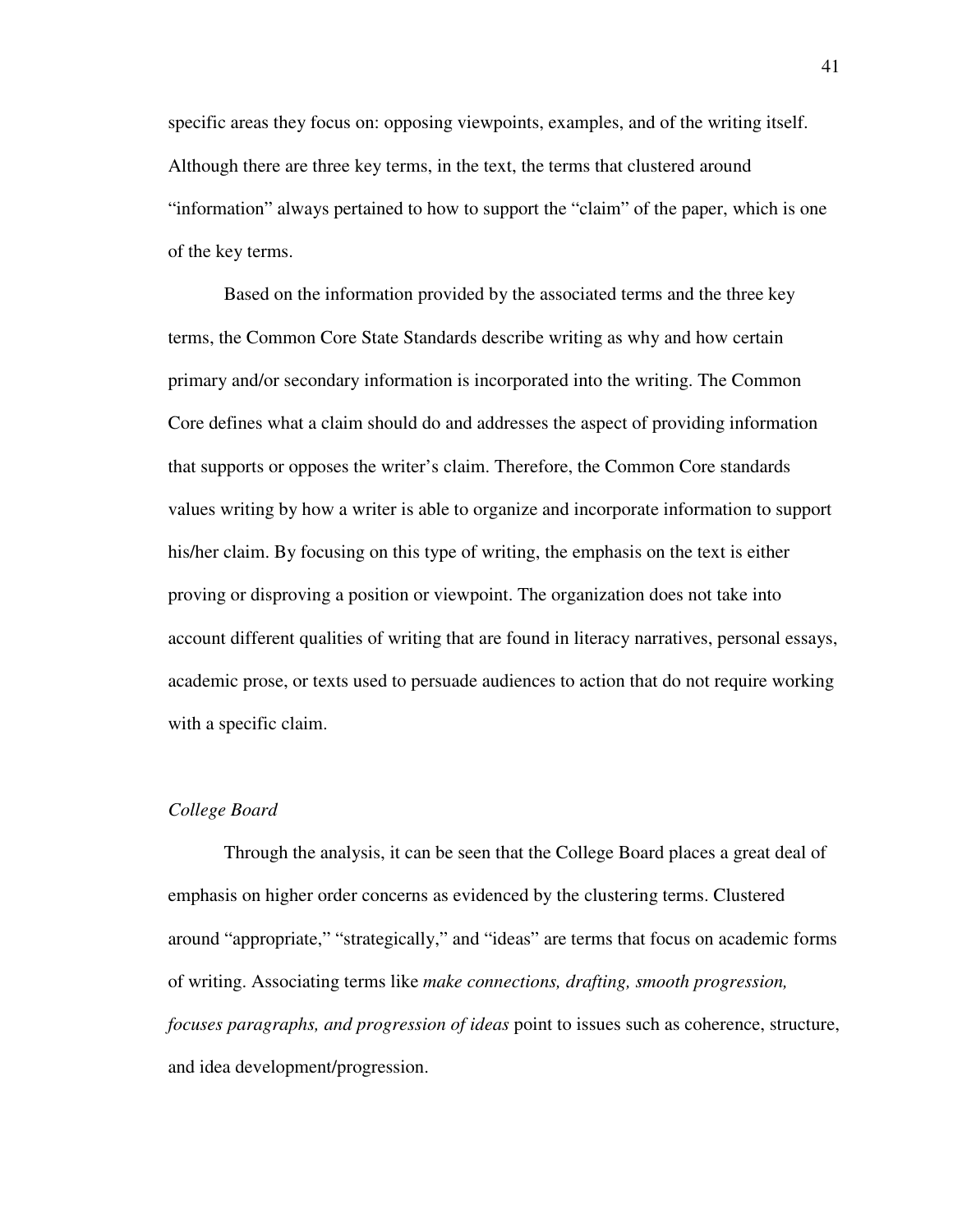Based on this information, the College Board standards value writing based on a writer's ability to draft and attend to global issues within the assignment. A closer look at the standards also show that the writer should always be aware of his/her audience and the context that he/she is writing in; this allows the writer to only incorporate information that is relevant to the writing at hand. By focusing on this type of writing, the College Board does not take into account writing that is creative or done for non-academic purposes.

#### *ACT*

The analysis reveals that the ACT standards place emphasis on lower order concerns. Clustered around "sentence," "appropriate," and "delete" are terms that focus on professional forms of writing. They place importance on being concise and having a well-written text, which is free of grammatical issues. The associating terms suggest a form of editing, like conciseness, which has writers remove vague and unnecessary words. For the ACT, a text is well written if it is grammatically correct, since they emphasize punctuation and grammatical problems. By focusing on this type of writing the ACT does not take into consideration the need to elaborate and sometimes expand on ideas more than necessary, like creative writing assignments.

#### *CWPA*

Through associated terms like *conventions of format, surface features,* and *editing* the analysis shows that the CWPA places emphasis on lower order concerns so that the writing is clear and concise. Clustered around "writing," "electronic," and "appropriate"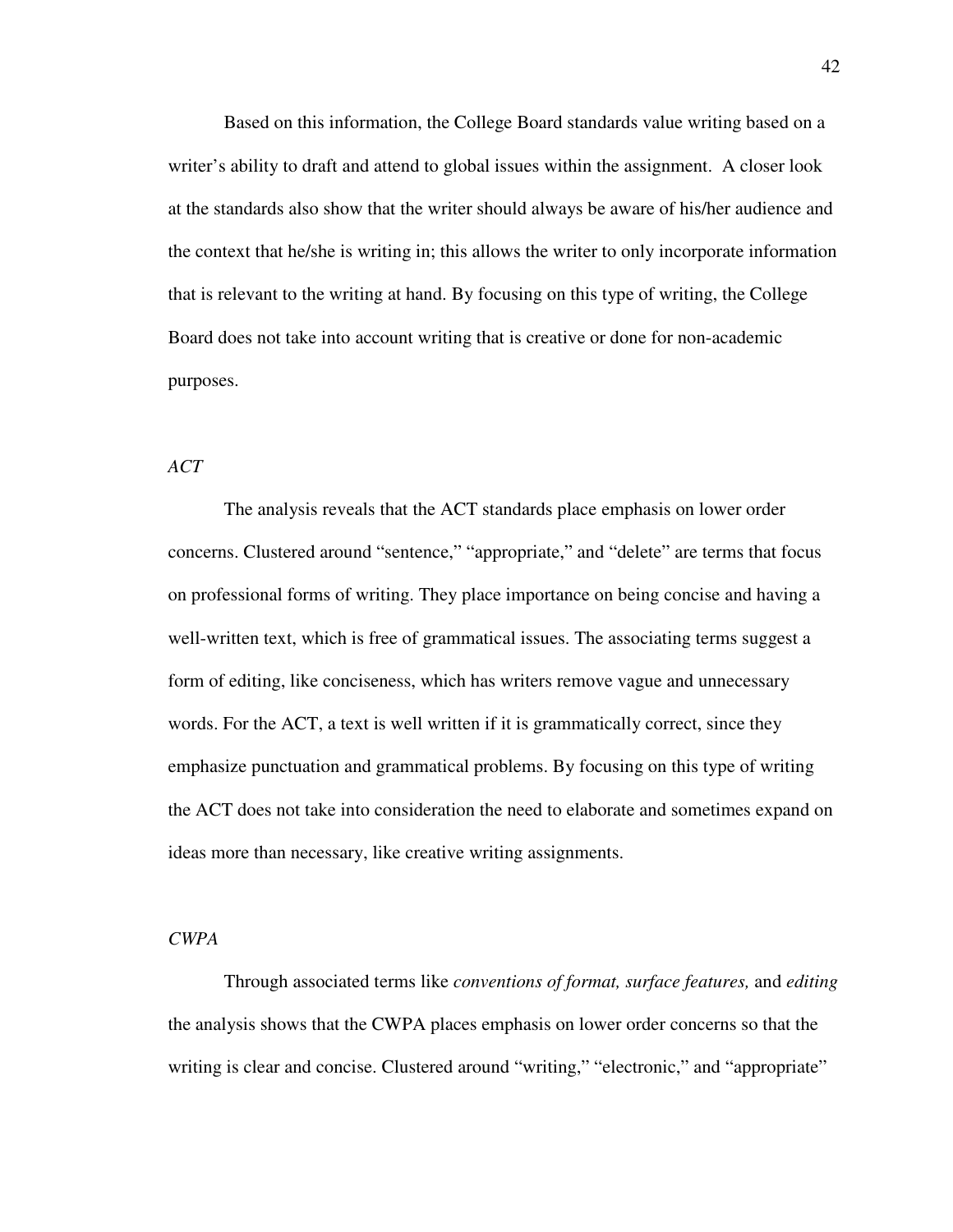are terms that focus on technical forms of writing. When discussing writing, the CWPA mentions that writing is social; writing is a shared experience that is done in a group setting by having students respond to his/her peers writing. They place emphasis on students being able to write within a multimodal aspect or electronic aspect as well as a traditional paper.

The CWPA Outcomes seem to value writing by the various aspects contained within writing: social, multimodal, and being able to publish the text. By concentrating on this type of writing, students might not be as capable of writing in other modes beyond electronic or multimodal purposes.

#### **How does this help Educators?**

 This research helps high school instructors see the different interpretations of college-level writing. This gives teachers not only the advantage of seeing what the newly adopted standards focus on, but also enables teachers to address these differences early on and incorporate them into their curriculum to give students various perspectives on college-level writing.

 College professors can benefit from this information by learning the perceptions that incoming students will have about college-level writing and identify what aspects students focus on. This will enable professors to adjust their teaching methods accordingly and help students transition into the expectations of college-level writing. Professors will be able to use various instructional techniques like scaffolding to facilitate learning and help students build off his/her knowledge.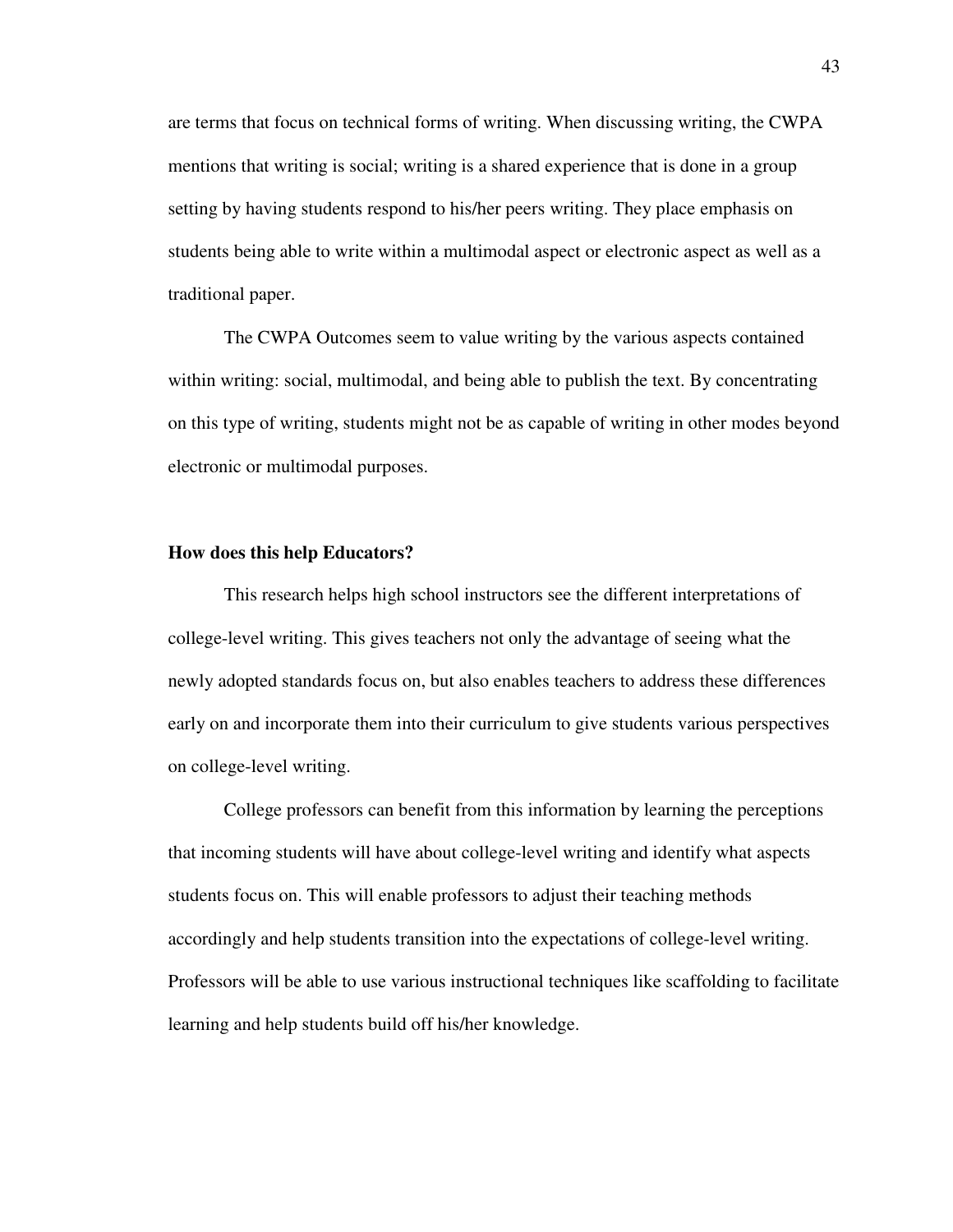In a 2011 report, Arabella Advisors and the Bill & Melinda Gates Foundation addressed challenges and recommendations that should be taken into account regarding the Common Core Standards and its implementation and assessment. Out of the seven recommendations made, I believe that we should start with these three points:

- Make sure the people at the table when determining eligible content and performance standards for college and career readiness have direct experience with the relevant student populations.
- Validate the connection between the assessments and the actual knowledge and skills required in college courses and career preparation programs.
- Design an assessment framework that encourages and elicits deeper connections across secondary and postsecondary systems. (Conley, "Designing" 14-6)

In the past, educators have seen that policymakers do not always know what is best for students or what educators expect out of them, and need to be informed by those that deal directly with the students. By giving policymakers firsthand knowledge of what is not working and what can be improved, they will be able to make better-informed decisions regarding implementation and assessment.

By helping the organizations come up with a way to validate the "connection between the assessments and the actual knowledge and skills required," they will be able to design a framework that works for everyone (Conley, "Designing" 8). Educators will be able to discuss the knowledge and skill that they each value in college-level writing with the organizations, and the organizations will be able to inform educators what they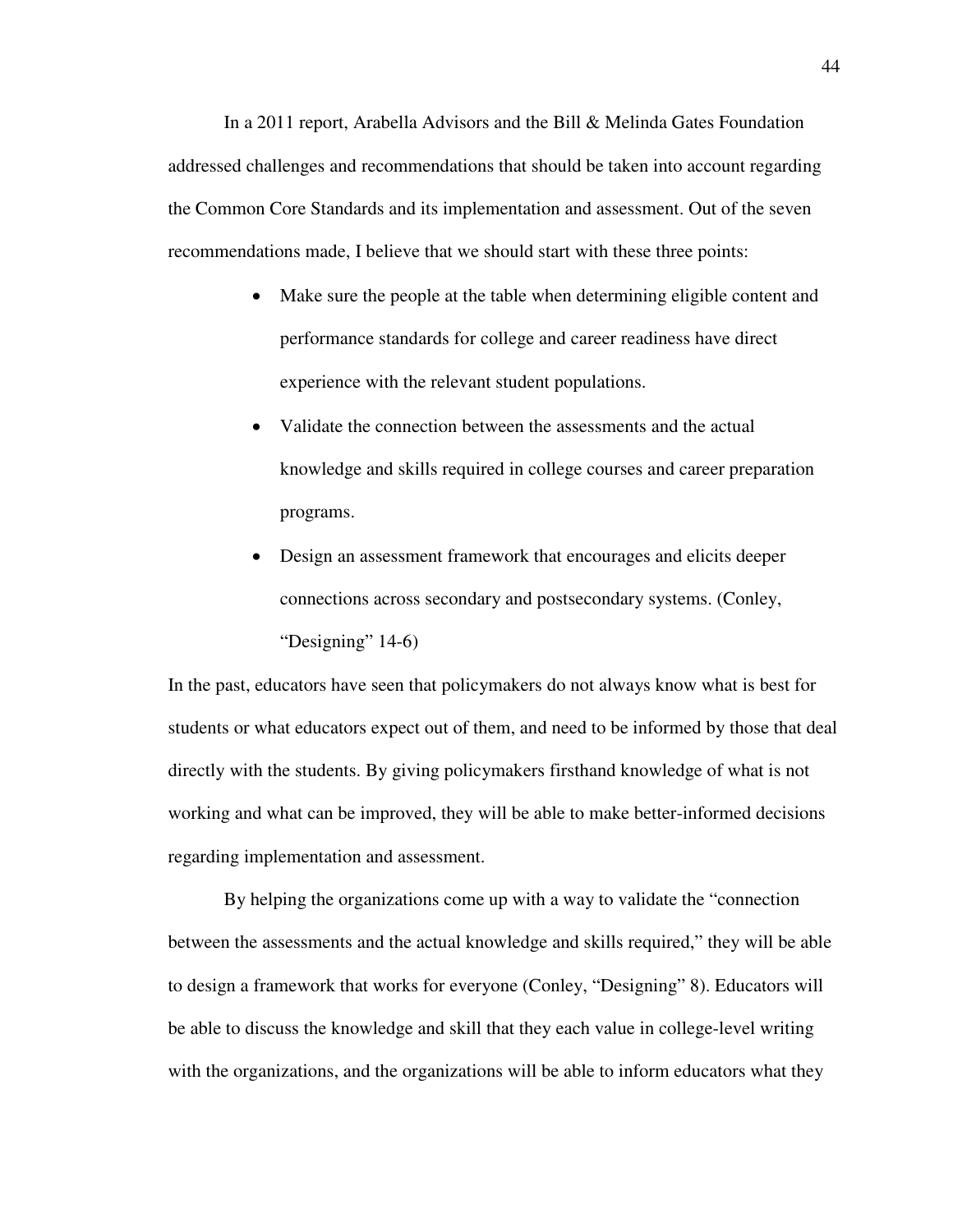value as well. This will help strengthen the objective of the new writing standards and help reinforce the resources and materials created to address the implementation and assessment of the writing standards. Providing a framework with deeper connections across high school and college, students will be able to easily grasp the values in collegelevel writing and apply the knowledge to his/her work.

Recommendations provided by the Arabella Advisors and Bill & Melinda Gates Foundation suggest that schools need to find ways to align the various writing standards. Having common assessments will provide a way for states to measure students against a common yardstick (Lazar et al. 1). One idea is for high school teachers to observe how local post-secondary institution's professors implement and accomplish the writing standards as part of their professional development. Another suggestion is that this program be brought up to the Department of Education so that they can offer their advice, resources, and knowledge to help design courses and/or programs that help meet the need that exists in each particular school in regards to the gap in college-level writing for secondary institutions. Postsecondary institutions should also consider setting up a listserv for high school and college instructors as a way of creating a network where ideas and resources regarding teaching and implementing the standards can be shared.

However, before these recommendations are taken into account, I believe that there is a more crucial step that needs to be taken. The National Council of Teachers of English (K-postsecondary teachers), the College Board, the ACT, the Common Core, and the CWPA should come together and discuss the following:

> 1. How can we come up with one set of values on what is expected when we say that a student can write at the "college-level"?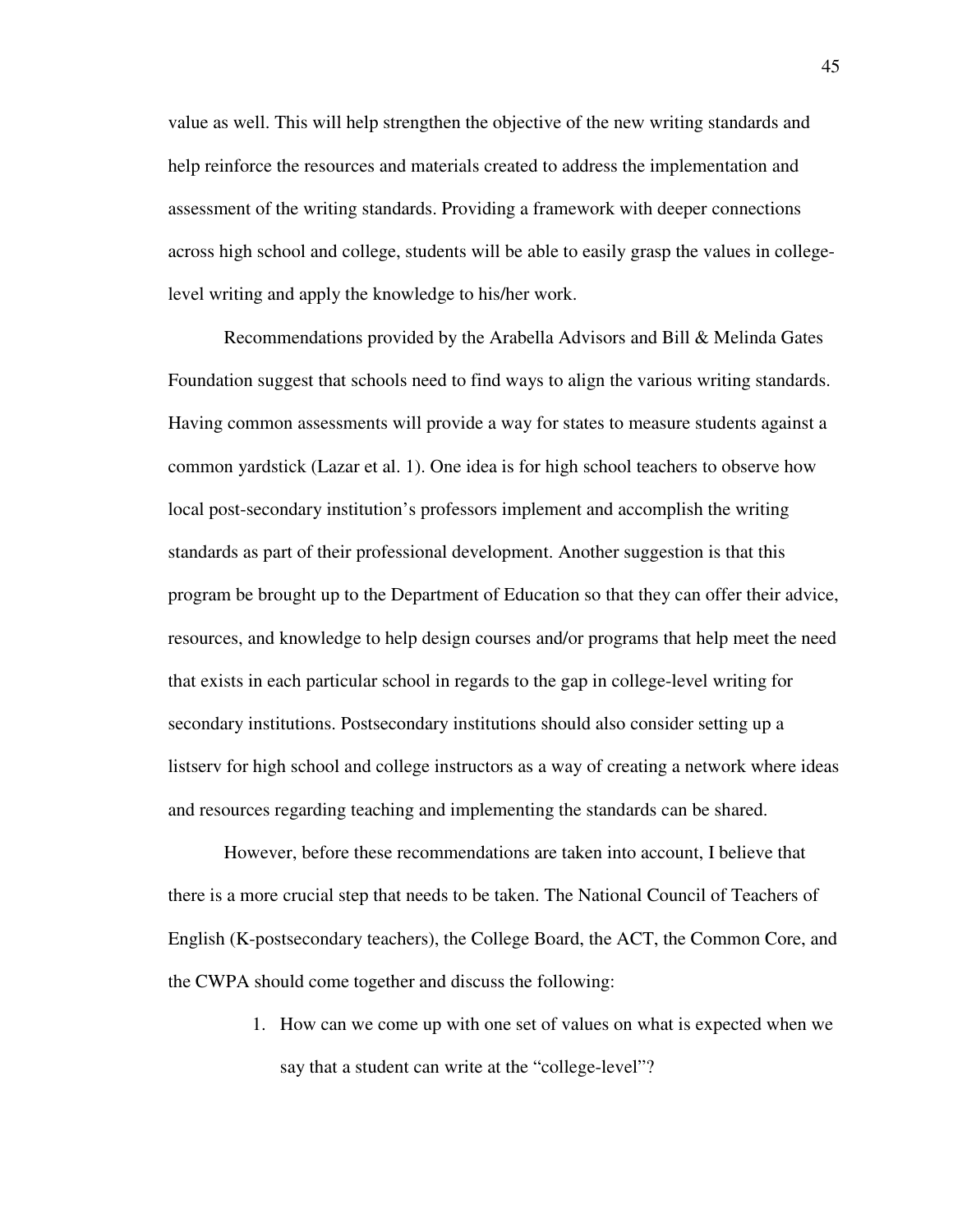- 2. What are some aspects of the current writing standards that we can all agree with to create one set of writing standards that we can all abide by?
- 3. How will we create resources, assessments tools, curriculum, gather data, and test students based on this new standard?

High school and college instructors that have experience with first year composition/writing programs should discuss these areas for themselves without trying to blame anyone for the current inadequacies, as we have been doing. Once they meet and can answer the above questions, they can sit down with the College Board and the ACT and have them join into the conversation and repeat the process of coming up with one answer that address all the parties concerns. We have seen what can happen when multiple organizations unite for a single purpose. They were able to draw and establish the Common Core Standards; however, it is time to do that again and establish a standard that everyone can agree with.

A report on linking and comparing assessments states that if students take the "same assessment under the same conditions, a given score in one place has the same meaning as it does in all others"; this type of assessment would make it possible to "discuss the sorts of things they can do at different points on the scale." (Lazar et al. 1). Educators can all agree that the confusion in writing standards needs to end. Writing is one of the most important skills for a students' success in college, since many courses use writing as a way to assess a student's knowledge and skill (Conley, "Designing" 8).

A report by Lazer and his colleagues present four different scenarios of working with more than one type of assessment, which comes from having different standards. In this report, the first scenario "imagines a situation in which [more than one] consortia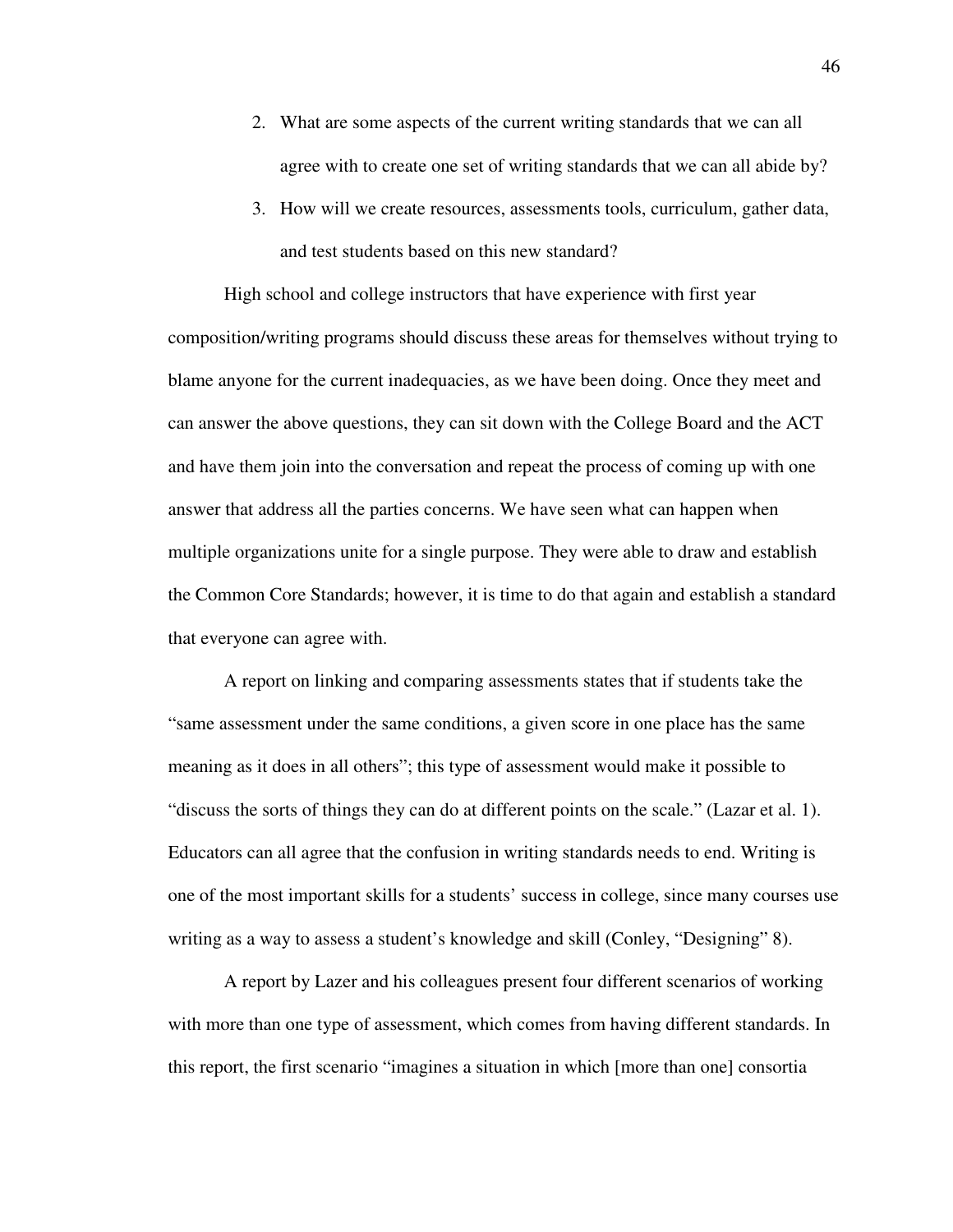work together to develop a substantial common core of their summative assessment system, while allowing some within-consortium customization" (2). The scenario goes on to state that both had a significant amount of overlap and similarities and there were common elements that could stand alone. Another aspect that worked in their favor was that both sides were willing to work together to achieve a common goal. The report also noted that this scenario worked best because when it came time to assess students, although it also had its disadvantages, that "[n]o special analyses and data collections are needed, and no major assumptions must be made" and that "comparison at [the] individual and group levels are possible" (8).

I believe that the same concept could be applied to merging writing standards. Although the four organizations define college-level writing differently, there are some similar themes within them. For example, three out of the four have the word "appropriate" as a key term, and two of the four have the word "writing" as a key term. Both the College Board and the CWPA define the term appropriate in regards to rhetorical and conventional suitability. Both organizations agree that writers must be aware of the context in which they write to apply the best modes of writing. The ACT, on the other hand, defines the term "appropriate" by focusing on mechanics and punctuation.

The Common Core and the College Board also have similarities when it comes to the terms "claim," "information," and "ideas." When mentioning these terms, both organizations focus on the need for the writer to establish and connect his/her claim within the scope of the writing and support the claim(s) with evidence and examples. They also mention that the writer should also be able to seamlessly incorporate outside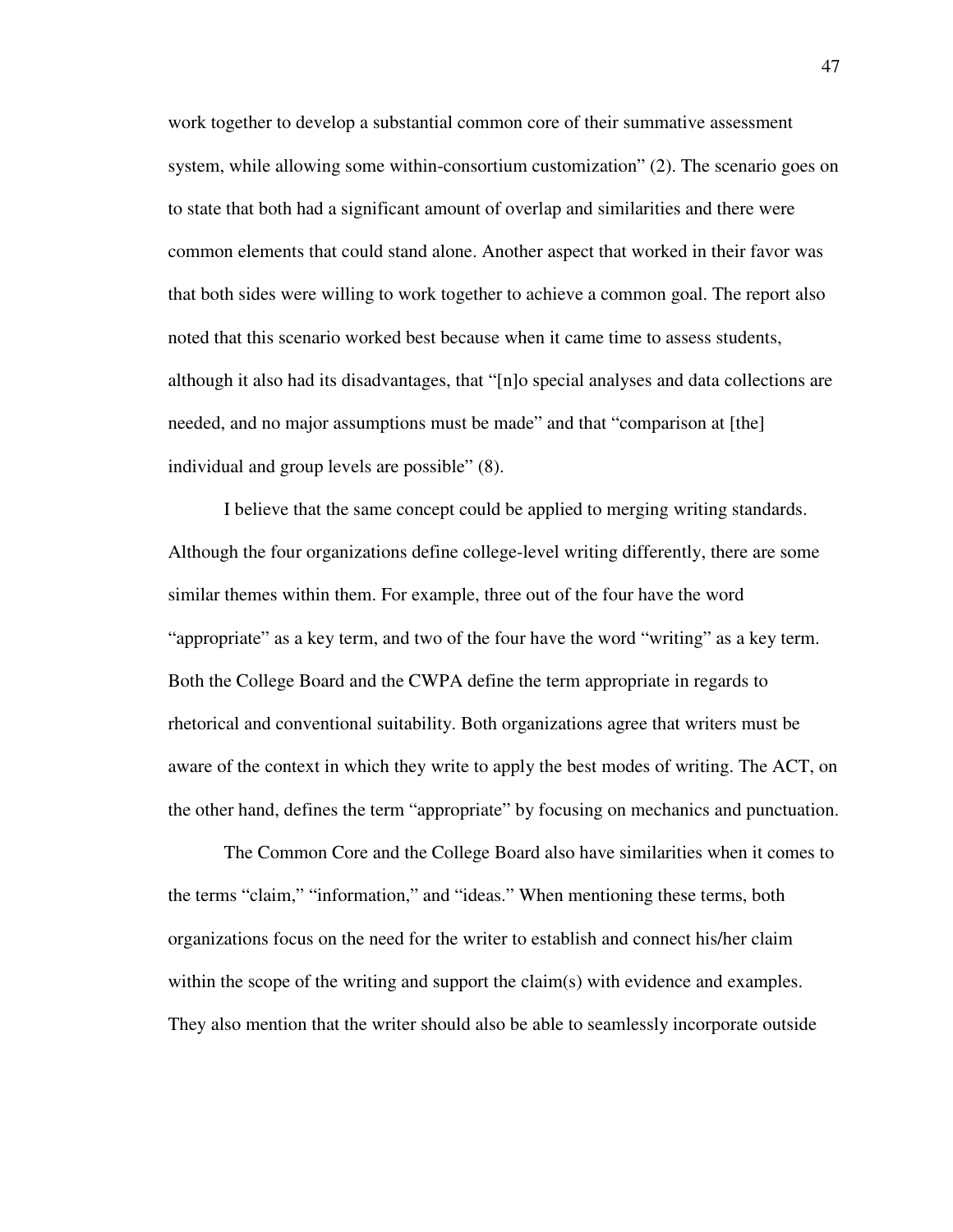information that is relevant to the topic to build their credibility as a writer and demonstrate his/her knowledge about the argument.

As Lazer's report suggests, these commonalities can be used as jumping off points for a shared set of standards. Since the commonalities between them can be identified, these main points can be used as an element of a new set of writing standards, showing the organizations that they already have various definitions and values in common.

#### **Scope of the Study and Future Research**

This study was limited by time constraints and sample size. My research could have benefited from a survey of opinions about the standards, which would have added important qualitative data and a greater insight into the participant's opinions and reactions on the subject. If financial and time constraints were not an issue, then more resources and labor would have been available to conduct the necessary investigations more in-depth. The study would have also had time to compile all the evidence that was gathered and form a plan to work towards an understanding between all the institutions to formulate one set of standards for everyone to abide by.

I had also hoped to be able to have gathered enough information to come up with a plausible solution that all sides would possibly agree with. However, since my study focused on a textual analysis of the standards, I could not take into consideration other important issues like politics, money, faculty support and training, and administration, among others, that would provide crucial insight to effectively come up with a plausible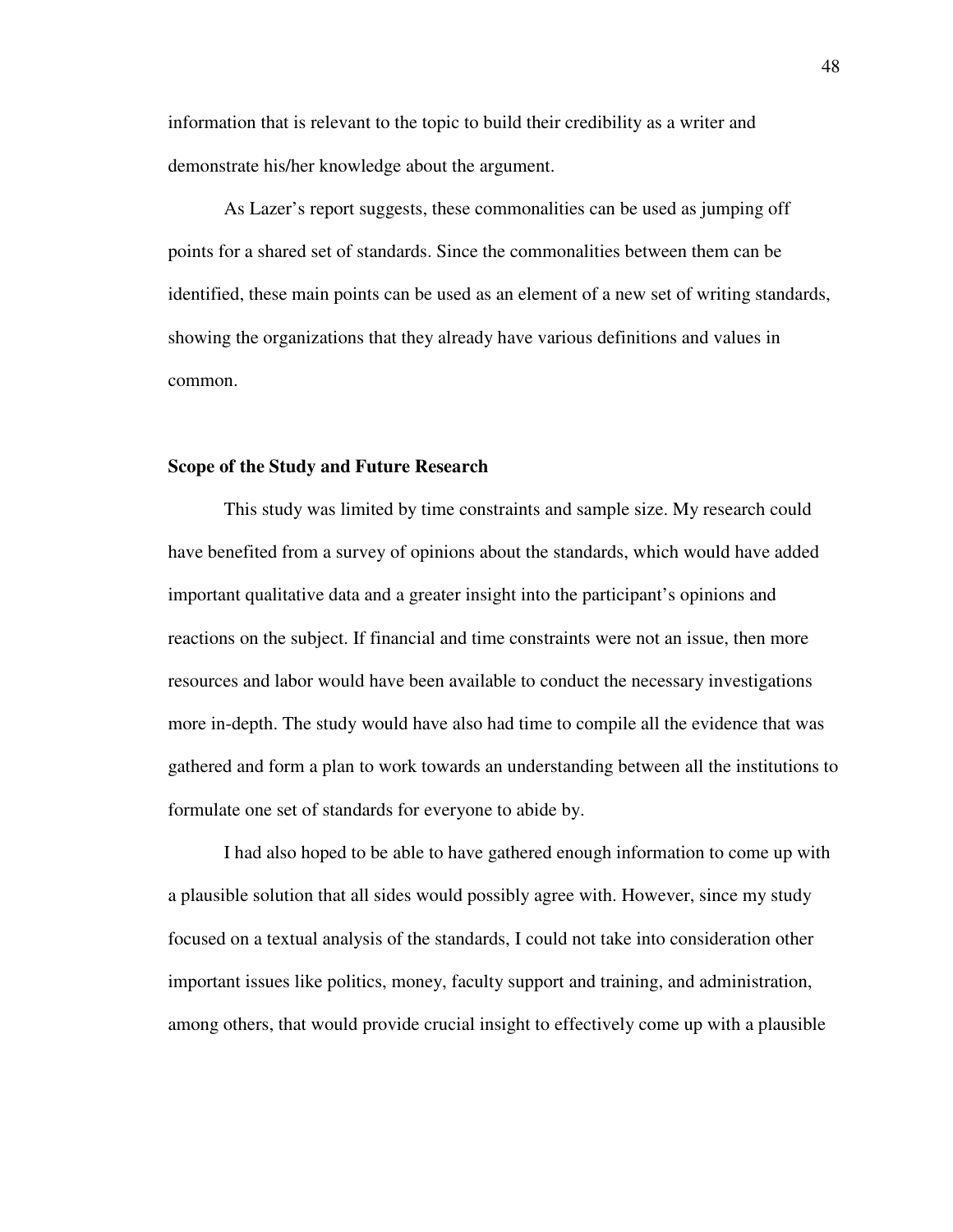solution. However, conducting a textual analysis allowed me to focus on what was written by each organization to determine the meaning and values of the texts.

Since by 2014 states would have fully implemented the Common Core Standards, I think it would be beneficial to research and create educational and instructional resources for educators. These resources would include curriculum, methods of implementation, initial training, and on-going training/professional development courses/workshops. These resources would help educators address the issue of how they can (or are supposed to) implement the standards into their classroom instruction. Another area that also needs to be developed pertains to assessment. Organizations need a way to assess how students are progressing with the outcomes of the standards compared to other states and as a country. Researchers would look into possible ways to assess students writing and determine 1) if students are writing at college-level and 2) if students are meeting the new standards.

In my study, I stated that my research enables teachers to address the differences in standards early on and incorporate them into his/her curriculum to give students various perspectives on college-level writing. However, further research needs to be completed to determine how instructors should address the differences in his/her teaching practices. This study could help create assignments and discussions that teachers could include in his/her curricula to further help students grasp the different values in collegelevel writing. Another study to consider would to determine the various benefits students obtain from knowing the differences by creating a focus group of seniors and following them into their first year of college.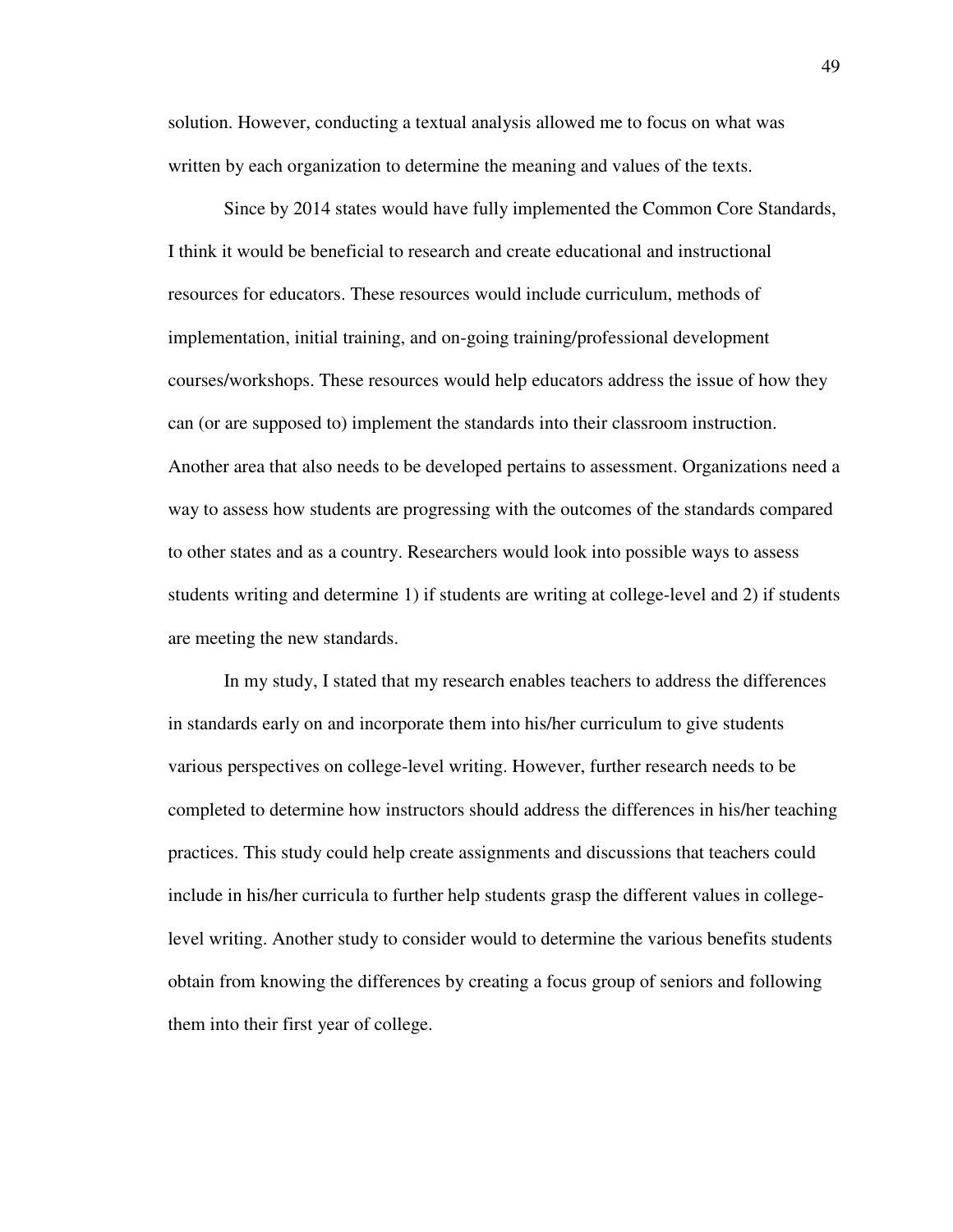### **Conclusion**

 The goal of this study was to discover how each organization defined collegelevel writing and determine what they valued. By applying Lazer's report findings to the idea of merging standards, I can see that although it will take a lot of work, the results hold a great deal of promise. By using the similarities between each organization, their leaders have the possibility of coming together and talking about how to create one set of writing standards, as a platform of basic values, that all can abide by. What I found is that creating one standard is possible and will even help when it comes to assessing students. I encourage educators and policymakers to have discussions amongst themselves about the changes that can be made to go about making this a possibility.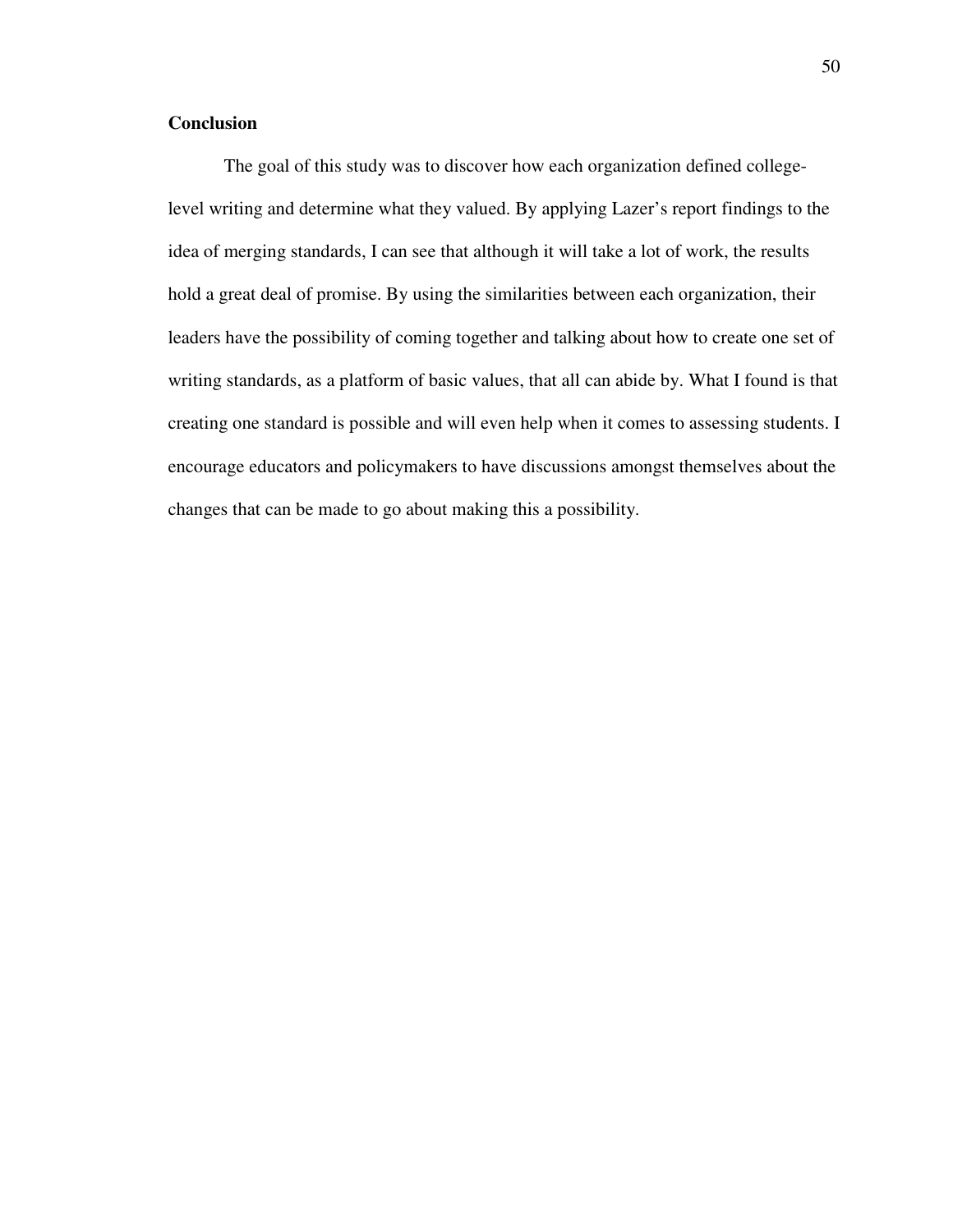#### Works Cited

- "2011 U.S. Tour Kicks Off 'Common Core State Standards' Solutions." The Leadership and Learning Center. 10 Jan 2010. Web. 13 Jan 2012.
- ACT. "A First Look at the Common Core and College and Career Readiness." (2010): 1- 16. *act.org*. PDF File.
- ——. "College Readiness Standards for Explore, Plan, and the ACT." (2010): 1-36. *act.org*. PDF File.
- ——. "Issues in College Readiness: How Much Growth toward College Readiness Is Reasonable to Expect in High School?" (2009): 1-7. *act.org*. PDF file.
- ——. "The Alignment of Common Core and ACT's College and Career Readiness System." (2010): 1-304. *act.org.* PDF File.
- ——. "National Curriculum Survey 2009" (2009): 1-13. *act.org.* PDF File.
- Adler-Kasner, Linda. "The Common Core Standards and Our Work as CWPA Members." *Council of Writing Program Administrators*. Web. 29 Dec 2011.
- Aleman, Zhaylis. Personal interview. 5 Mar 2009.
- Bawarshi, Anis and Reiff, Mary Jo. *Genre: An Introduction to History, Theory, Research, and Pedagogy.* West Lafayette, Indiana: Parlor Press and The WAC Clearinghouse, 2010. Web.
- Burke, Kenneth. *The Philosophy of Literary Form: Studies in Symbolic Action*. 3rd ed. Berkeley, CA: University of California Press, 1973. Print.
- College Board, The. "College Board Standards for College Success: English Language Arts" (2006): 1-214. *collegeboard.com.* PDF File.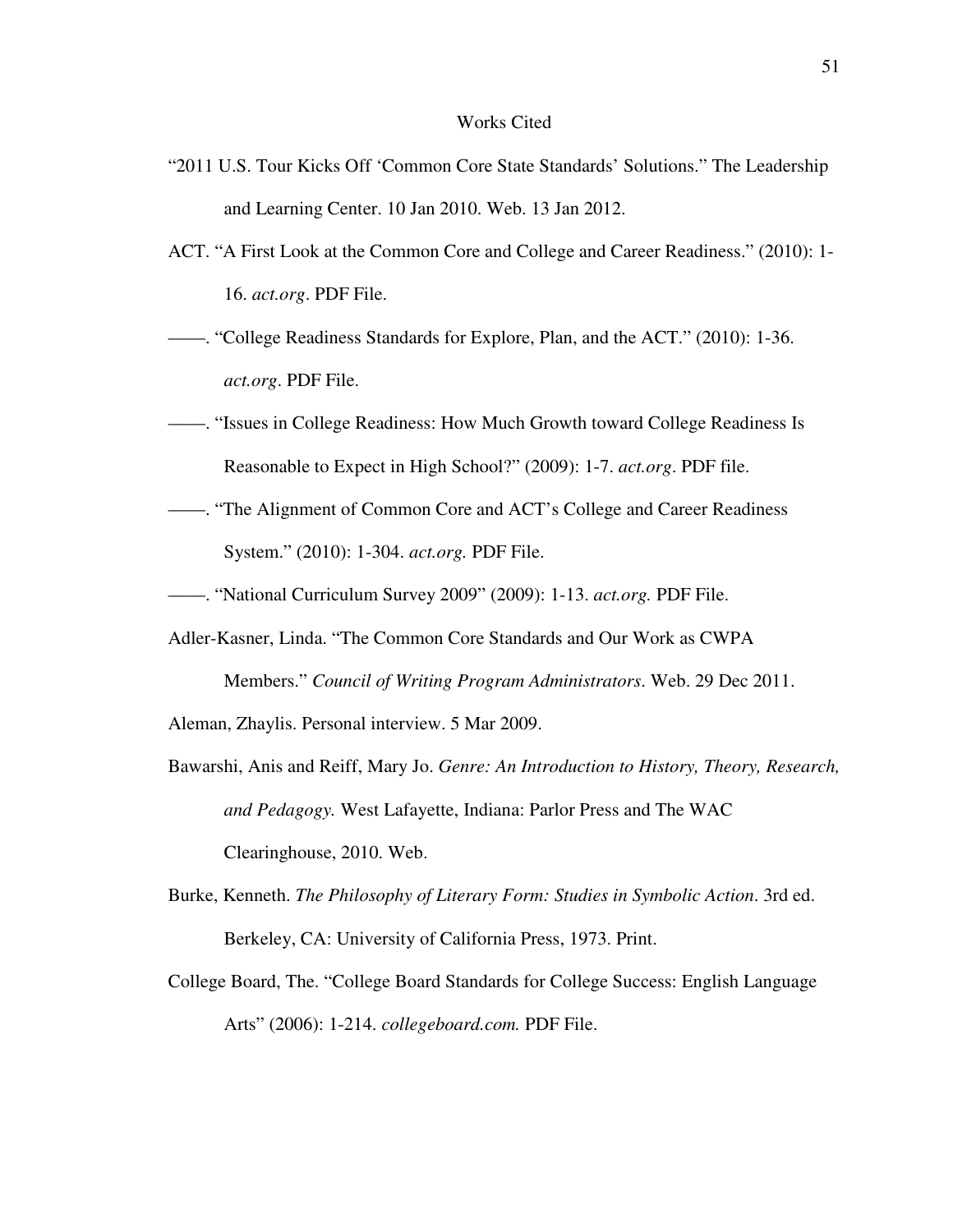- "College Ready Benchmarks and Standards." *Postsecondary Connection.* n.d. Web. 26 Feb 2012.
- *Common Core State Standards Initiative: Preparing America's Students for College & Career.* National Governors Association Center for Best Practices (NGA Center) and the Council of Chief State School Officers (CCSSO), 2009. Web.
- Conley, David. *College and Career Ready: Helping All Students Succeed Beyond High School.* San Francisco: Jossey-Bass, 2010. Print.
- ——. "College Knowledge: Getting in is only half the battle." *Education Policy Improvement Center* (2005): 16-21. *epiconline.org.* PDF file. 20 Jul 2011.
- ——. *College Knowledge: What It Really Takes for Students to Succeed and What We Can Do to Get Them Ready.* San Francisco: Jossey-Bass, 2005. Print.
- ——. "College Readiness and High School-to-College Success." *Education Policy Improvement Center* (2009): 1-17. *epiconline.org.* PDF file.
- ——. "Designing Common Assessments to Be Measures of College and Career Readiness: Challenges and Opportunities." *Arabella Advisors and the Bill & Melinda Gates Foundation* (2011): 1-16. *epiconline.org.* PDF file.
- ——. "Redefining College Readiness." *Education Policy Improvement Center* (2007): 1- 32. *epiconline.org.* PDF file.
- ——. "The Challenge of College Readiness." *Education Leadership* (2007): 1-6. *epiconline.org.* PDF file.
- Council of Writing Program Administrators. "CWPA Outcomes Statement for First Year Composition." (2008): 1-3.*CWPAcouncil.org*. PDF File.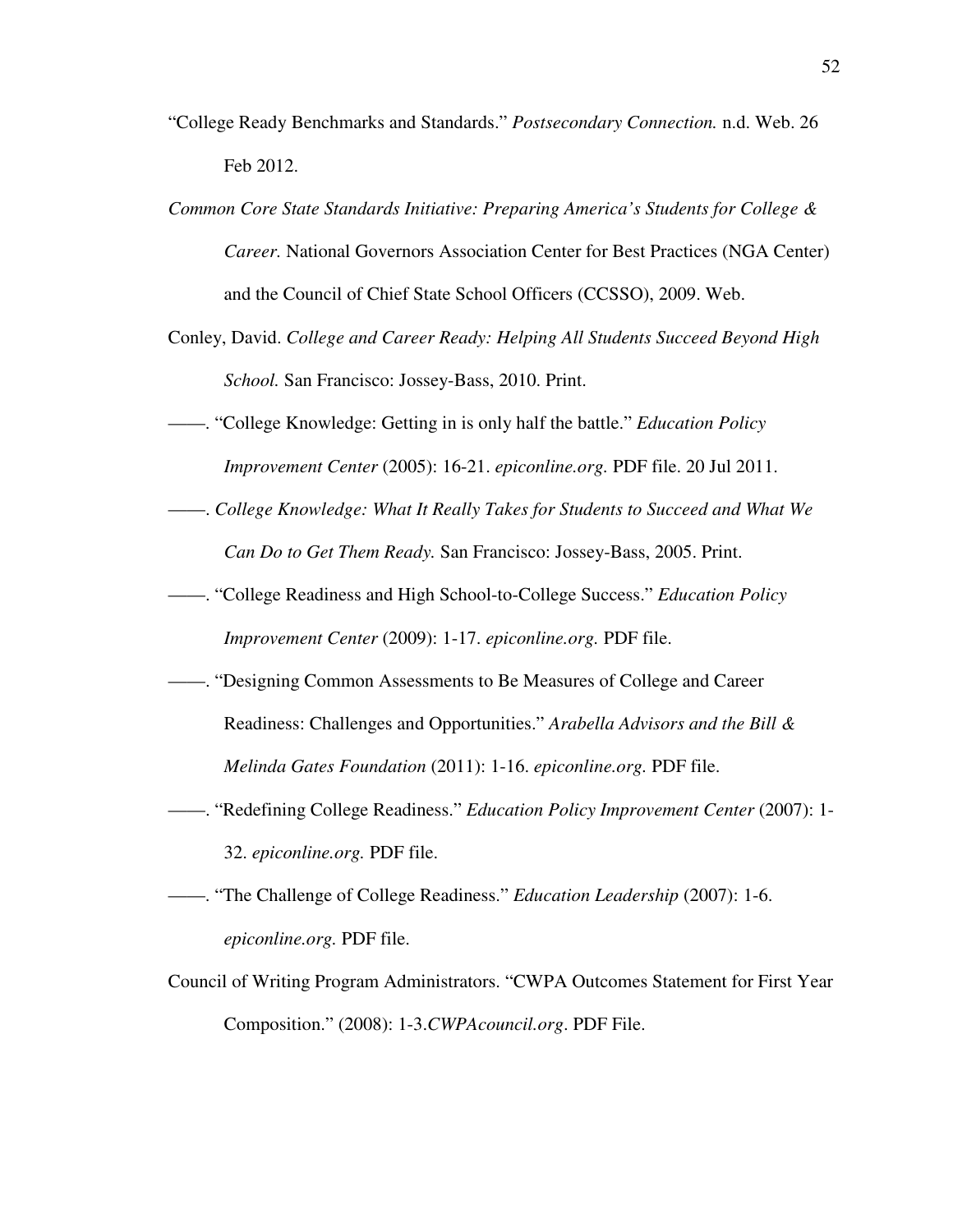- Foss, Sonja. *Rhetorical Criticism: Exploration and Practice.* 3rd ed. Illinois: Waveland Press, Inc., 2009. Print.
- Gee, James. *What Video Games Have to Teach Us about Learning and Literacy.* 2nd edition. New York: Palgrave Macmillan, 2007. Print.
- Goldstein, M., Crocco, M., Marri, A., Stotsky, S., Siegler, R., McCluskey, N., and Morrell, E. "National Academic Standards: The First Test." *The New York Times: Opinion Pages.* 22 Sept 2009. Web.
- Jones, Joseph. "Muted Voices: High School Teachers, Composition, and the College Imperative" *The Writing Instructor* (2007): n. pag. Web. 23 Nov 2011.
- Kittle, Peter. "Multimodal Texts: Composing Digital Documents." *Northern California Writing Project.* n.p., n.d. Web. 2 Dec 2011.

Kirst, Michael and Venezia, Andrea. "Improving College Readiness and Success for All Students: A Joint Responsibility Between K-12 and Postsecondary Education." *A NATIONAL DIALOGUE: The Secretary of Education's Commission on the Future of Higher Education* (2008): 1-9. *www2.ed.gov.* PDF file.

- Lazar, Stephen, Mazzeo, John, Way, Walter, Twing, Jon, Camara, Wayne, and Sweeney, Kevin. "Thoughts on Linking and Comparing Assessments of Common Core Standards" *Educational Testing Services (ETS), Pearson Education, and The College Board* (2010): i-10. *Collegeboard.com.* PDF file.
- Lederman, Doug. "Defining 'College Ready,' Nationally." *Inside Higher Ed.* Inside Higher Ed., 21 Sept 2009. Web. 20 Sept 2011.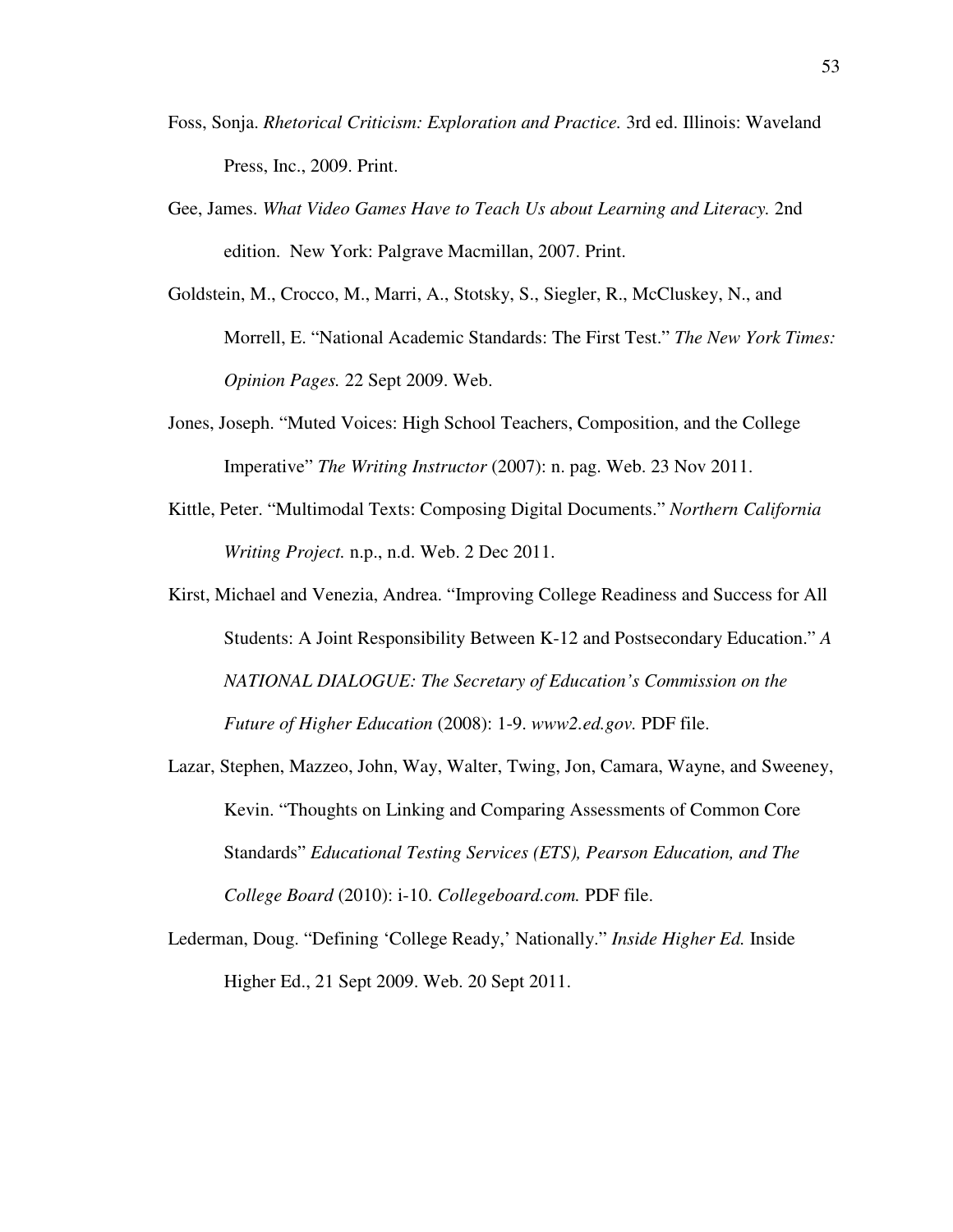- National Commission on Writing in America's Schools and Colleges. "The Neglected 'R': The Need for a Writing Revolution." *College Entrance Examination Board.* (2003): 1-44. *collegeboard.com.* PDF file.
- National Governors Association Center for Best Practices (NGA Center) and the Council of Chief State School Officers (CCSSO). "Common Core State Standards for English Language Arts & Literacy in History/Social Studies, Science, and Technical Subjects." *Common Core State Standards Initiative* (2010): 1-66. *corestandards.org*. PDF File.
- ——. "Common Core State Standards Initiative: Summary of Public Feedback on the Draft College- and Career- Readiness Standards for English-Language Arts and Mathematics." *Common Core State Standards Initiative* (n.d.): 1-6. *corestandards.org*. PDF File.
- Price, Michael. "A Rescue Plan for College Composition and High-School English." *The Chronicle Review: Opinion Pages.* 27 Jul 2009. Web.

*Purdue OWL, The.* Purdue University Writing Lab, 2010. Web. 26 Sept 2011.

- "Standards 4.0: The Next Generation." The Leadership and Learning Blog. The Leadership and Learning Center. Web. 13 Jan 2012.
- Spence, Doug. "Getting Serious About College Readiness." *Inside Higher Ed.* Inside Higher Ed., 22 Mar 2007. Web. 23 Oct 2011.
- Sullivan, Patrick. "An Essential Question: What Is "College-Level" Writing?" *What is "College-Level" Writing?* Ed. Patrick Sullivan and Howard Tinberg. Urbana, Ill: National Council of Teachers of English (NCTE), 2006. 1-28. Web.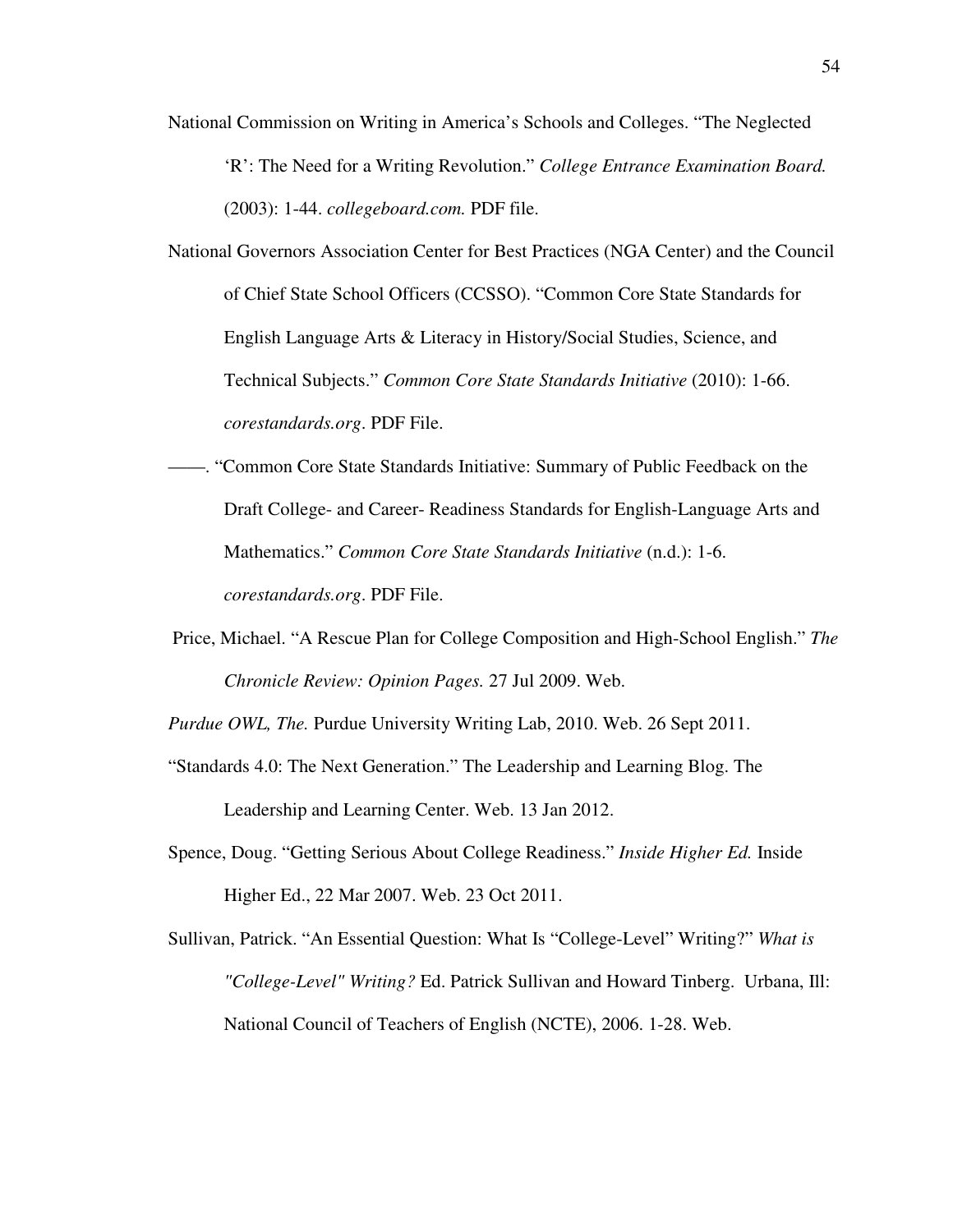- Vasavada, Natasha, Carman, Elaine, Hart, Beth, and Luisier, Danielle. "Common Core State Standards Alignment." (2010): 1-146. *collegeboard.com.* PDF File.
- Wellman, Jane and Vandal, Bruce. "5 Myths of Remedial Ed." *Inside Higher Ed* Inside Higher Ed. 21 Jul 2011. Web. 1 Aug 2011.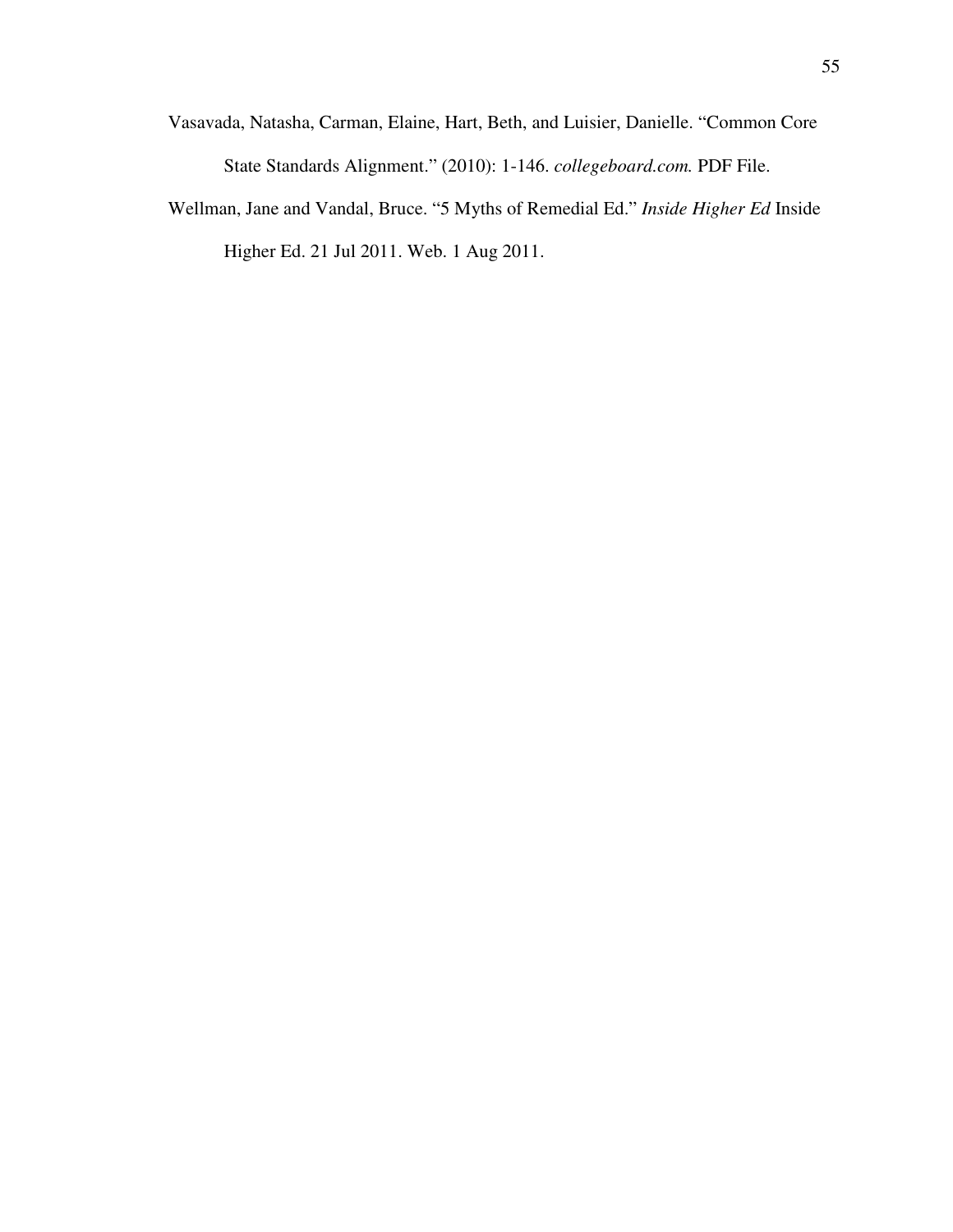### **Appendix A: Common Core State Standards: English Language Arts & Literacy in History/Social Studies, Science, and Technical Subjects: Writing Standards 11–12 Grade**

### **Text Types and Purposes**

- 1. Write arguments to support claims in an analysis of substantive topics or texts, using valid reasoning and relevant and sufficient evidence.
	- A. Introduce precise, knowledgeable claim(s), establish the significance of the claim(s), distinguish the claim(s) from alternate or opposing claims, and create an organization that logically sequences claim(s), counterclaims, reasons, and evidence.
	- B. Develop claim(s) and counterclaims fairly and thoroughly, supplying the most relevant evidence for each while pointing out the strengths and limitations of both in a manner that anticipates the audience's knowledge level, concerns, values, and possible biases.
	- C. Use words, phrases, and clauses as well as varied syntax to link the major sections of the text, create cohesion, and clarify the relationships between claim(s) and reasons, between reasons and evidence, and between claim(s) and counterclaims.
	- D. Establish and maintain a formal style and objective tone while attending to the norms and conventions of the discipline in which they are writing.
	- E. Provide a concluding statement or section that follows from and supports the argument presented.
- 2. Write informative/explanatory texts to examine and convey complex ideas, concepts, and information clearly and accurately through the effective selection, organization, and analysis of content.
	- A. Introduce a topic; organize complex ideas, concepts, and information so that each new element builds on that which precedes it to create a unified whole; include formatting (e.g., headings), graphics (e.g., figures, tables), and multimedia when useful to aiding comprehension.
	- B. Develop the topic thoroughly by selecting the most significant and relevant facts, extended definitions, concrete details, quotations, or other information and examples appropriate to the audience's knowledge of the topic.
	- C. Use appropriate and varied transitions and syntax to link the major sections of the text, create cohesion, and clarify the relationships among complex ideas and concepts.
	- D. Use precise language, domain-specific vocabulary, and techniques such as metaphor, simile, and analogy to manage the complexity of the topic.
	- E. Establish and maintain a formal style and objective tone while attending to the norms and conventions of the discipline in which they are writing.
	- F. Provide a concluding statement or section that follows from and supports the information or explanation presented (e.g., articulating implications or the significance of the topic).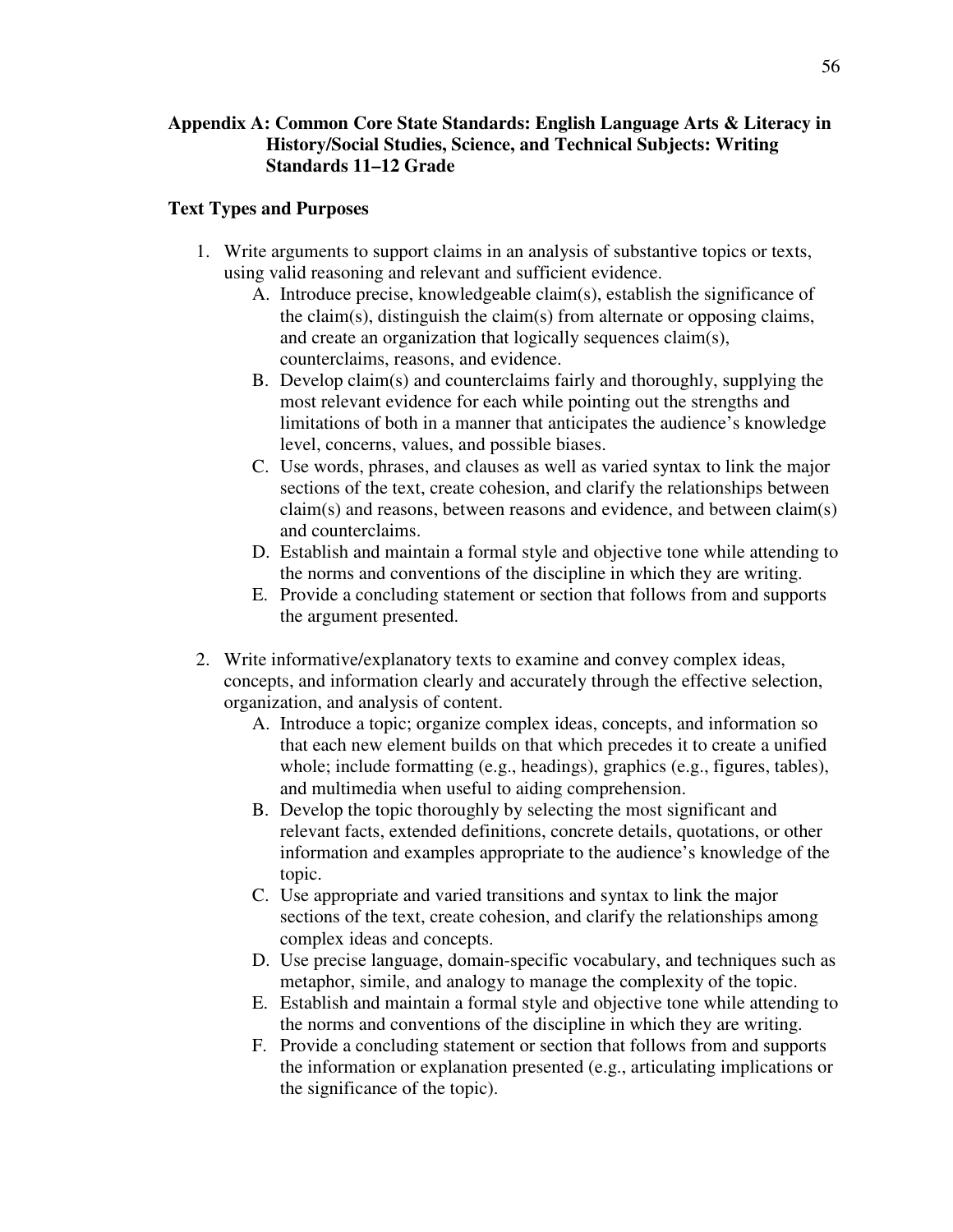- 3. Write narratives to develop real or imagined experiences or events using effective technique, well-chosen details, and well-structured event sequences.
	- A. Engage and orient the reader by setting out a problem, situation, or observation and its significance, establishing one or multiple point(s) of view, and introducing a narrator and/or characters; create a smooth progression of experiences or events.
	- B. Use narrative techniques, such as dialogue, pacing, description, reflection, and multiple plot lines, to develop experiences, events, and/or characters.
	- C. Use a variety of techniques to sequence events so that they build on one another to create a coherent whole and build toward a particular tone and outcome (e.g., a sense of mystery, suspense, growth, or resolution).
	- D. Use precise words and phrases, telling details, and sensory language to convey a vivid picture of the experiences, events, setting, and/or characters.
	- E. Provide a conclusion that follows from and reflects on what is experienced, observed, or resolved over the course of the narrative.

## **Production and Distribution of Writing**

- 1. Produce clear and coherent writing in which the development, organization, and style are appropriate to task, purpose, and audience. (Grade-specific expectations for writing types are defined in standards 1–3 above.)
- 2. Develop and strengthen writing as needed by planning, revising, editing, rewriting, or trying a new approach, focusing on addressing what is most significant for a specific purpose and audience. (Editing for conventions should demonstrate command of Language standards 1–3 up to and including grades 11– 12 on page 54.)
- 3. Use technology, including the Internet, to produce, publish, and update individual or shared writing products in response to ongoing feedback, including new arguments or information.

## **Research to Build and Present Knowledge**

- 1. Conduct short as well as more sustained research projects to answer a question (including a self-generated question) or solve a problem; narrow or broaden the inquiry when appropriate; synthesize multiple sources on the subject, demonstrating understanding of the subject under investigation.
- 2. Gather relevant information from multiple authoritative print and digital sources, using advanced searches effectively; assess the strengths and limitations of each source in terms of the task, purpose, and audience; integrate information into the text selectively to maintain the flow of ideas, avoiding plagiarism and overreliance on any one source and following a standard format for citation.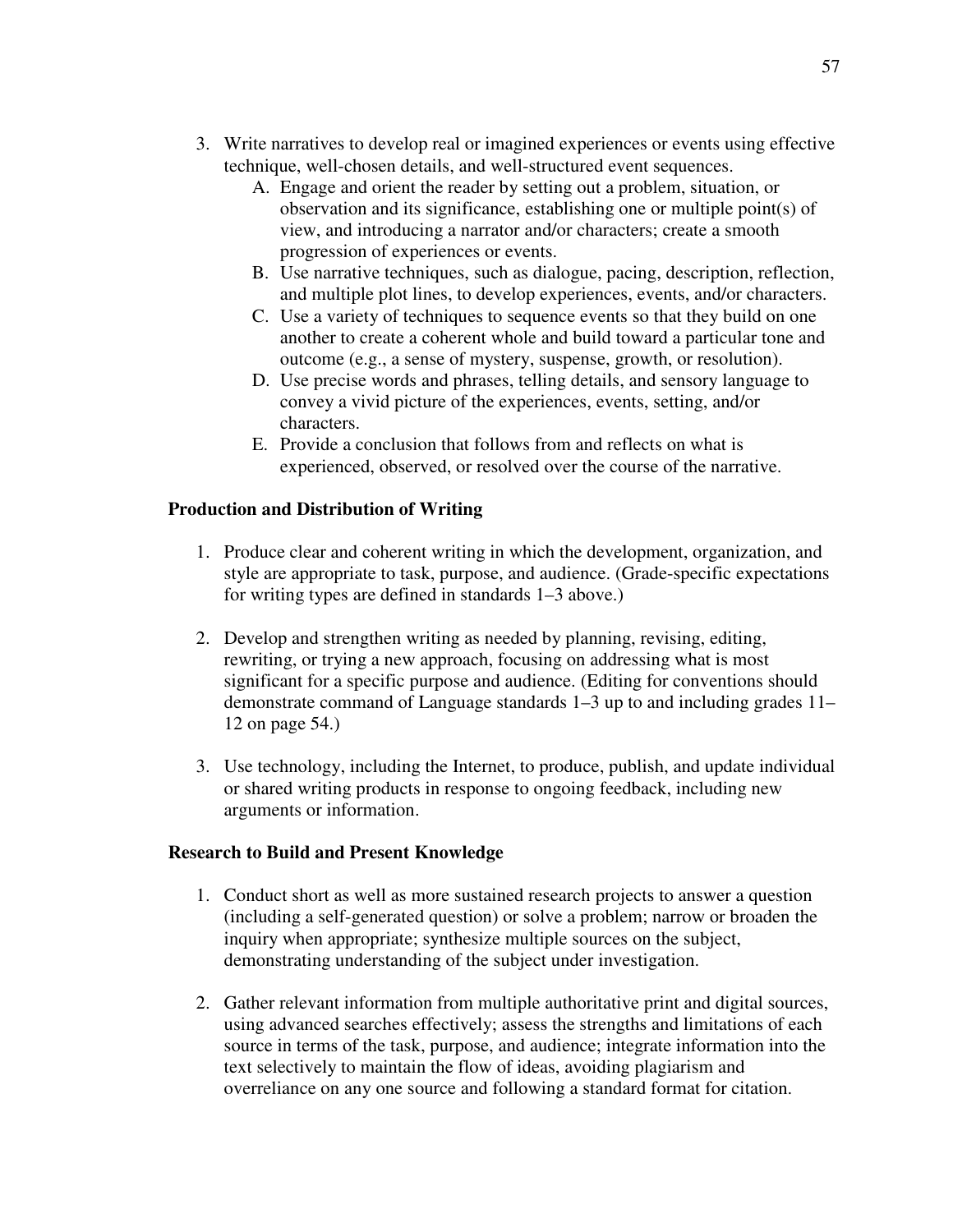- 3. Draw evidence from literary or informational texts to support analysis, reflection, and research.
	- A. Apply *grades 11–12 Reading standards* to literature (e.g., "Demonstrate knowledge of eighteenth-, nineteenth- and early-twentieth-century foundational works of American literature, including how two or more texts from the same period treat similar themes or topics").
	- B. Apply *grades 11–12 Reading standards* to literary nonfiction (e.g., "Delineate and evaluate the reasoning in seminal U.S. texts, including the application of constitutional principles and use of legal reasoning [e.g., in U.S. Supreme Court Case majority opinions and dissents] and the premises, purposes, and arguments in works of public advocacy [e.g., *The Federalist*, presidential addresses]").

### **Range of Writing**

1. Write routinely over extended time frames (time for research, reflection, and revision) and shorter time frames (a single sitting or a day or two) for a range of tasks, purposes, and audiences.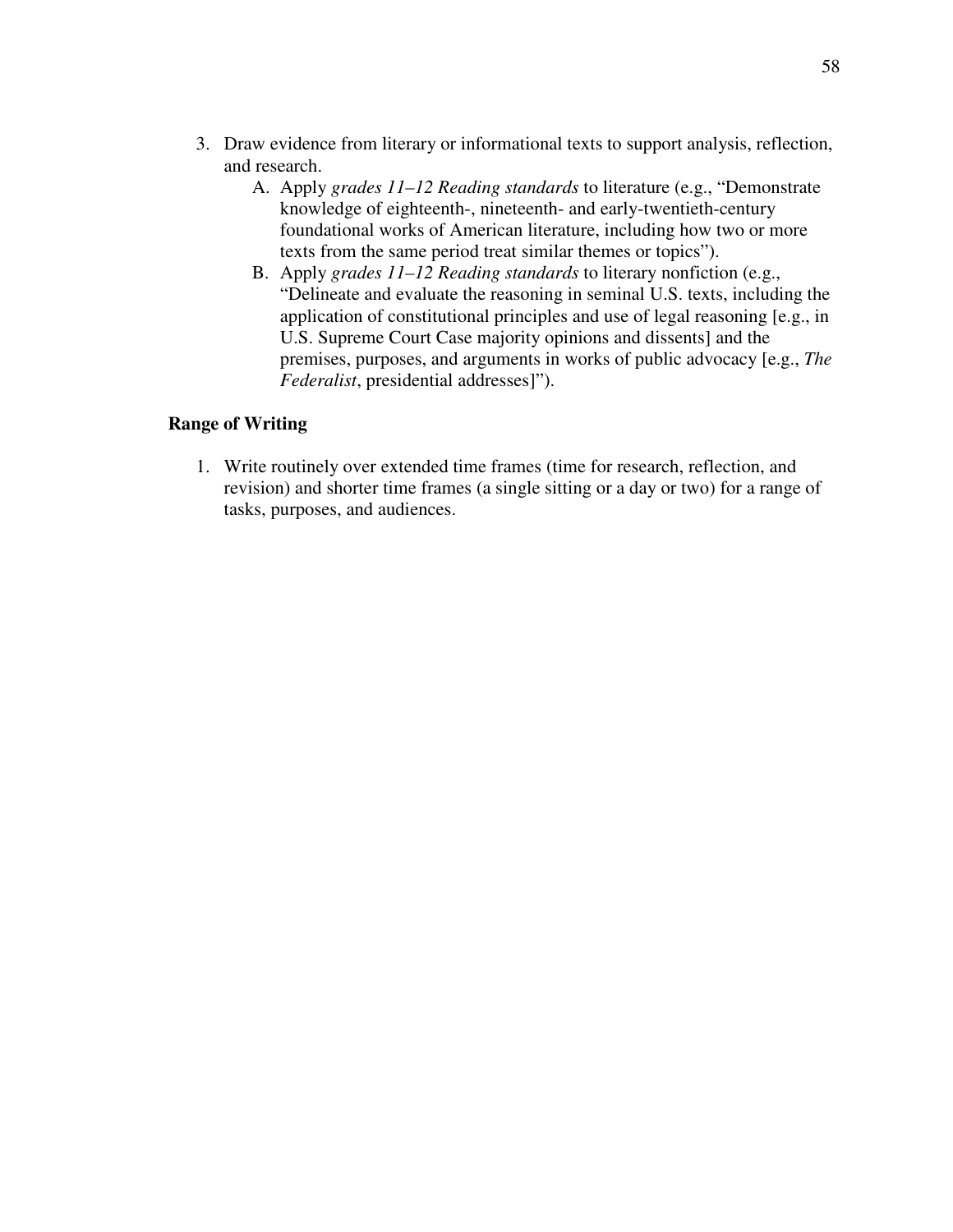# **Appendix B: State and U.S. Territories Accepting or Declining the Common Core Standards**

States and U.S. Territories that adopted the Common Core State Standards

- Alabama
- Arkansas
- Arizona
- California
- Colorado
- Connecticut
- Delaware
- District of Columbia
- Florida
- Georgia
- Hawaii
- Idaho
- Illinois
- Indiana
- Iowa
- Kansas
- **Kentucky**
- Louisiana
- Maine
- Maryland
- Massachusetts
- Michigan
- Mississippi
- Missouri
- Montana
- New Hampshire
- New Jersey
- New Mexico
- North Carolina
- North Dakota
- New York
- Nevada
- Ohio
- Oklahoma
- Oregon
- Pennsylvania
- Rhode Island
- South Carolina
- South Dakota
- Tennessee
- U.S. Virgin Islands
- Utah
- Vermont
- Washington
- West Virginia
- Wisconsin
- Wyoming

States and U.S. Territories that **have not** adopted the Common Core State Standards

- Alaska
- American Samoa Islands
- Guam
- Minnesota
- Nebraska
- Northern Mariana Islands
- Texas
- Puerto Rico
- Virginia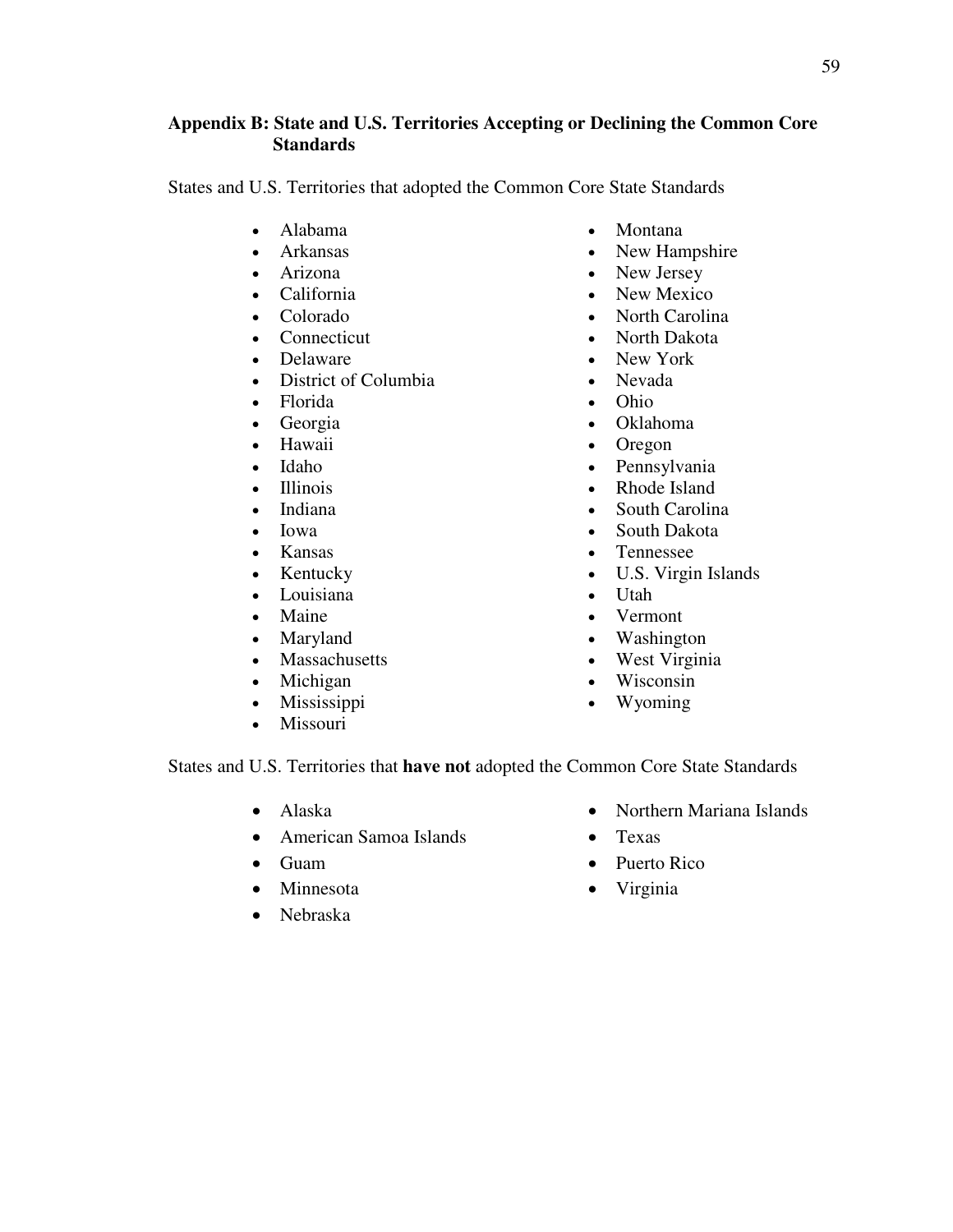## **Appendix C: College Board - Writing Standards: Argumentative**

### **STANDARD 1 - Rhetorical Analysis and Planning**

W1.1 Student analyzes components of purpose, goals, audience, and genre.

- W1.1.1 Makes decisions about purposes and goals to be achieved in the writing.
- W1.1.2 Identifies audiences appropriate to the writing task.
- W1.1.3 Uses knowledge of genre to guide decisions about topic, audience, organizational structure, and authorial persona.

Makes informed and sophisticated decisions about purposes and goals to be achieved in the writing.

Makes informed and sophisticated decisions about audiences appropriate to the writing task.

Selects a genre from among possible genres and analyzes how the selected genre will guide the treatment of the topic, the development of a stance toward the audience, the organizational structure, and the creation of an authorial persona.

## **STANDARD 2 - Generating Content**

- W2.1 Student takes inventory of what he or she knows and needs to know.
	- W<sub>2.1.1</sub> Selects a topic, identifies what he or she knows about the topic, and determines the need for additional information.
	- W2.1.2 Identifies a variety of primary and secondary sources of information and uses a system for tracking sources.
- W2.2 Student generates, selects, connects, and organizes information and ideas.
	- W<sub>2.2.1</sub> Uses a variety of strategies to guide the generation of content by activating prior knowledge.
	- W2.2.2 Uses a variety of strategies to guide the generation of content by using outside source materials.
	- W2.2.3 Refines the topic by considering personal relevance, audience, purpose, goals, limits of the assignment, and available resources.
	- W2.2.4 Uses conventional organizational structures and expectations of the chosen genre to select content, represent ideas, make connections, and develop an organizational structure for drafting.

Refines a working thesis claim based on his or her exploration and organization of existing information and consideration of various perspectives, identifying areas for further research.

Identifies, evaluates, and analyzes a variety of primary and secondary sources of information (e.g., student-generated data, such as interviews with experts in a field, observations, and surveys; appropriate Internet sources; research bibliographies; electronic databases; books; professional journals; periodicals; documentaries) that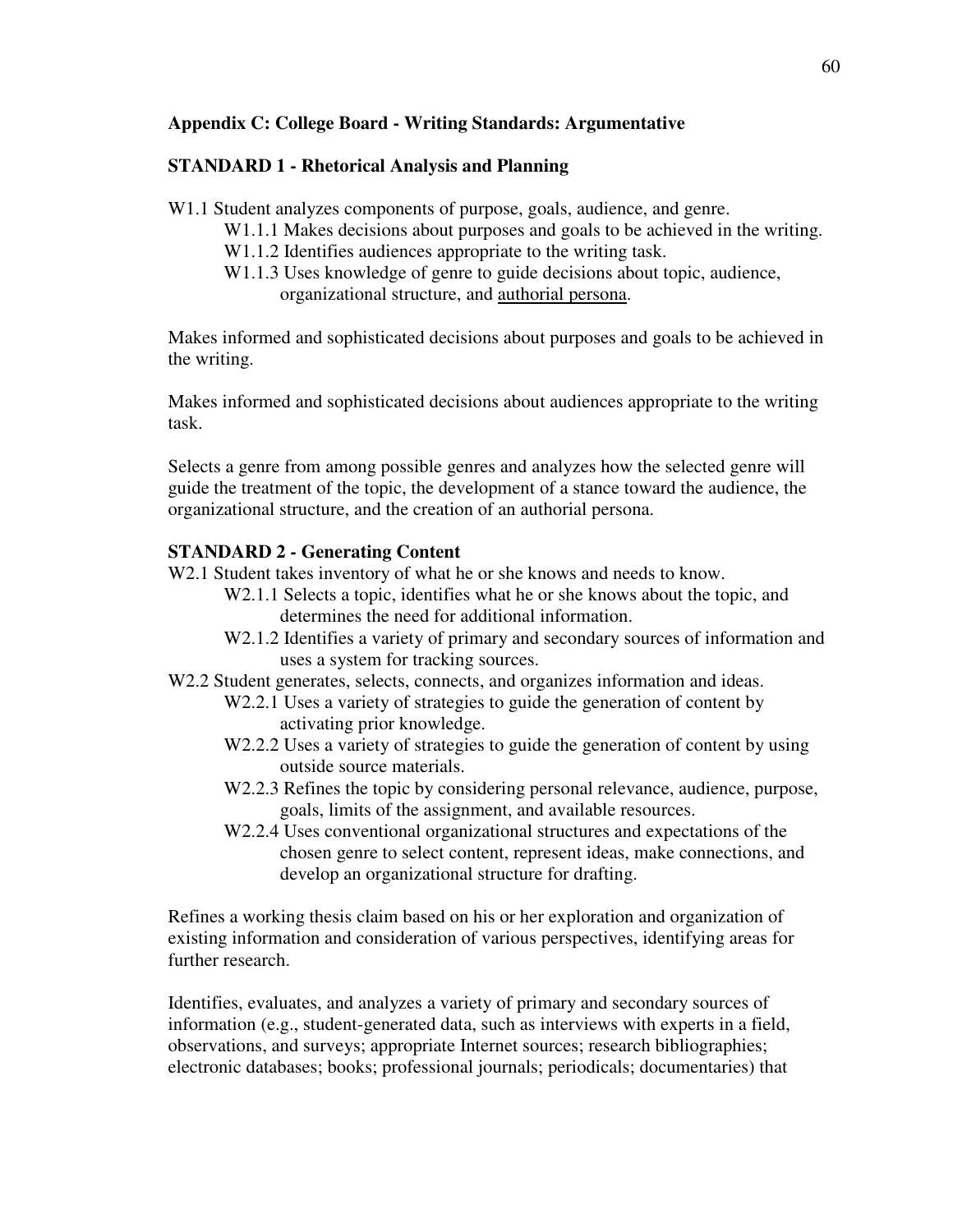analyze multiple perspectives on the issue and independently uses a system for tracking sources.

Uses a variety of strategies to guide the generation of content by activating prior knowledge (e.g., self-questioning—what is my opinion and why?); developing and selecting major ideas, relevant reasons, supporting examples, and details; analyzing strengths and weaknesses of his or her position; defining multiple points of view; and anticipating counterarguments and addressing refutations.

Uses a variety of strategies to generate notes and content through reading primary and secondary sources (e.g., defining key terms; setting up comparisons; analyzing relationships such as cause and effect; analyzing connections to past events; predicting future outcomes; analyzing multiple points of view, listing the strengths and weaknesses of each and identifying bias; anticipating and refuting counterarguments).

Refines the thesis claim during research, activation of prior knowledge, and the generation of content by considering whether the thesis claim is personally relevant, interesting, and meaningful; is relevant and meaningful to audience; is aligned with purposes and goals; is logical; can be answered or supported within limits of the assignment and available resources; holds up against competing points of view; and contributes to a larger conversation.

Uses conventional structures and expectations of the chosen persuasive/ argumentative genre (e.g., problem-solution, cause-and-effect) to select content, represent ideas, make connections, generate new insights, and develop an organizational structure for drafting.

### **STANDARD 3 – Drafting**

- W3.1 Student generates text to develop points within the preliminary organizational structure.
	- W3.1.1 Drafts text that presents a coherent and smooth progression of ideas, includes supporting details, incorporates source materials as appropriate, and reaches a satisfactory conclusion.
	- W3.1.2 Incorporates source materials in a variety of ways, demonstrating an understanding of the ethics of writing.
	- W3.1.3 Uses rhetorical appeals and organizational structures to establish a credible voice.
- W<sub>3.2</sub> Student makes stylistic choices with language to achieve intended effects.
	- W3.2.1 Selects precise vocabulary, compelling verbs, and figurative language to achieve intended effects and appeal to the audience.
	- W3.2.2 Uses a variety of sentence structures to create specific effects.
	- W3.2.3 Uses topic sentences to establish the focus of paragraphs, uses transition words to signal progression of ideas within and between paragraphs, and uses appropriate words and phrases to signal organizational patterns.
	- W3.2.4 Chooses language carefully to avoid negative labels, stereotypes, or characterizations that exclude other people.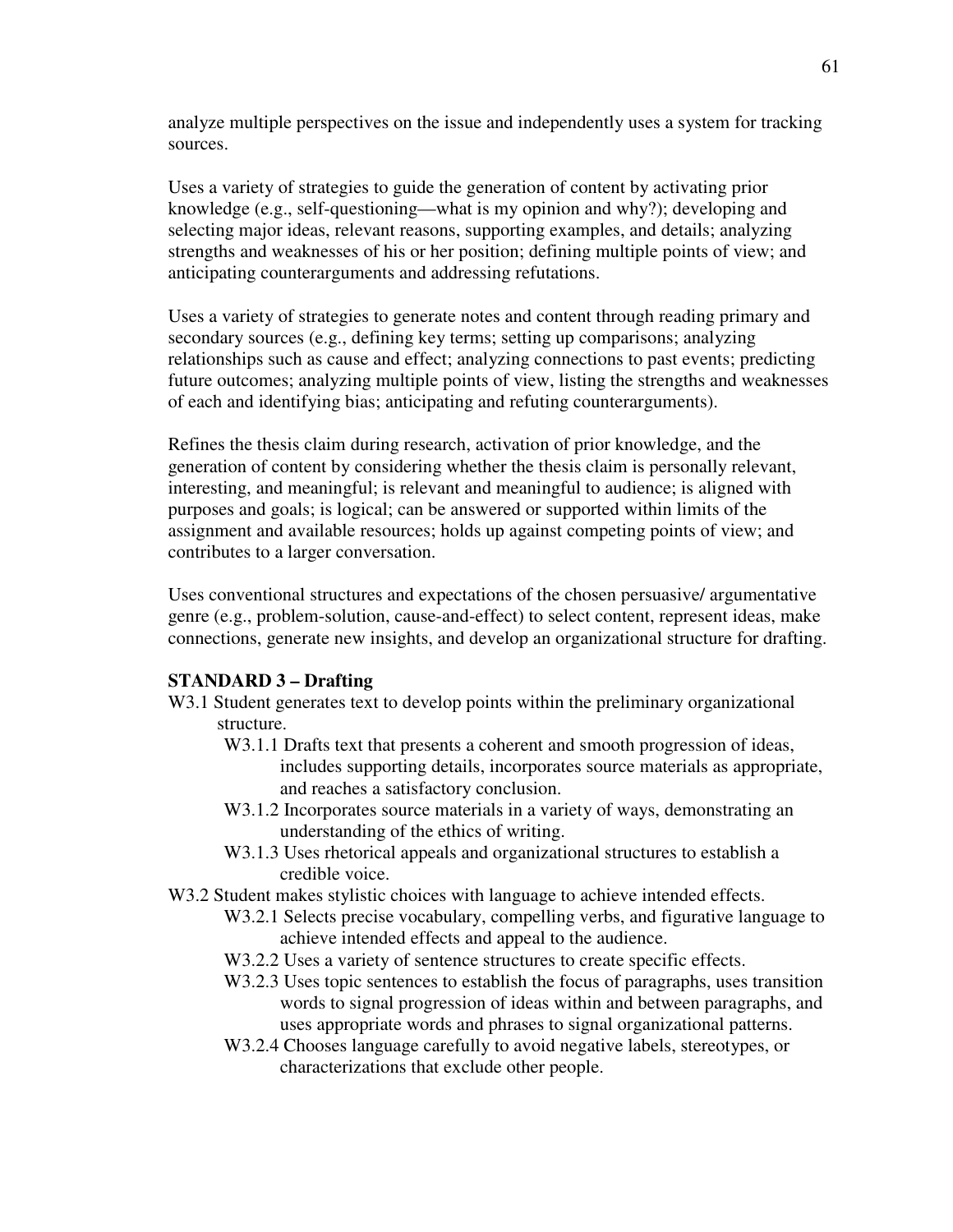Drafts a clear and substantive thesis claim, develops a coherent and smooth progression of ideas, strategically includes supporting ideas, supports claims and opinions with evidence (i.e., reasons, examples, and facts), incorporates varied source materials, and draws a persuasive conclusion.

Strategically incorporates source materials in a variety of ways (e.g., directly quoting words, phrases, and sentences; paraphrasing), demonstrating a sophisticated understanding of the ethics of writing.

Uses appropriate rhetorical appeals (e.g., considers audience interests, values, opinions, background knowledge, norms; establishes credibility of his or her authorial voice; establishes the soundness of the claim; refutes possible counterarguments) and effective organizational patterns (e.g., description, problem-solution, question-answer, compareand-contrast, cause-and-effect) to persuade the intended audience.

Selects precise vocabulary, compelling verbs, figurative language (e.g., metaphors, images, rhetorical questions, connotation/denotation, irony, wordplay and puns, symbols) to establish credibility and authority, suggest an attitude toward subject matter, create mood, and appeal to the audience.

Strategically selects a variety of sentence structures (e.g., parallel structures; simple, coordinate, subordinate, compound, complex, and compound-complex constructions; questions as topic sentences; rhetorical questions; fragments; appositives); selects active or passive voice; varies sentence length, type, and complexity to create specific nuanced effects.

Strategically focuses paragraphs by using a variety of techniques (e.g., building toward a concluding topic sentence, writing topic sentences as questions, building tension or suspense that is explained or resolved in the concluding sentence), uses transition words and phrases to signal progression of ideas within and between paragraphs, and uses appropriate words and phrases to signal organizational patterns (e.g., description, question-answer, compare-contrast, problem-solution, cause-and-effect).

Strategically crafts language that provides balanced and thoughtful representations of others, and that avoids offensive language, stereotypes, or exclusions, even in its nuances.

### **STANDARD 4 - Evaluating and Revising Texts**

W4.1 Student evaluates drafted text for development, organization, and focus.

- W4.1 Evaluates the draft for clarity of focus, progression of ideas, development, organization, and appropriateness of conclusion in order to identify areas requiring further invention and research.
- W4.2 Student evaluates drafted text to determine the effectiveness of stylistic choices.
- W4.2 Evaluates stylistic choices—dialect, tone, voice, and diction; detail, figurative language, word choice; sentence and paragraph organization and structure—with an awareness of purpose and audience.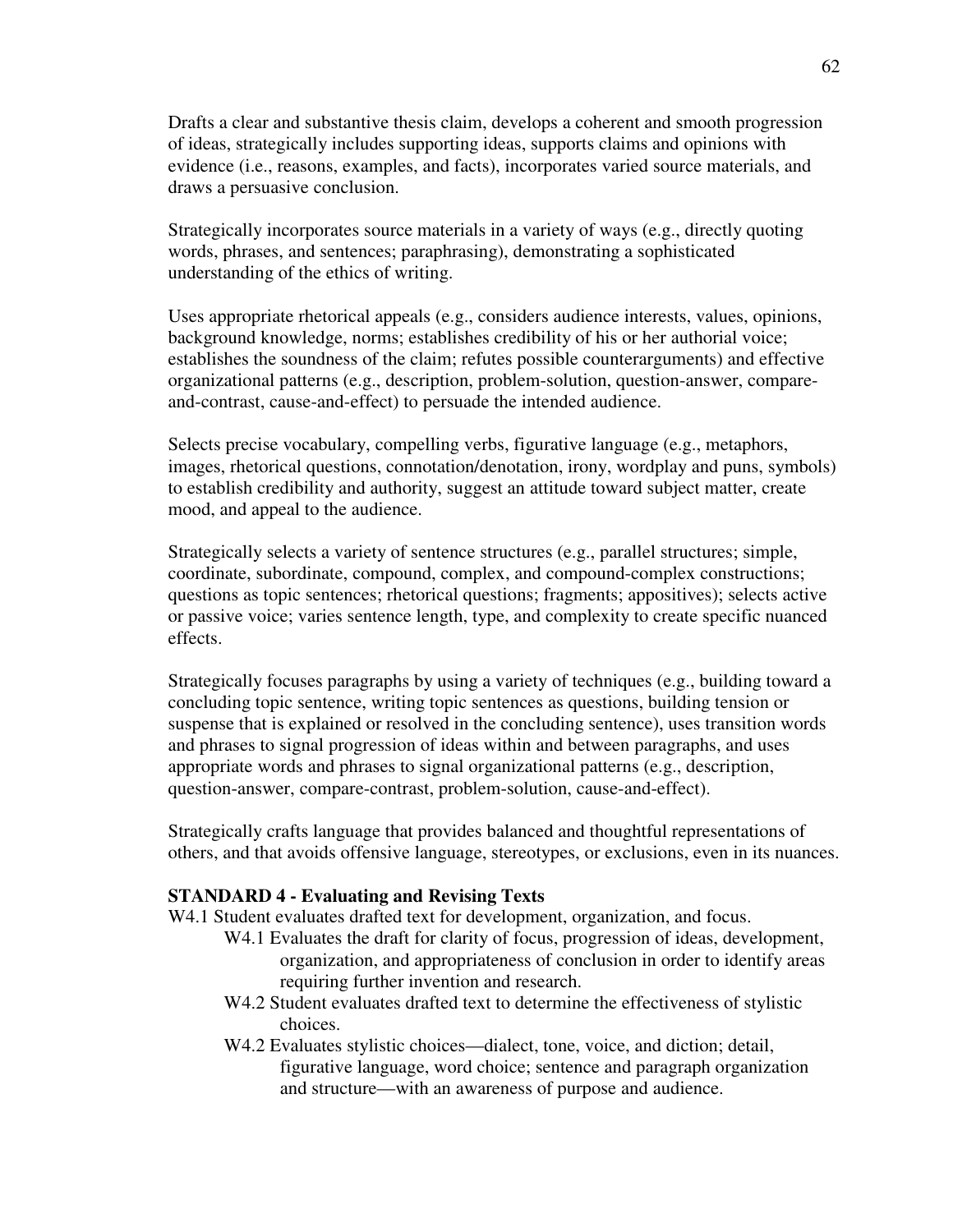Uses a variety of strategies (e.g., reading the draft aloud, seeking feedback from a reviewer, capturing and evaluating the organization of the draft in an outline or organizational map, reading the draft from the perspective of the intended audience) to evaluate whether the thesis claim is clear and substantive; whether the progression of ideas is coherent and smooth; whether claims and opinions are supported by evidence (i.e., reasons, examples, and facts); whether his or her opinions and/or use of sources displays bias; whether counterarguments are anticipated and addressed; whether audience "pressure points" (i.e., interests, values, opinions, background knowledge, norms, and attitudes) are appealed to; whether organizational patterns are clear and developed; and whether the conclusion is appropriate, persuasive, and compelling, in order to guide ongoing drafting, including identification of areas requiring further invention and research.

Strategically uses a variety of strategies (e.g., reading the draft aloud; seeking feedback from a reviewer; using a rubric, outline, or organizational map to track and check the development of the draft; reading the draft from the perspective of the intended audience) to evaluate whether vocabulary is precise, verbs are compelling, and figurative language is varied and effective; whether language is inoffensive and inclusive; whether voice is distinctive and credible and tone and mood are appropriate; whether actors, actions, objects, and indirect objects are clearly established; whether sentence length, type, and complexity are varied and use of active and passive voice is appropriate; and whether the focus of paragraphs is clear, transitions among ideas within and between paragraphs are well marked, and organizational patterns are clear and well signaled, in order to achieve his or her purposes for writing to the intended audience.

### **STANDARD 5 - Editing to Present Technically Sound Texts**

- W5.1 Student edits for conventions of standard written English and usage.
	- W5.1 Edits for conventions of standard written English and usage.
- W5.2 Student employs proofreading strategies and consults resources to correct errors in spelling, capitalization, and punctuation.
	- W5.2 Employs proofreading strategies and consults resources to correct errors in spelling, capitalization, and punctuation.
- W5.3 Student edits for accuracy of citation and proper use of publishing guidelines.
	- W5.3 Uses a specified format for in-text citation of source materials and for bibliographies and lists of works cited, checking against original source for accuracy.
- W5.4 Student prepares text for presentation/publication.
	- W5.4 Prepares clean final draft, formatted and illustrated appropriately for the genre.

Corrects errors in grammatical conventions (e.g., complete sentences; parallel constructions; subordination and coordination; compound and complex structures; subject-verb agreement; appropriate verb tense; pronoun-antecedent relationship; noun and pronoun agreement; use of modifying phrases including prepositional phrases,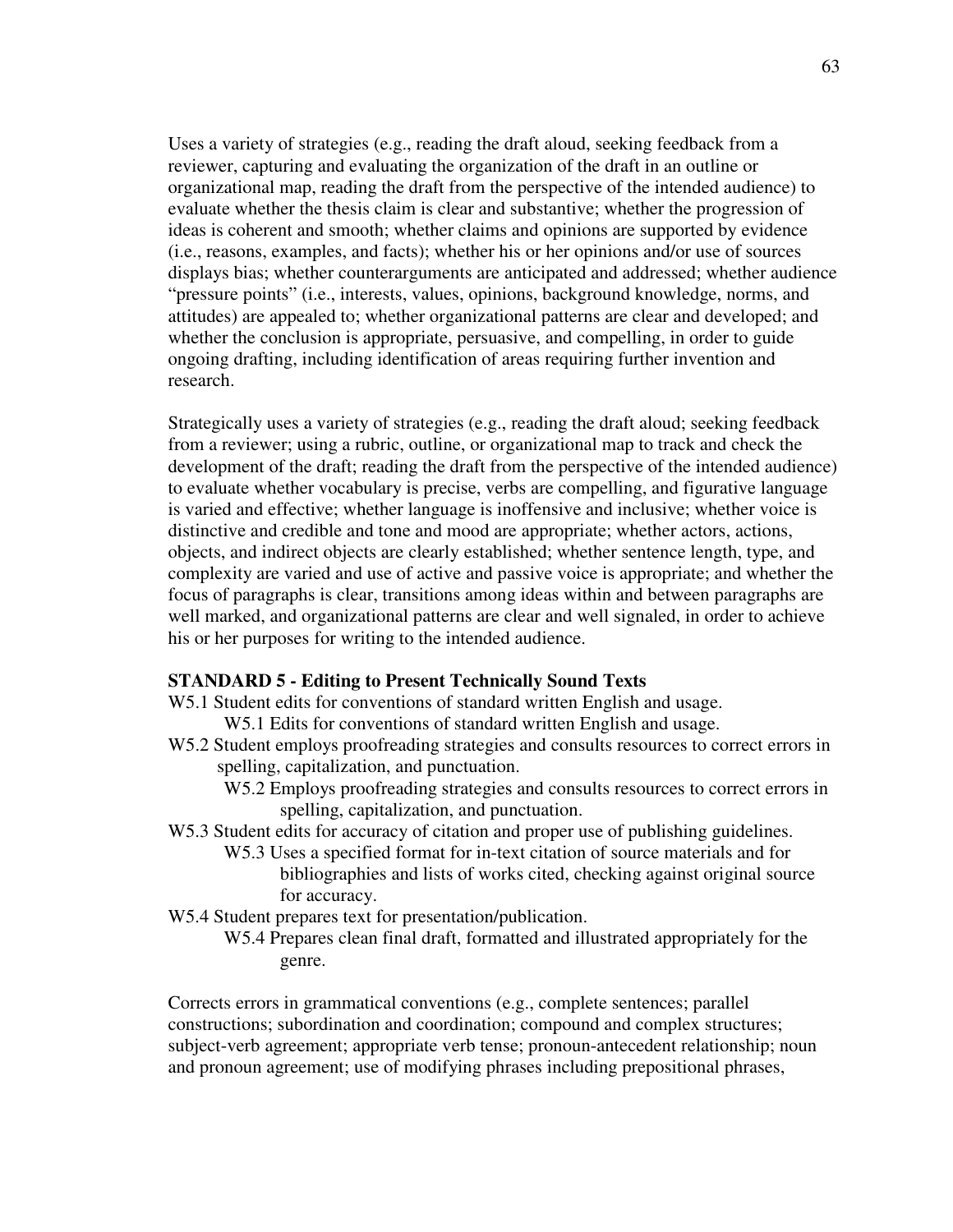participles, gerunds, and infinitives; use of adjectives and adverbs) appropriate for the genre, relying primarily on internalized techniques and skills.

Strategically employs internalized proofreading strategies and consults resources (e.g., handbooks and style manuals, spell-checks, personal spelling lists, dictionaries, thesauruses, style sheets) to correct errors in spelling, capitalization, and punctuation, including punctuation of quotations.

Uses appropriate publication manuals (e.g., *MLA Handbook for Writers of Research Papers*, *The Chicago Manual of Style*, *The Publication Manual of the American Psychological Association*, *The Associated Press Stylebook*) to guide the incorporation and citation of source materials and to prepare bibliographies and lists of works cited, checking against original source for accuracy.

Independently prepares final draft, demonstrating care in layout, format, and illustration (e.g., graphs, charts, tables, maps, photographs), appropriate for the genre.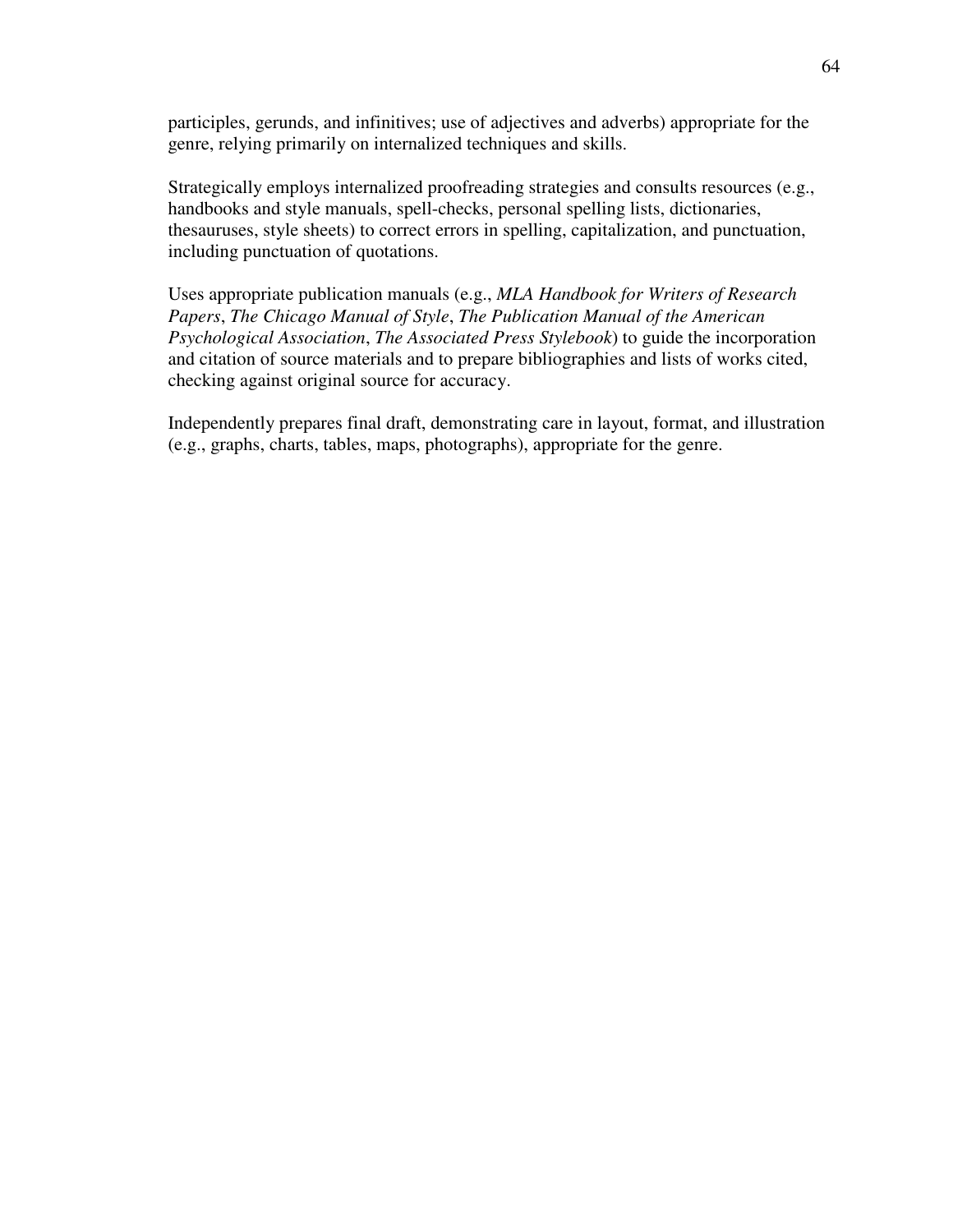# **Appendix D: ACT College Readiness Standards: English – Level 16-19**

## **Topic Development in Terms of Purpose and Focus**

- Identify the basic purpose or role of a specified phrase or sentence
- Delete a clause or sentence because it is obviously irrelevant to the essay

## **Organization, Unity, and Coherence**

• Select the most logical place to add a sentence in a paragraph

## **Word Choice in Terms of Style, Tone, Clarity, and Economy**

- Delete obviously synonymous and wordy material in a sentence
- Revise expressions that deviate from the style of an essay

### **Sentence Structure and Formation**

- Determine the need for punctuation and conjunctions to avoid awkward-sounding sentence fragments and fused sentences
- Decide the appropriate verb tense and voice by considering the meaning of the entire sentence

## **Conventions of Usage**

- Solve such grammatical problems as whether to use an adverb or adjective form, how to ensure straightforward subject-verb and pronoun-antecedent agreement, and which preposition to use in simple contexts
- Recognize and use the appropriate word in frequently confused pairs such as there and their, past and passed, and led and lead

## **Conventions of Punctuation**

- Provide appropriate punctuation in straightforward situations (e.g., items in a series)
- Delete commas that disturb the sentence flow (e.g., between modifier and modified element)